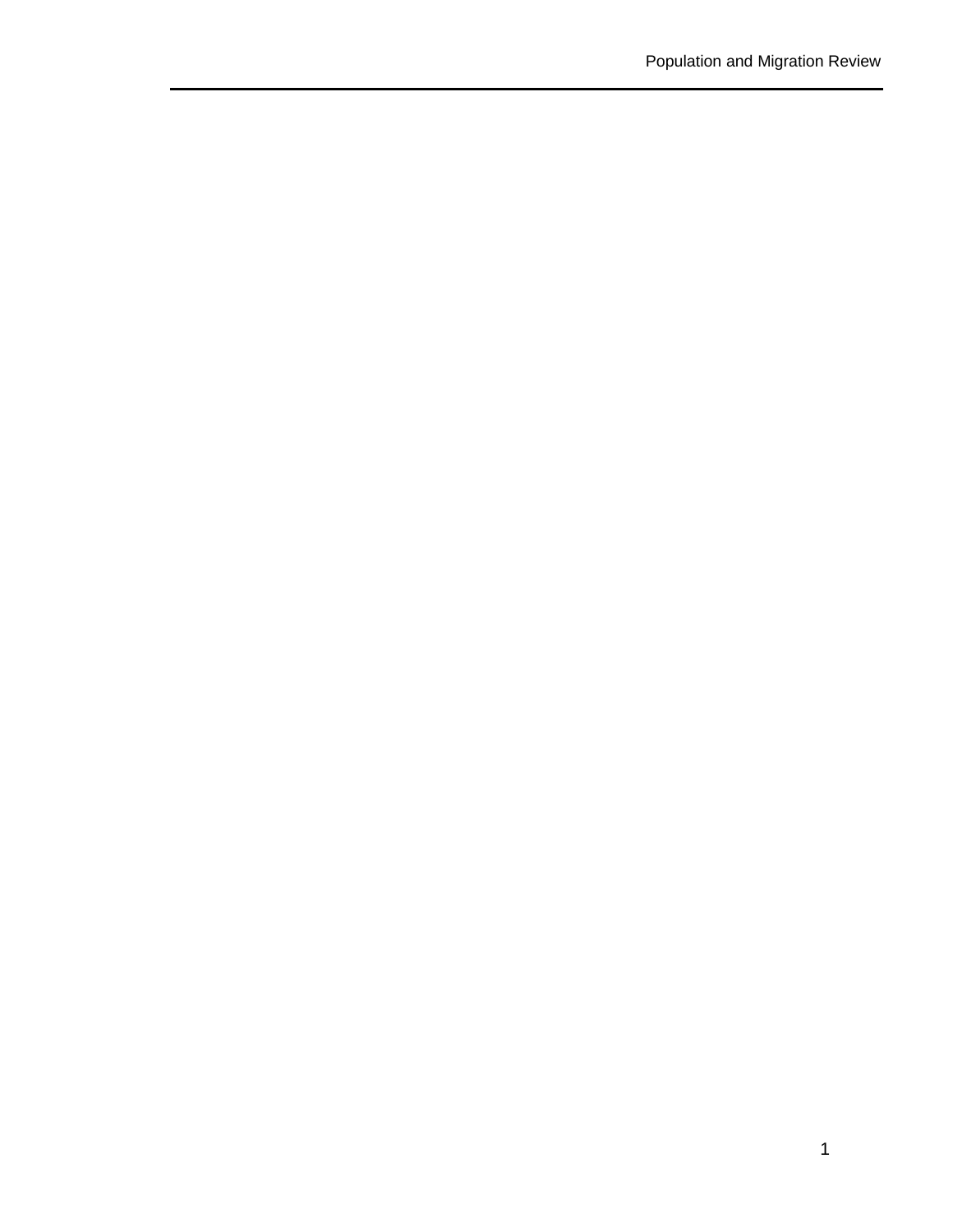## **CONTENTS**

| 10. APPENDIX 1 - PANEL MEMBERSHIP AND TERMS OF REFERENCE33 |  |
|------------------------------------------------------------|--|
|                                                            |  |
|                                                            |  |
|                                                            |  |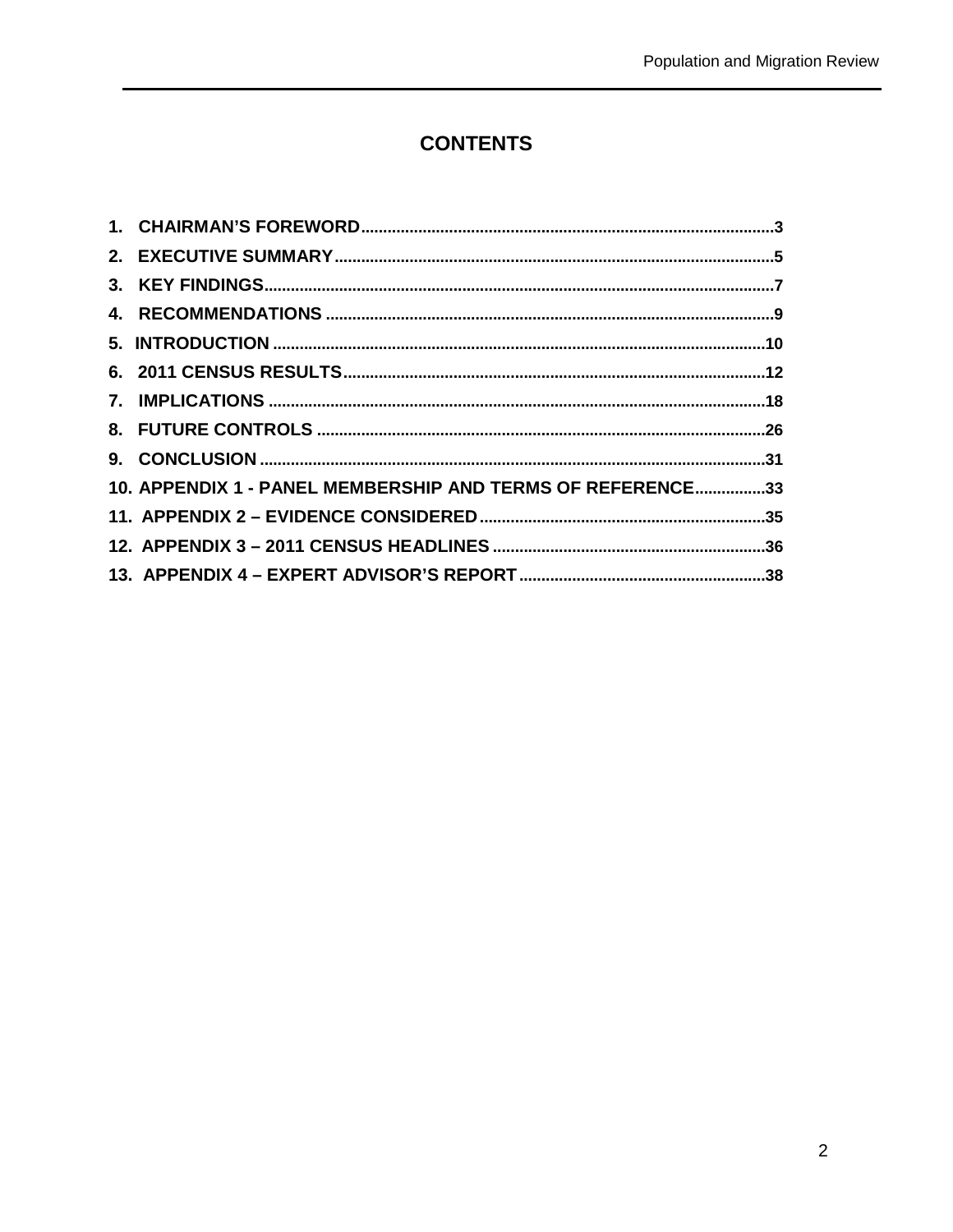## **1. CHAIRMAN'S FOREWORD**

The results of the 2011 Census which revealed 97,857 people lived in Jersey have caused many Islanders to be justifiably concerned about the effect a growing population will have on the environment, housing, essential services, and employment opportunities for local people.

With this in mind the Corporate Services Scrutiny Panel chose to conduct a review based on the latest Census information. Due to the tight timescale and the panel's desire to present some initial findings prior to the Strategic Plan debate, a decision was taken to undertake the review in two parts.

In this first part the Panel have considered the results of the 2011 Census with previous estimates and the implications these may have on any future population policy proposals brought forward by the Council of Ministers.

The Census results have confirmed population levels have increased by approximately 900 persons a year since 2001 and it is apparent that the 100,000 population limit set during the last Strategic Plan has almost been reached.

This is alarming as previous policies have sought to control population increases to sustainable levels and many other decisions made by the Assembly such as the provision of housing contained in the Island Plan and the Island's future Tax policy have all been based around the current levels agreed by the Assembly.

The Panel supports the Council of Minister's view that the challenge for Jersey continues to be the need to achieve a balance between an economically viable working population, and the provision of essential public services without threatening our environment and way of life.

However it is very unclear as to how the Council of Ministers is going to deliver on this most important priority, especially as it will take till the end of this year to update the population model and a States debate on population and immigration limits will not happen until July 2013.

The decision of the Council of Ministers to exclude immigration and population objectives from the Strategic Plan is significant, as other priorities contained within the Plan will by their very nature, be influenced by current and future population levels.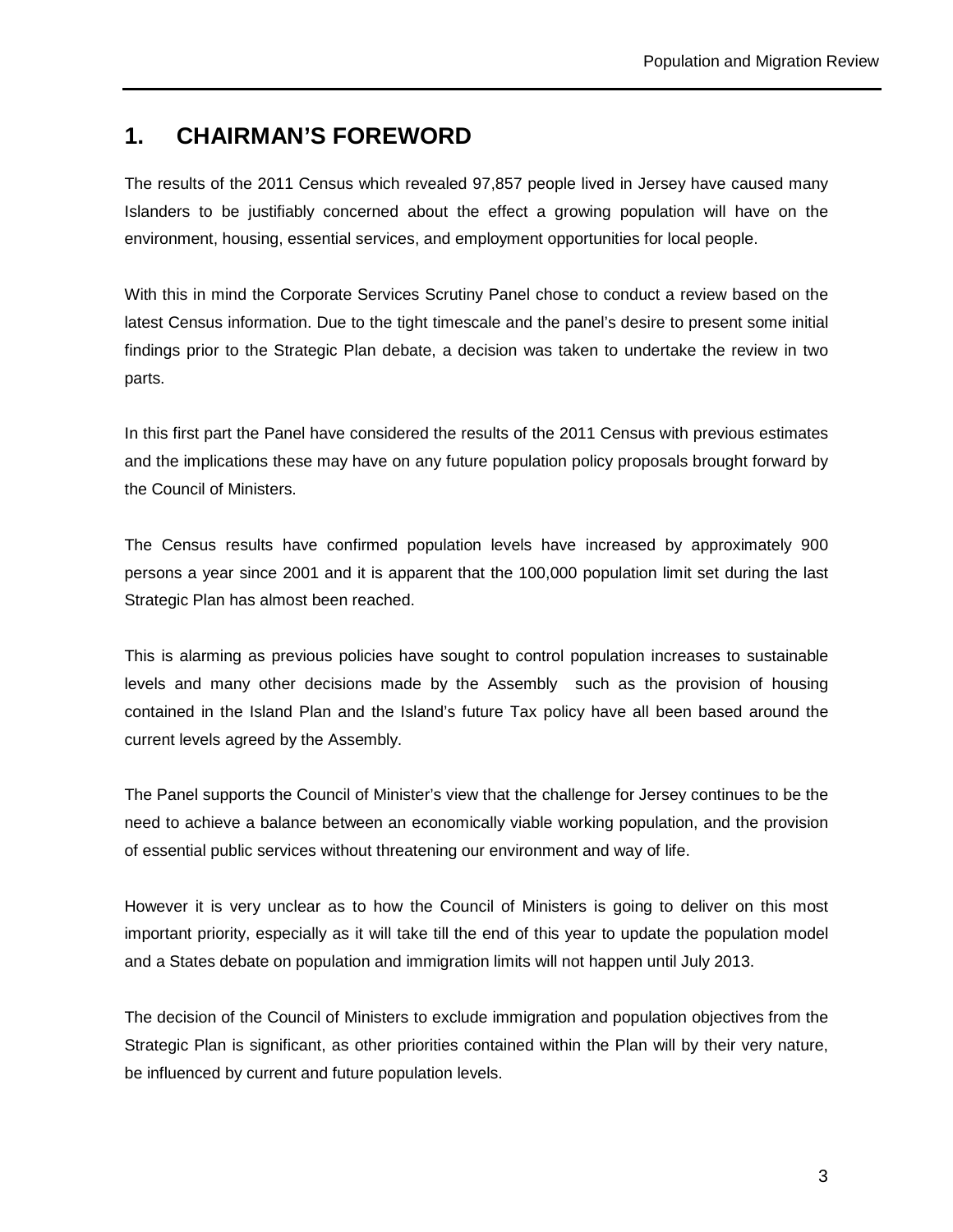Evidence considered by the Panel to date, shows that the failure to meet migration targets is due to the fact that our current control mechanisms are flawed and were neither sufficiently managed nor enforced.

The inability to manage our population within agreed levels does not inspire much confidence in the new actions proposed by the Council of Ministers and raises doubts over whether Ministers and their departments are capable of managing and enforcing existing laws.

In Part 2, the Panel will be looking at the effectiveness of the proposed controls, specifically the subordinate legislation arising from the Control of Housing and Work (Jersey) law and the Register of Names and Addresses (Jersey) law, political responsibility and whether any changes that may need to be made in the interim. The panel will be making further recommendations once the further work still to be undertaken by the Statistics unit and the population office is completed.

ames

**Deputy James Reed Vice-Chairman Corporate Services Panel**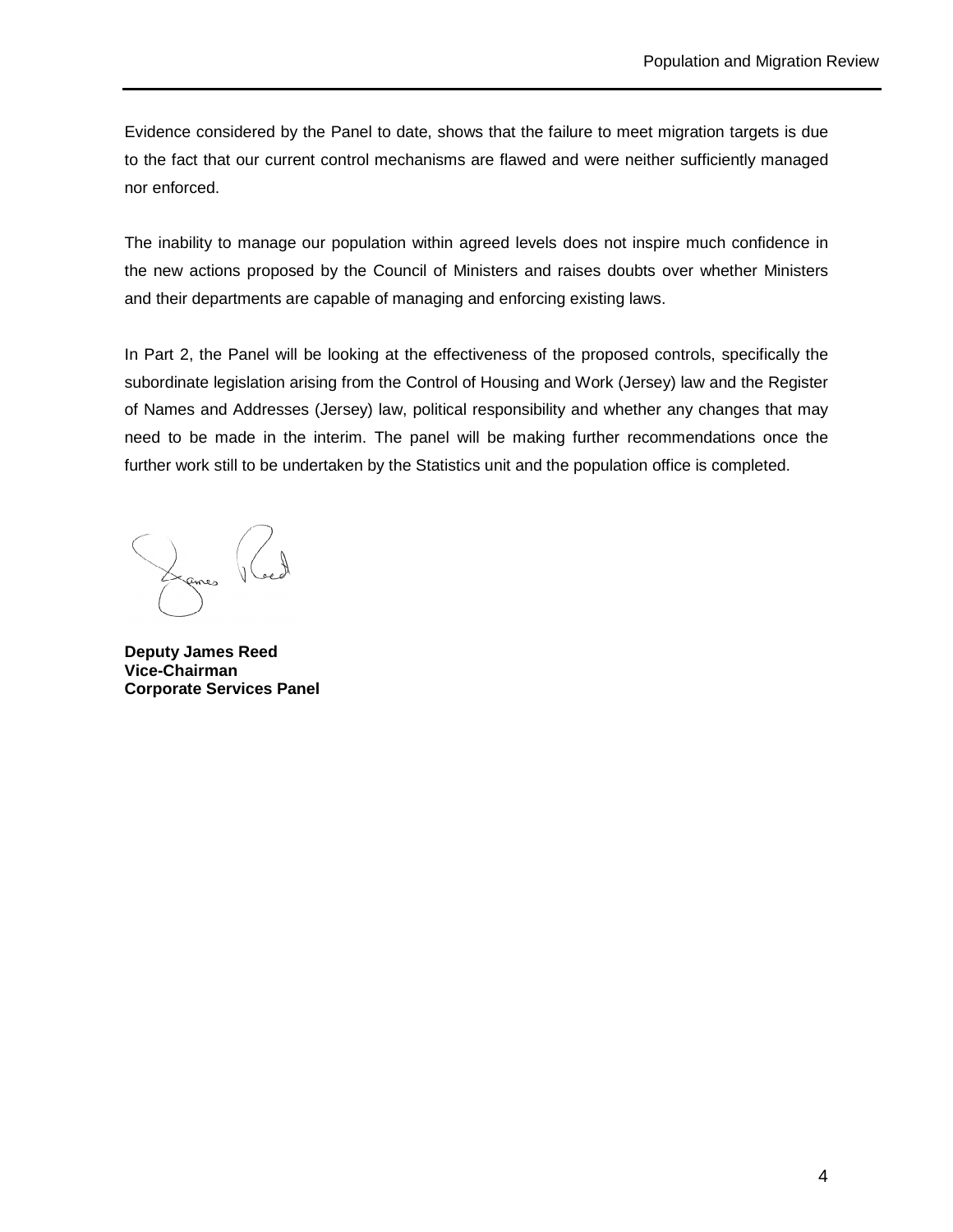## **2. EXECUTIVE SUMMARY**

- 2.1 The issues of Jersey's population and inward migration are highly significant and merit debate. Particularly in light of the 2011 Census results which showed a considerable rise in population numbers since the last Census was conducted in 2001. Furthermore, the total resident population figure was significantly higher than the estimate published by the Statistics Unit in 2009. These findings sparked concerns regarding the effectiveness of our existing control mechanisms in managing population levels in line with existing policy.
- 2.2 Discrepancies between the two Censuses and previous population estimates raised questions of statistical methodology. We asked our expert advisor to review the work undertaken by the Statistics Unit. He found that the recent Census was conducted in an efficient and robust manner. Furthermore, he supported the explanations that were provided for disparities between the 2011 Census figures and the 2009 estimates but acknowledged the need for methodological revisions for future year-end estimates. The Statistics Unit has advised that a reconciliation of the recent Census will be released around June this year and, while this will help to provide more accurate annual updates, we found that it will not solve the issue of measuring inward and outward migration.
- 2.3 A revised Population Model will not be completed until December 2012. In light of this information, the Council of Ministers has decided to delay the Population Policy debate until July 2013. Before this discussion can take place however, questions concerning population and migration targets need to be addressed. The fact that Jersey has already exceeded the Net Migration target that was set during the 2009 Strategic Plan debate, and is close to exceeding the population limit, makes us doubt its rationale. We found that a population limit or target should not be put in place unless there is confidence that it can be achieved through appropriate controls and measures. Before a debate on the new Population Policy can take place, there also needs to be a full understanding of the difference between the 2011 Census results and previous population estimates.
- 2.4 High population levels have a considerable impact on many areas of Jersey's society. The 2011 Census results not only affect the debate on population but also impact directly on policies in education, health, housing and employment. In light of the 2011 Census results which showed high numbers of unemployed Jersey born residents, the Council of Ministers has highlighted unemployment as one of the top priorities within the 2012 Draft Strategic Plan. The short-term aims are to encourage local people into lower value sector jobs and reduce the number of non-locally qualified licences. While we agree that the initiatives are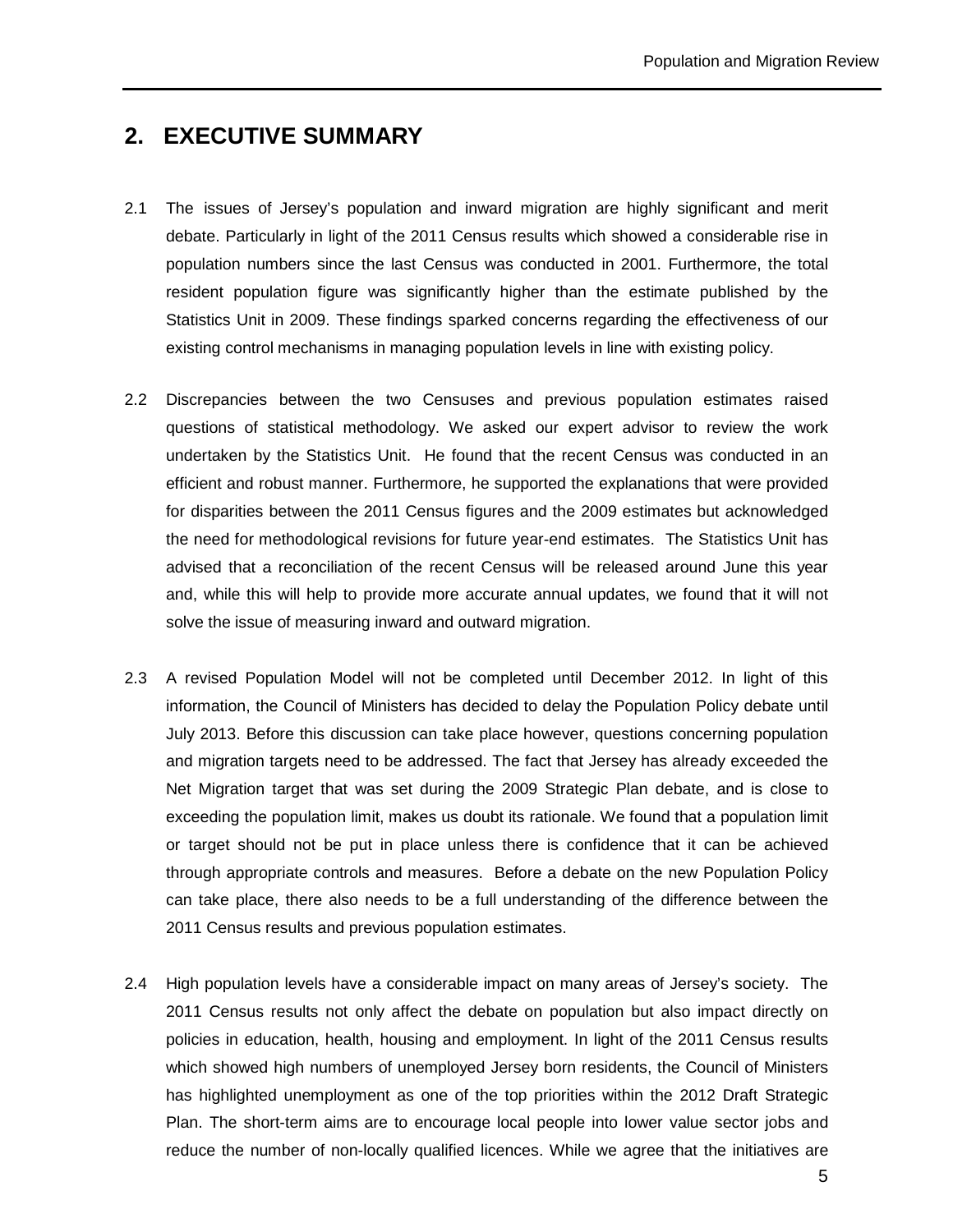necessary, their effectiveness in limiting population growth has to be questioned. We cannot have confidence in what is being proposed by the Council of Ministers given that the current control mechanisms for population and migration are failing, and have been for the last three years. In order to measure the effectiveness of the control mechanisms, the Chief Minister should ensure that a comparison is undertaken between the annual updates and the numbers of locally qualified and non-locally qualified licenses that are allocated.

- 2.5 The Control of Housing and Work (Jersey) Law and the Register of Names and Addresses (Jersey) Law are to be introduced in July this year with the notion that the new legislation will provide more effective means of controlling and monitoring population and net inward migration. A population register introduced under the legislation is due to provide an accurate measure of Jersey's population. However, there has been ambiguity over the timetable for its development and the date from which it can be relied upon as a true and exact measure of the resident population. Until such time as the register is operational and has been validated, any population policy that sets overall population limits is likely to be frustrated and runs the risk of failure. Before any decisions on targets and limits are made, further clarification is required about the implementation of the population register. Furthermore, views of the Chief Statistician, with regard to the completion date of a statistically viable rolling measure of the Island's population, should be provided to States Members at least three months before the Population Policy debate.
- 2.6 During this review, the Chief Minister informed the Panel that consideration was being given to an extension of the qualification period for access to work from five years to ten years. We recommend that the Chief Minister should advise the States Assembly during the Strategic Plan debate on discussions to date regarding the proposal to extend the current "5 year rule" to a 10 year qualifying period.
- 2.7 Ultimately, past and present failures to meet policy guidelines have been the result of insufficient controls and measures. The delivery of the population policy will depend on the effectiveness of the new population and migration control mechanisms. Further clarity is required with regards to the responsibility of those controls and accountability for their success. We shall explore such matters, along with others highlighted within this report, when part two of this review is undertaken, in which greater consideration will be given to; the implementation of accepted recommendations made in Migration: Control of Housing and Work (SR9/2011); the mechanisms of the new legislation; and the role and effectiveness of the Chief Minister's Department in overseeing the delivery and management of migration control mechanisms.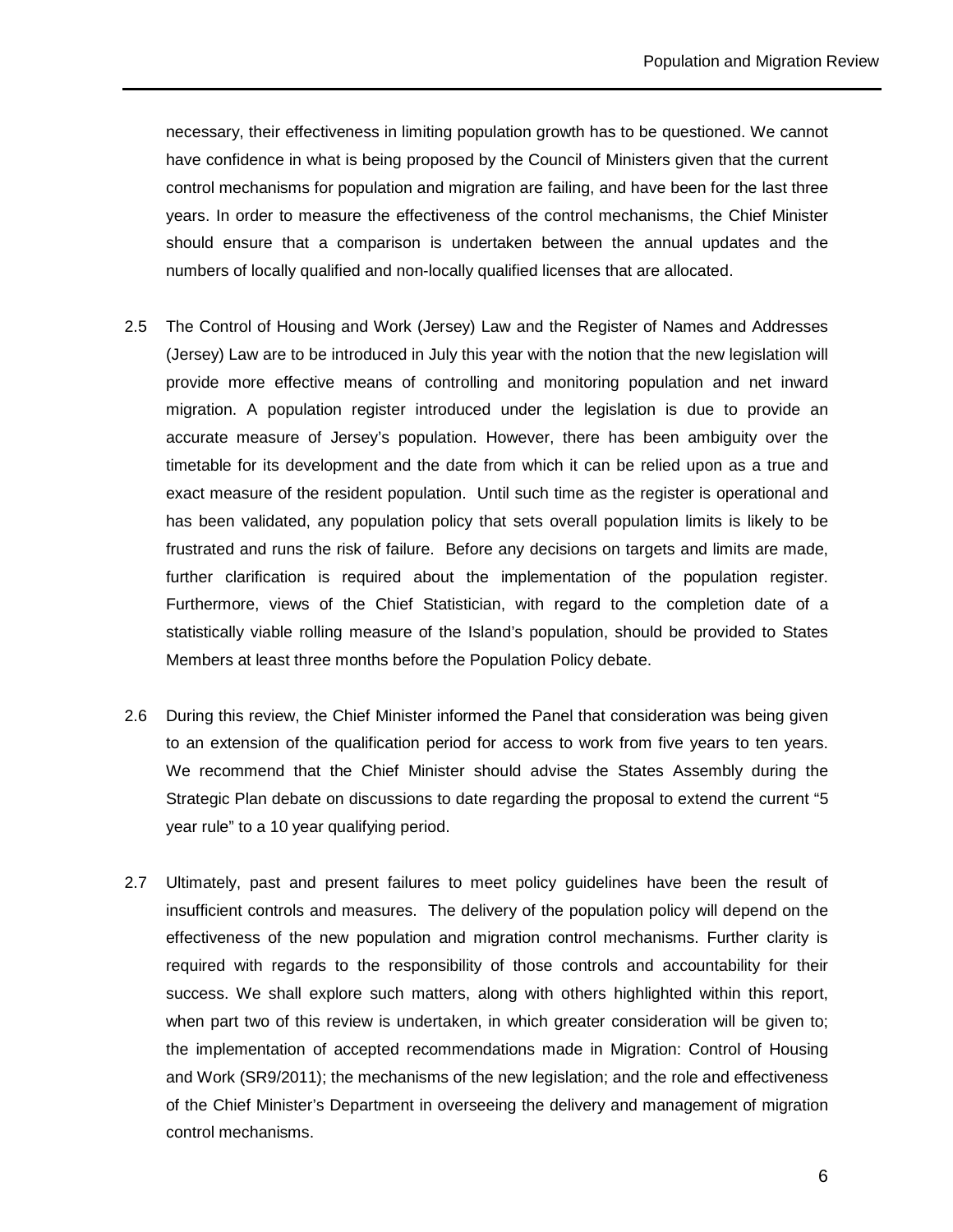## **3. KEY FINDINGS**

Please note: Each key finding is accompanied by a reference to that part of the report where further explanation and justification may be found.

- **3.1 The 2011 Census results called into question the Population Policy agreed in 2009 and the capacity to control inward migration. (See 6.5)**
- **3.2 The 2011 Census was conducted in an efficient and robust manner and evidence to date suggests that the significant increase in the population figures results from the failings of our current control mechanisms. (See 6.19)**
- **3.3 The reconciliation of the 2011 Census results by the Statistics Unit will help to provide more accurate annual updates. However, it will not resolve the issue of measuring migration to and from the Island and a degree of uncertainty will therefore remain. (See 6.20)**
- **3.4 The Statistics Unit will not have completed a revised Population Model before December 2012. (See 7.3)**
- **3.5 The current Population Policy was adopted on the basis that new population control mechanisms would be implemented. However, those new mechanisms are still not in place. (See 7.5)**
- **3.6 There must be a full understanding of the difference between the 2011 Census results and previous population predictions before a debate on the new Population Policy can take place. (See 7.8)**
- **3.7 A delay in the debate on population policy is unfortunate given that it impacts upon other policy matters: housing, education, employment, economic growth and infrastructure – all of which will be covered in the new Strategic Plan. (See 7.9)**
- **3.8 If the current population trends continue then the population limit of 100,000, set by the current Population Policy, will soon be breached. (See 7.13)**
- **3.9 Although the Chief Minister has stated that he would like to see the population constrained to 100,000, the Council of Ministers has yet to decide on whether the new population policy should include a set population limit. (See 7.15)**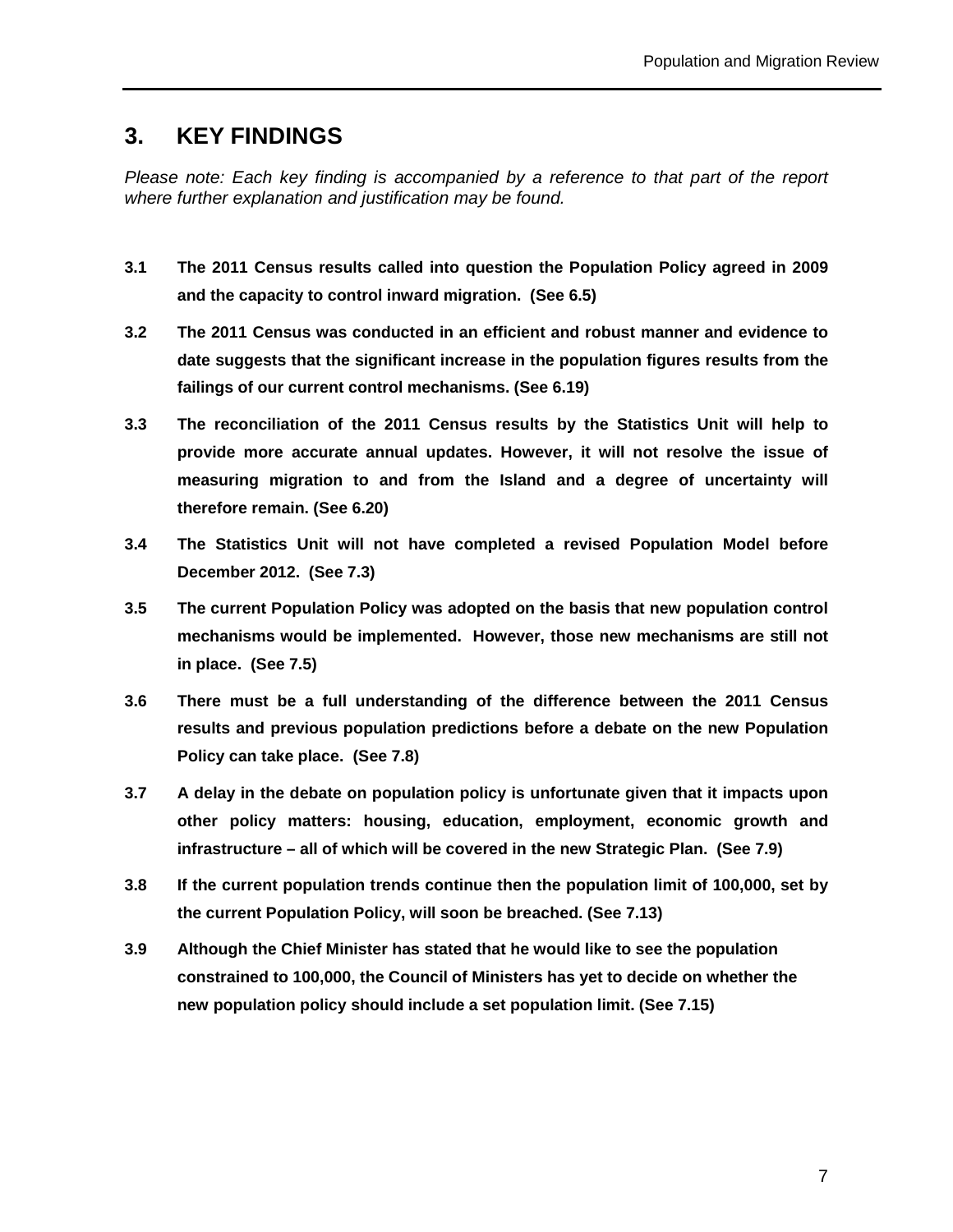- **3.10 Further work on the granting, renewal and removal of licenses by the Population Office is required in order that a full understanding of the employment position in Jersey, and the impact of inward migration, can be developed. (See 7.21)**
- **3.11 In order to have managed the population more effectively, measures should have been taken earlier to address high levels of inward migration to the Island. (See 7.25)**
- **3.12 The Statistics Unit will need to validate the Population Register before it can be relied upon as a rolling measure of Jersey's population. (See 8.4)**
- **3.13 Until the Population Register is complete and mature, two sets of population statistics will be available, thereby increasing the risk of confusion when discussing population policy. (See 8.8)**
- **3.14 Until such time as the register is operational and has been validated, any population policy that sets overall population limits is likely to be frustrated and runs the risk of failure. (See 8.9)**
- **3.15 The Chief Minister has begun to consider whether qualification for access to work should be extended from five years to ten years. (See 8.15)**
- **3.16 Delivery of the population policy will depend upon the effectiveness of migration controls. There must be clarity as to the responsibility for those controls and accountability for their success. (See 8.16)**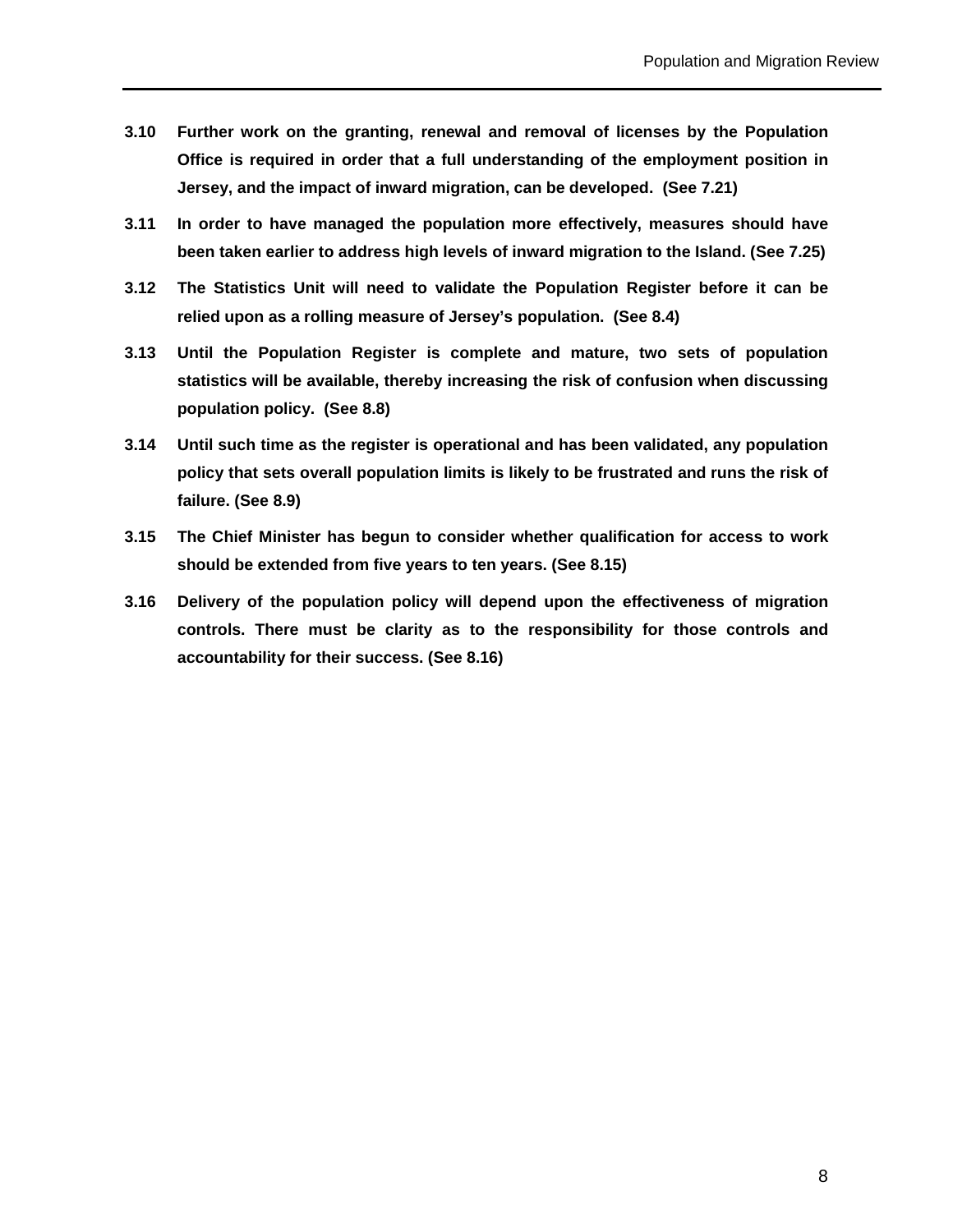## **4. RECOMMENDATIONS**

Please note: Each recommendation is accompanied by a reference to that part of the report where further explanation and justification may be found.

- **4.1 The Chief Minister should undertake a fundamental review of the structure of the Population Office and, in particular, examine the compliance and enforcement function and licence allocation. (See 7.22)**
- **4.2 Given that the current control mechanisms are failing, the Chief Minister should ensure that a comparison is undertaken between the annual population updates and the numbers of locally qualified and non-locally qualified licenses that are allocated. Furthermore, these findings should be published in a report and presented to the States on an annual basis. (See 7.28)**
- **4.3 At least three months before the debate on Population Policy, the Chief Minister should request the Chief Statistician to provide his view on when the Register will be statistically viable as a rolling measure of the Island's population. (See 8.10)**
- **4.4 The Chief Minister should advise the States Assembly during the debate on the new Strategic Plan about any increases plans to extend the qualification period for access to work. (See 8.17)**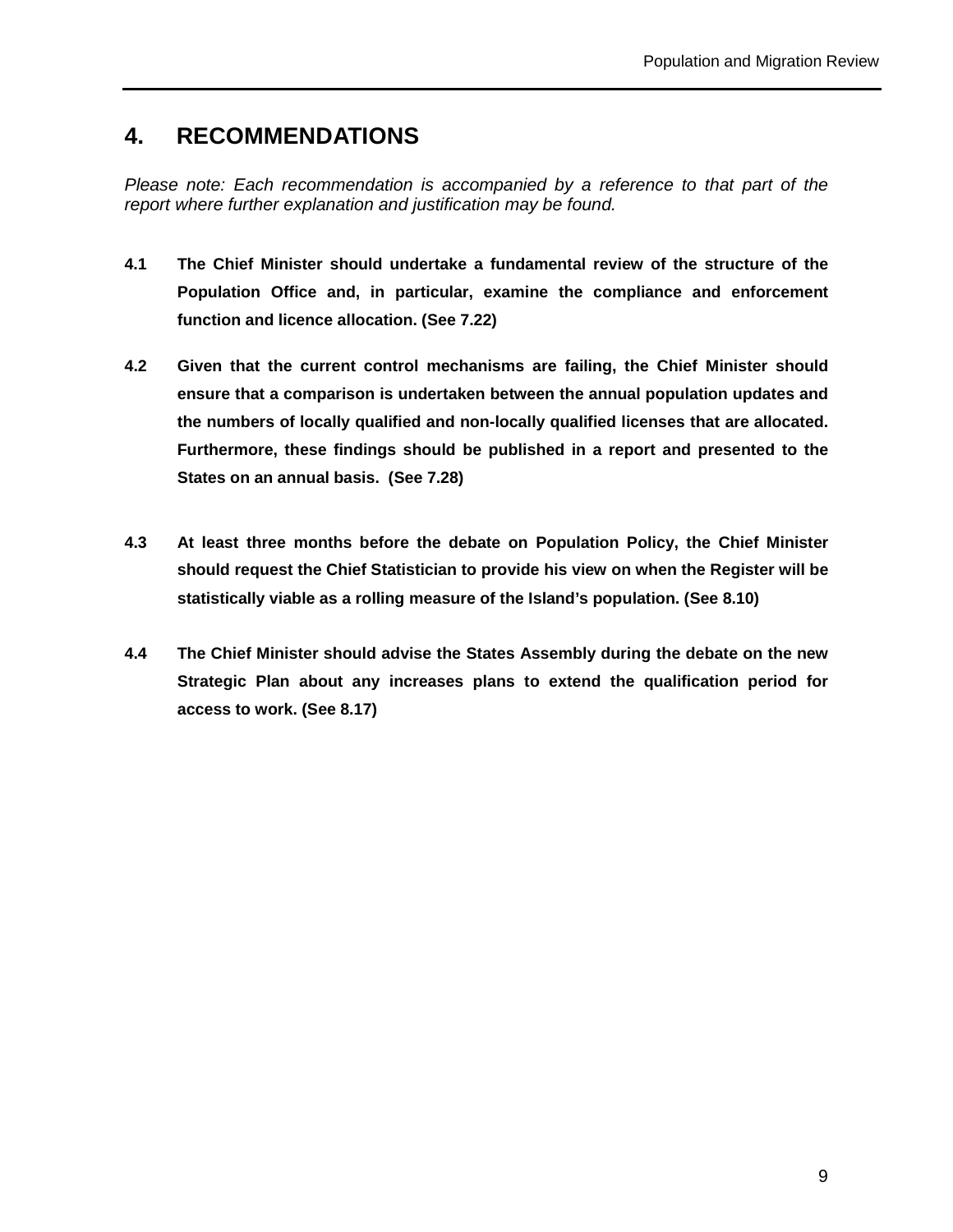# **5. INTRODUCTION**

- 5.1 In December 2011, the Statistics Unit published the results of the most recent Census which revealed that the total resident population of Jersey was  $97,857$ .<sup>1</sup> In contrast, the previous Census in 2001 had reported a resident population of 87,186 and therefore we had seen a growth of some 9,100 people between 2001 and 2011 (including the undercount in the two Censuses). $2$  Furthermore, the most recent annual update of the population produced by the Statistics Unit (for the end of 2009) had been 92,500 (5,357 residents short of the Census results). $3$
- 5.2 The Census results called into question the Population Policy that had been agreed by the States as part of the Strategic Plan 2009 – 2014. The Population Policy had aimed to:
	- Maintain the level of the working age population in the Island;
	- Ensure that the Island's population did not exceed 100,000;
	- Limit inward migration over a five-year period to a maximum of 150 heads of household per annum (corresponding to an overall increase of 325 people per annum). $^4$
- 5.3 In light of the Census results, the Chief Minister indicated that the Population Policy would be reviewed and renewed during development of the new Strategic Plan. There were questions therefore of what 'Population Policy' the new Strategic Plan would contain and whether it would propose specific limits for total population and inward migration. Following consultation on the draft Strategic Plan, the Council of Ministers has now decided to delay the States debate on immigration and population objectives until more information is available. The new draft Strategic Plan was lodged on  $19<sup>th</sup>$  March 2012 by the Council of Ministers and will be debated on  $1<sup>st</sup>$  May 2012. The draft plan confirmed that one of its top priorities was to 'manage population growth and migration' and referred specifically to the recent census results as one of the driving forces behind this decision.<sup>5</sup>
- 5.4 Furthermore, it has been confirmed that the population model would be updated using the new Census information and that realistic targets for population and immigration limits would be brought to the Assembly by July 2013. With regard to this matter, the Statistics Unit has advised that a reconciliation of the 2011 Census with previous population estimates will be completed in June or July 2012 and that a revised population model will not be ready until the end of the year.

 $\overline{a}$ 

<sup>1</sup> Jersey Census 2011, Bulletin 1: Total Population, page 1

<sup>2</sup> Strategic Plan 2012: Green Paper, Council of Ministers, page 6

<sup>3</sup> Jersey's resident Population 2009, Statistics Unit, page 1

<sup>4</sup> Strategic Plan 2009-2014 (P.52/2009), page 17

<sup>5</sup> Draft Strategic Plan 2012, Council of Ministers, page 8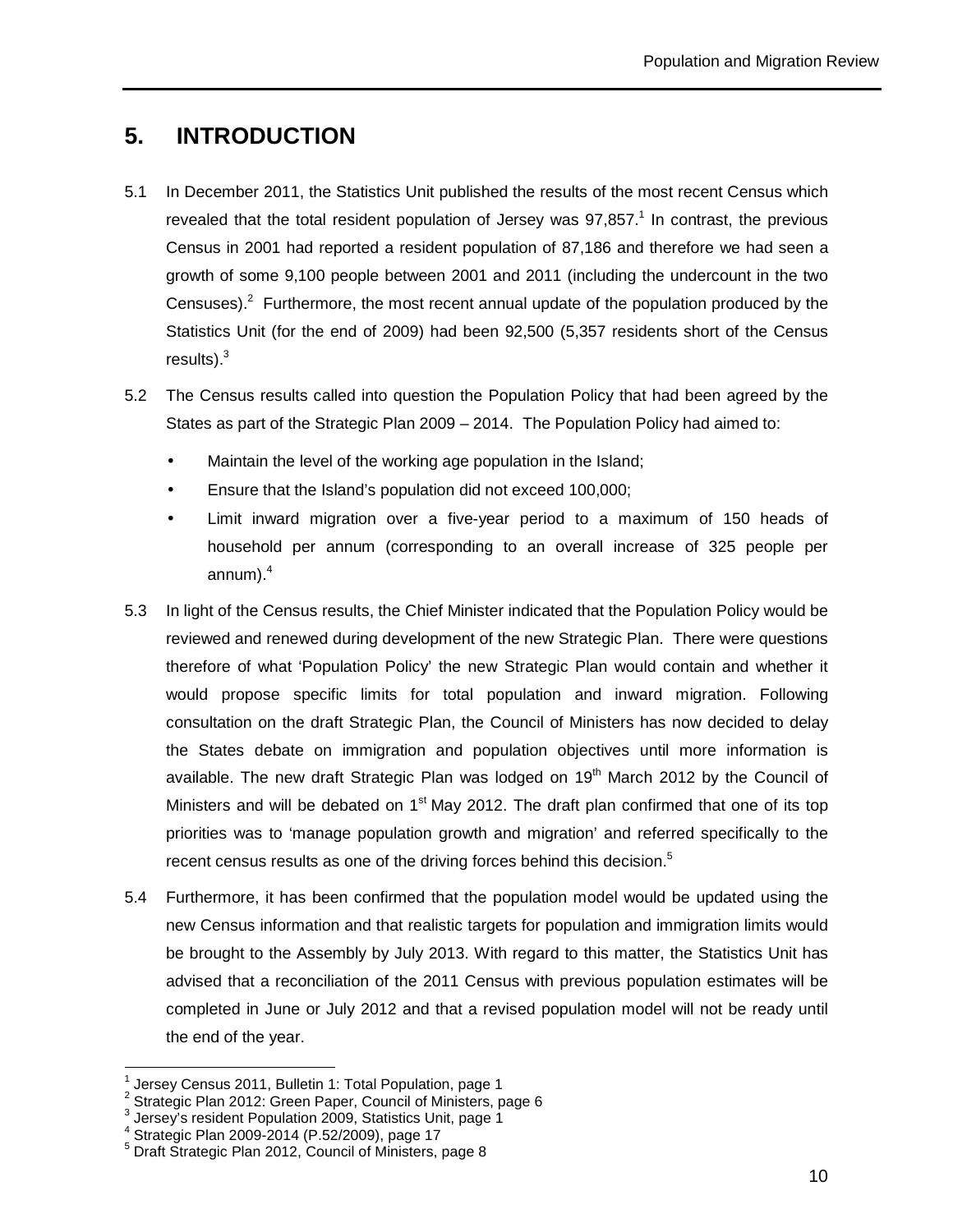- 5.5 The Census results also called into question the ability to control inward migration to the Island. Currently, inward migration is 'controlled' under the Housing (Jersey) Law 1949 and the Regulation of Undertakings and Development (Jersey) Law 1973. However, these laws are due to be replaced by the Control of Housing and Work (Jersey) Law which will work alongside the Register of Names and Addresses (Jersey) Law (population register). The primary legislation was agreed by the States in 2011 and implementation of the new laws is anticipated for July 2012. Approval of subordinate legislation (Regulations agreed by the States and Ministerial Orders) is required before full implementation can occur, however.
- 5.6 The Corporate Services Panel had no difficulty in agreeing that this matter merited review because, not only was there a concern over the Census results, but there were also concerns about the increasing unemployment levels in Jersey. Furthermore, this subject impacts not only population policy, but policy in many different areas. It was agreed at the start of the review that this work would be undertaken most effectively by incorporating two phases of activity. Firstly, in this report we have focused on the census results and the implications thereof for population policy. The 2012 draft Strategic Plan highlighted the control of migration and population as one of its main priorities and it was therefore imperative for the first phase of this work to be presented ahead of the new Strategic Plan debate in May 2012. Secondly, it is our intention to build upon the work undertaken for this report and present a second report on the new population/migration policy ahead of the implementation of the Control of Housing and Work (Jersey) Law in July 2012.
- 5.7 The focus of our review to date has therefore been the 2011 Census results; the implications of these results on future policy; the question of population targets and limits; and the issue of control mechanisms. Within these areas it becomes apparent that the following questions should be considered when discussing population policy:
	- 1. Why did the Census results appear to differ from previous population predictions?
	- 2. What implications do the 2011 Census results have for the Executive's Population and Migration policies?
	- 3. What population and Migration policies will be included within the new strategic plan?
	- 4. What changes, if any, will be made to the new migration legislation in light of the 2011 Census results?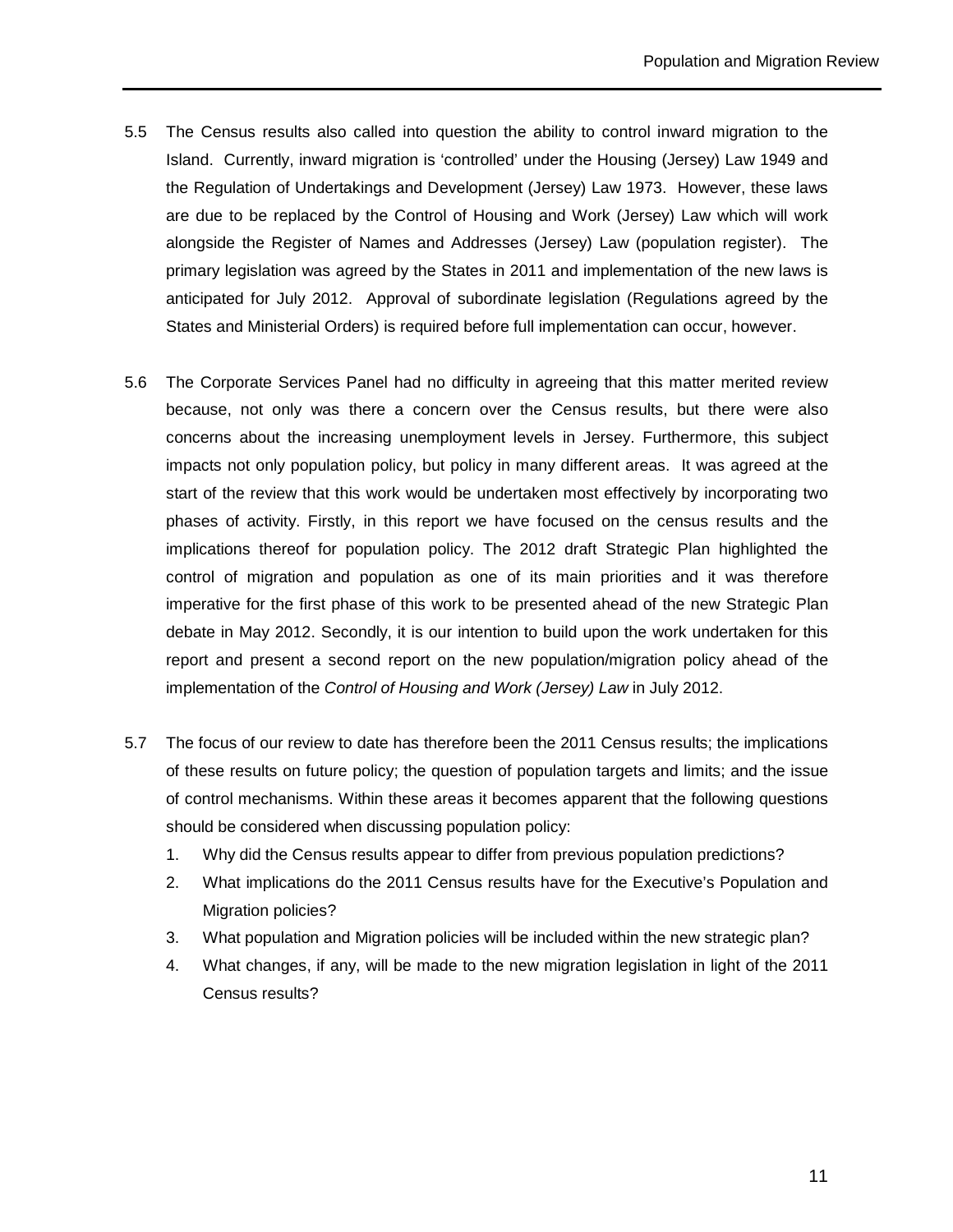# **6. 2011 CENSUS RESULTS**

#### The Process

- 6.1 The 2011 Jersey Census was held on  $27<sup>th</sup>$  March 2011 and was carried out on-Island and independently by the Statistics Unit. In order to collect the information needed for the Census the Island was divided into 166 Enumeration districts, with one fieldworker in each district responsible for handing out census questionnaires to all households and checking that all dwellings were included. Each household was asked to return the questionnaires as soon as possible on or after census day. The Census office, which was made up of two Census Managers and ten staff, was then in charge of checking and processing the data collected from the questionnaires as well as validating it against other administrative data sources.<sup>6</sup>
- 6.2 It is understood that this in-house approach provided the Statistics Unit with much greater control over the entire census process and helped to improve the quality of the census data compared to when processing was carried out off-island in 2001. Furthermore, the Chief Statistician explained that the statistical expertise of his team and the local expertise of the fieldworkers were crucial in producing, what he believes to be, a dedicated, accurate and robust census.<sup>7</sup> This view is supported by both ourselves and our advisor who, within his conclusion, summarised:

 "The 2011 Census, conducted in a robust, timely and cost-efficient manner, is an important statistical landmark for Jersey."<sup>8</sup>

#### Main Findings

6.4 The fact that the results of the 2011 Census attracted a great deal of media attention came as no surprise given that the resulting figures were much higher than anticipated. The total resident population on  $27<sup>th</sup>$  March 2011 was 97,857, 10,700 higher than what was reported in 2001 (see Paragraph 6.11 with regard to the different treatment of the undercount in the two Censuses) and 5,357 greater than the figure that was estimated by the Statistics Unit at year-end 2009.<sup>9</sup> These figures made it apparent that the 100,000 population limit, set during the last Strategic Plan, had almost been breached. Interestingly, this did not seem to surprise many of our witnesses. For instance, the Minister for Housing, a member of the

 $\overline{a}$  $^6$  Transcript of Public Hearing with the Chief Statistician, 16<sup>th</sup> March 2012, page 6

<sup>&</sup>lt;sup>7</sup> Transcript of Public Hearing with the Chief Statistician, 16<sup>th</sup> March 2012, page 6

<sup>&</sup>lt;sup>8</sup> Dr P. Boden, Population and Migration Review (Appendix 1), page 8

<sup>&</sup>lt;sup>9</sup> Statistics Unit: Jersey's Resident Population, 2009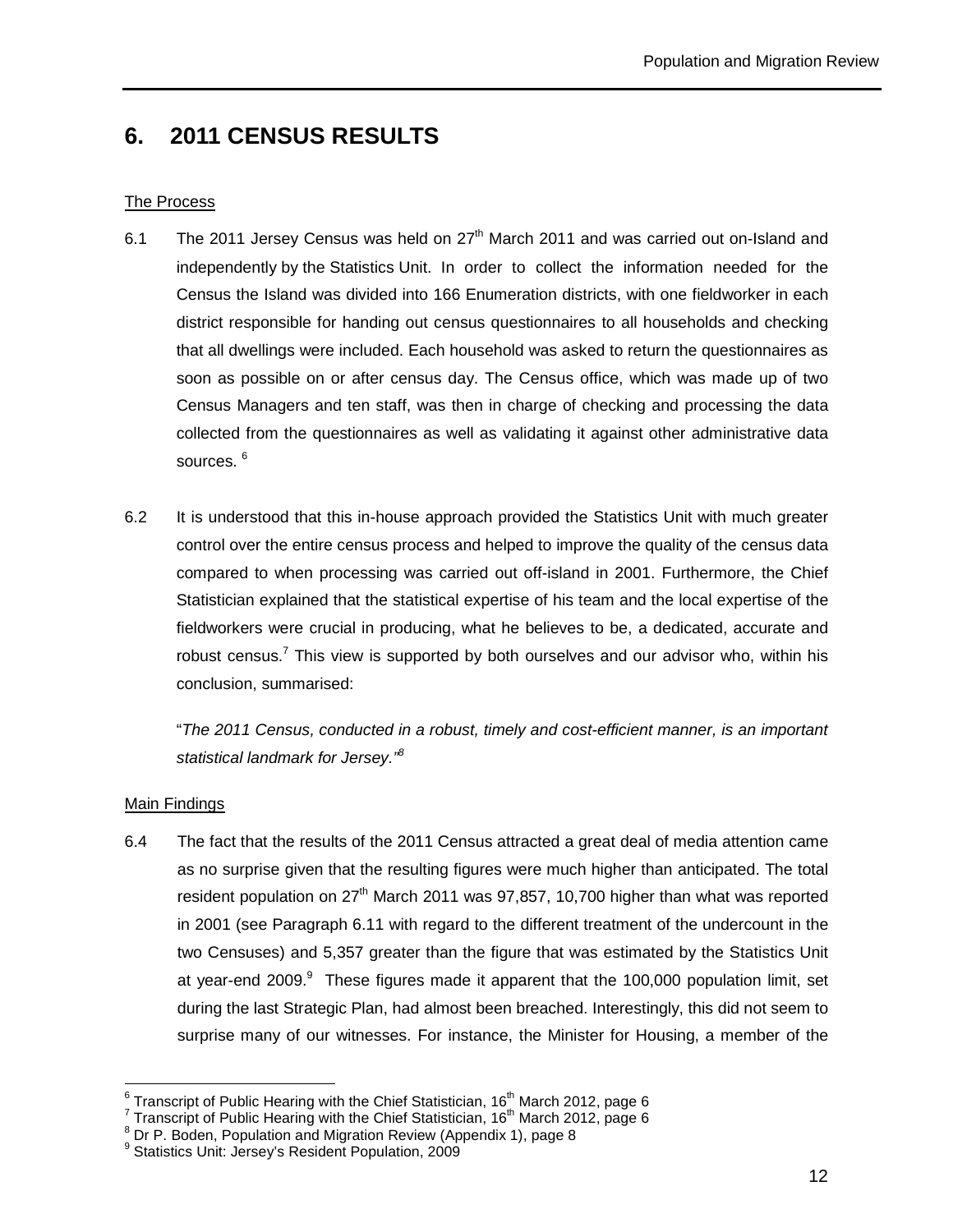Migration Advisory Group, even went as far as saying that he expected the population to be higher than 100,000 when the census results were published $^{10}$ .

#### **KEY FINDING**

## **6.5 The 2011 Census results called into question the Population Policy agreed in 2009 and the capacity to control inward migration.**

- 6.6 In addition to these 'headline' figures, there are a number of other statistics worth mentioning. For example, the public's attention was also captured by a substantial increase in Jersey's working age population. Between 2001 and 2011 the number of residents within the working age bracket increased by 7,338 persons (from 57,015 in 2001 to 64,353 in  $2011$ <sup>11</sup>. The significance of this increase is further elucidated by the fact that it accounts for 69 per cent of the total change in Jersey's population over the last decade. Interestingly however, the Statistics Unit also discovered that the dependency ratio (the relationship between those outside the work force to those of working age) has remained steady over the last decade at 52 per cent (similar to the average dependency ratio for the period from 1931 to 2001). In the past, the dependency ratio has been used as a way of measuring the sustainable balance between the working age population and the non-working age population. For example, as well as seeing a significant increase in the size of the labourforce ages since 2001, Jersey has also seen a rise in Jersey residents that are above working age (an increase of 2,784 in 10 years) and therefore the balance has been maintained. Our advisor believes that the dependency ratio has been sustained due to the considerable increase in net inward migration of adults that fall into the working age bracket<sup>12</sup>.
- 6.7 For instance, since 2001 the total net inward migration figure has increased by 6,800, out of which 4,100 were born in countries which have recently joined the European Union<sup>13</sup>. The high percentage increase of net inward migration has had an impact on, not only the total population numbers, but also the working age population $14$ .
- 6.8 Although there has been a significant increase in the working age population over the last decade, we have also seen a rise in the unemployment levels. At the time of the Census,

 $\overline{a}$  $10$  Transcript of hearing with Minister for Housing, 16<sup>th</sup> March 2012, page 11

<sup>&</sup>lt;sup>11</sup> Jersey Census 2011, Bulletin 1: Total Population, page 3

<sup>&</sup>lt;sup>12</sup> Dr P. Boden, Population and Migration Review (Appendix 1), page 3

<sup>13</sup> Includes Czech Republic, Estonia, Hungary, Latvia, Lithuania, Poland, Slovakia, Slovenia; Cyprus and Malta; Bulgaria and Romania

<sup>14</sup> Jersey Census 2011, Bulletin 2: Place of birth, ethnicity, length of residency, marital status, page 3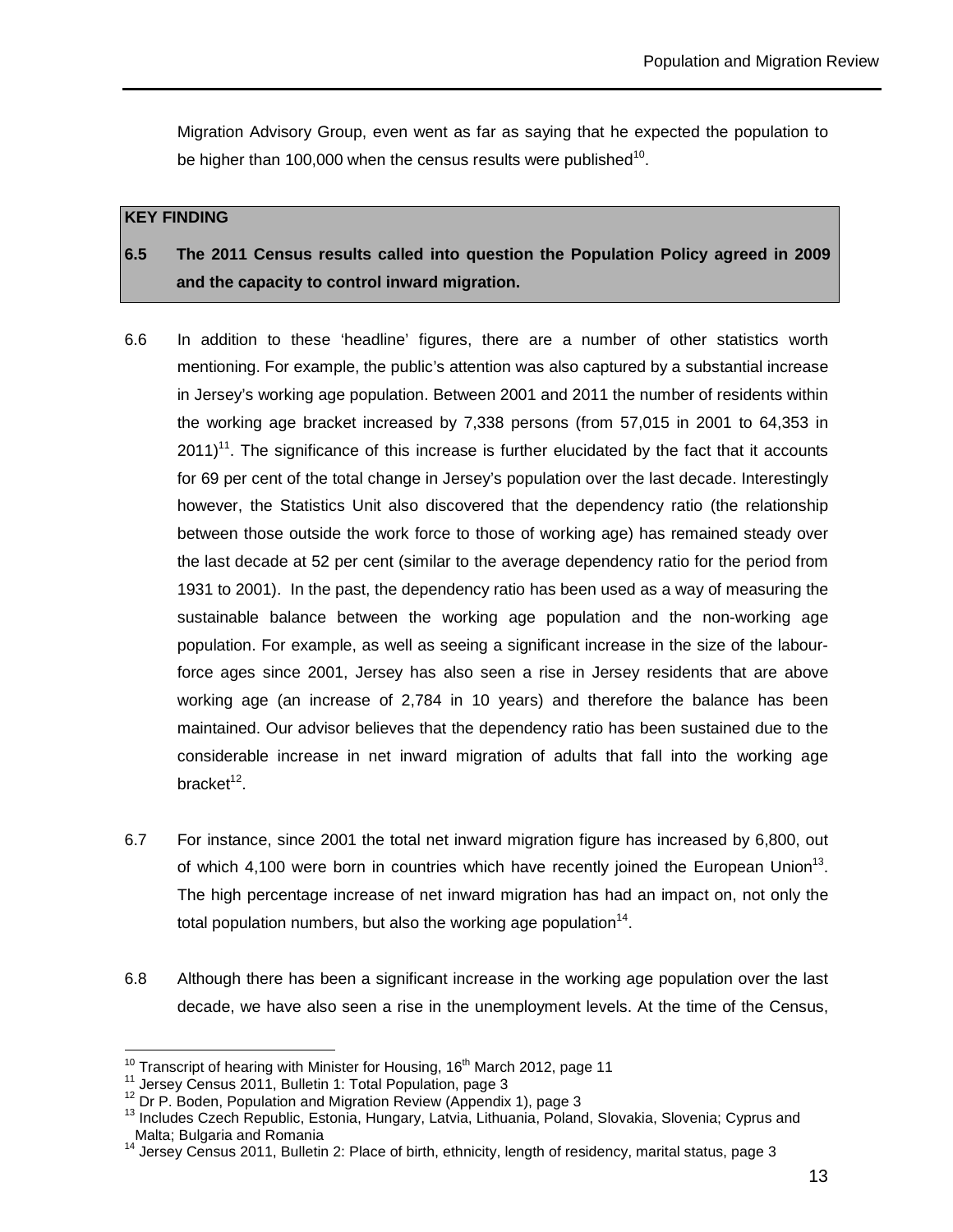2,534 adults of working age were unemployed and looking for work. Of the unemployed persons, eighty-one per cent had A-H category residential qualifications and nineteen per cent were not qualified.

6.9 Furthermore, a staggering fifty-two per cent (1,310) of those people unemployed were born in Jersey<sup>15</sup>. The significance of these figures is further highlighted by the fact that unemployment has been identified as a top priority within the 2012 draft Strategic Plan.

#### Question of disparity

Notwithstanding these results, the important question that now has to be asked is why do the 2011 Census figures differ considerably to those that were predicted back in 2009?

- 6.10 When the Statistics Unit published the first Bulletin of the 2011 Census, they also included an explanation of the factors that contributed to the significant change between the 2001 and 2011 total resident population figures. This subsequently provided the public with some clarification as to why the 2009 year-end estimates were substantially lower than the end results.
- 6.11 According to the Statistics Unit the difference between the 2001 and 2011 Census measures can be attributed to the following three components:
	- The 2001 undercount
	- Natural growth (excess of births over deaths)
	- Net Migration (*into* the Island)<sup>16</sup>

These components can also help to explain the considerable difference between the 2011 Census and the population figures estimated in 2009.

6.12 When the previous Census' total resident population figure was published it did not include the "undercount"<sup>17</sup>, which, at the time, followed international practice. It was estimated that this number would be in the region of 840 people. However, when the Statistics Unit recently compared that undercount with administrative data (which had only become available after 2001) the undercount was re-estimated at  $1,600^{18}$ . As a result of these differing approaches, the gap between the population measures in 2001 and 2011 is less

 $\overline{a}$ 

 $15$  Jersey Census 2011, Bulletin 4: Employment, page 2 and 3

<sup>16</sup> Jersey Census 2011, Bulletin 1: Total Population, page 3

<sup>17</sup> The "undercount" is the small proportion of households and people from whom a census return was not received.

<sup>18</sup> Transcript of Public Hearing with Chief Statistician,  $16<sup>th</sup>$  March 2012, page 7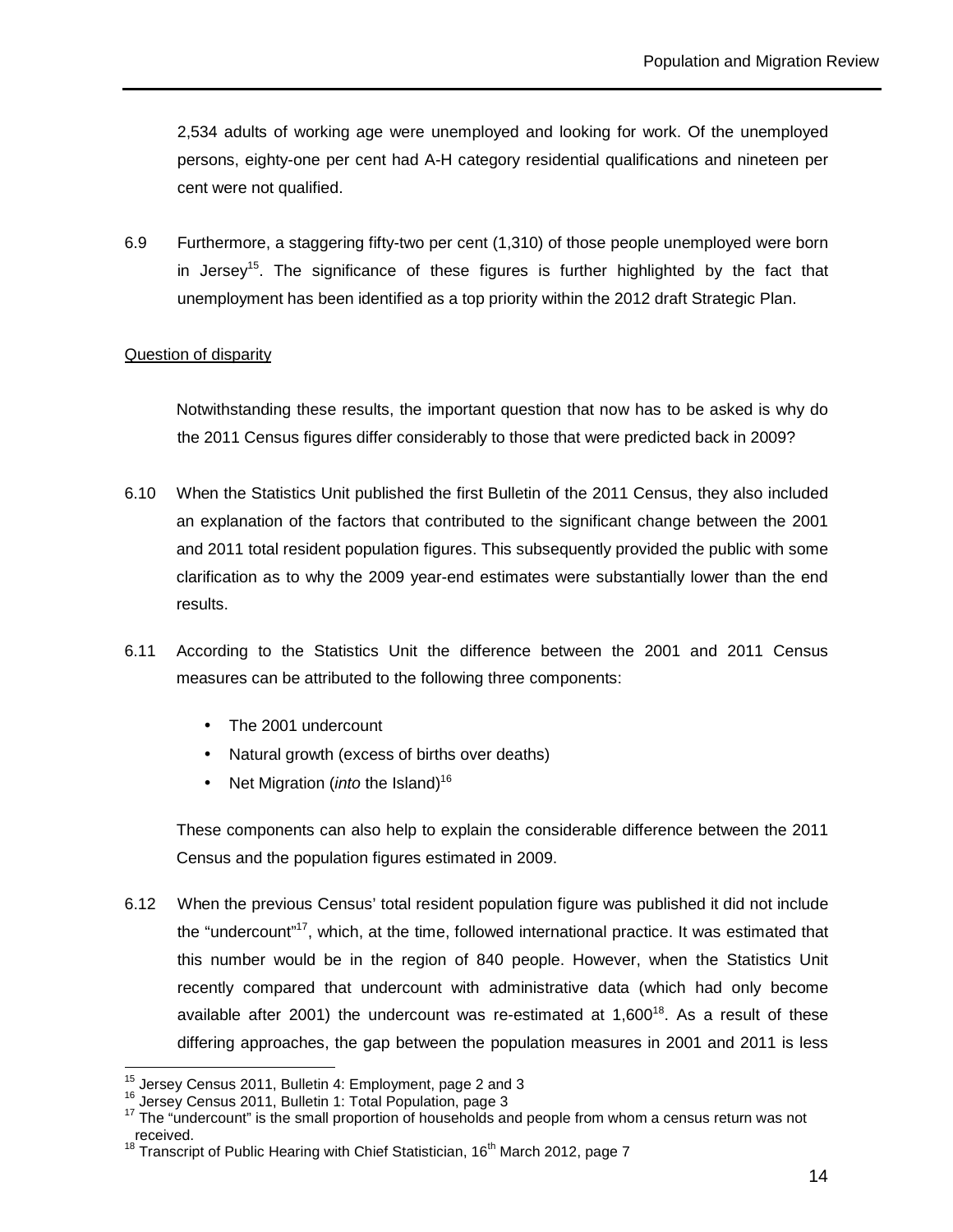than appears. If indeed the 2001 undercount was included in the 2009 annual update the estimated total resident population would have been 94,100, still far less than the recent Census figure of 97,857.

6.13 Similarly, a significant increase in natural growth made the gap between the 2009 estimate and 2011 results appear far greater. Between 2001 and 2011 natural growth accounted for an increase of 2,300 people, 928 more than in the previous 10 years.

.

 $\overline{a}$ 

- 6.14 The Statistics Unit also identified Net Migration as the largest contributor to the change between the 2001 and 2011 Census measures. As mentioned earlier, a sizeable number of 6,800 people have entered the Island, from various parts of the world, since 2001. For instance, one of the biggest changes Jersey has seen over the last decade has been the increase in inward migration of people from Eastern Europe (escalating in 2004 and continuing though to 2008). Interestingly, the sudden growth in net migration in 2004 occurred almost immediately after Eastern European countries joined the European Union in May that year and therefore no longer required work permits when entering EU Countries<sup>19</sup>. Furthermore, the inward migration of people from the UK and from outside of Europe has increased during the last 10 years; additionally there has been an almost constant level of inward migration of Portuguese / Madeiran.<sup>20</sup>
- 6.15 The explanations that have been provided by the Statistics Unit for the 'higher than expected' results seem comprehensive. However, given the complexities involved when discussing statistics, we asked our expert advisor, Dr Peter Boden, to review the work undertaken by the Unit (his report is attached as an appendix).
- 6.16 Dr Boden confirmed that the 2011 Jersey Census had been conducted in a robust and efficient manner and even went so far as to commend the Statistics Unit for their exceptional understanding of demographic data $21$ . In regards to the 2001 undercount and Net Migration, he summarised:

 "People continue to refer to the 92.5k population in 2009. This is misleading as it excludes the 2001 undercount (of approximately 1.6k). It would be more appropriate to refer to the 2009 population, including the undercount (94.1k)"

<sup>&</sup>lt;sup>19</sup> Transcript of Public Hearing with Chief Statistician, 16<sup>th</sup> March 2012, page 23

 $^{20}$  Transcript of Public Hhearing with Chief Statistician, 16<sup>th</sup> March 2012, page 13

<sup>&</sup>lt;sup>21</sup> Transcript of Public Hearing with Chief Statistician, 16<sup>th</sup> March 2012, page 43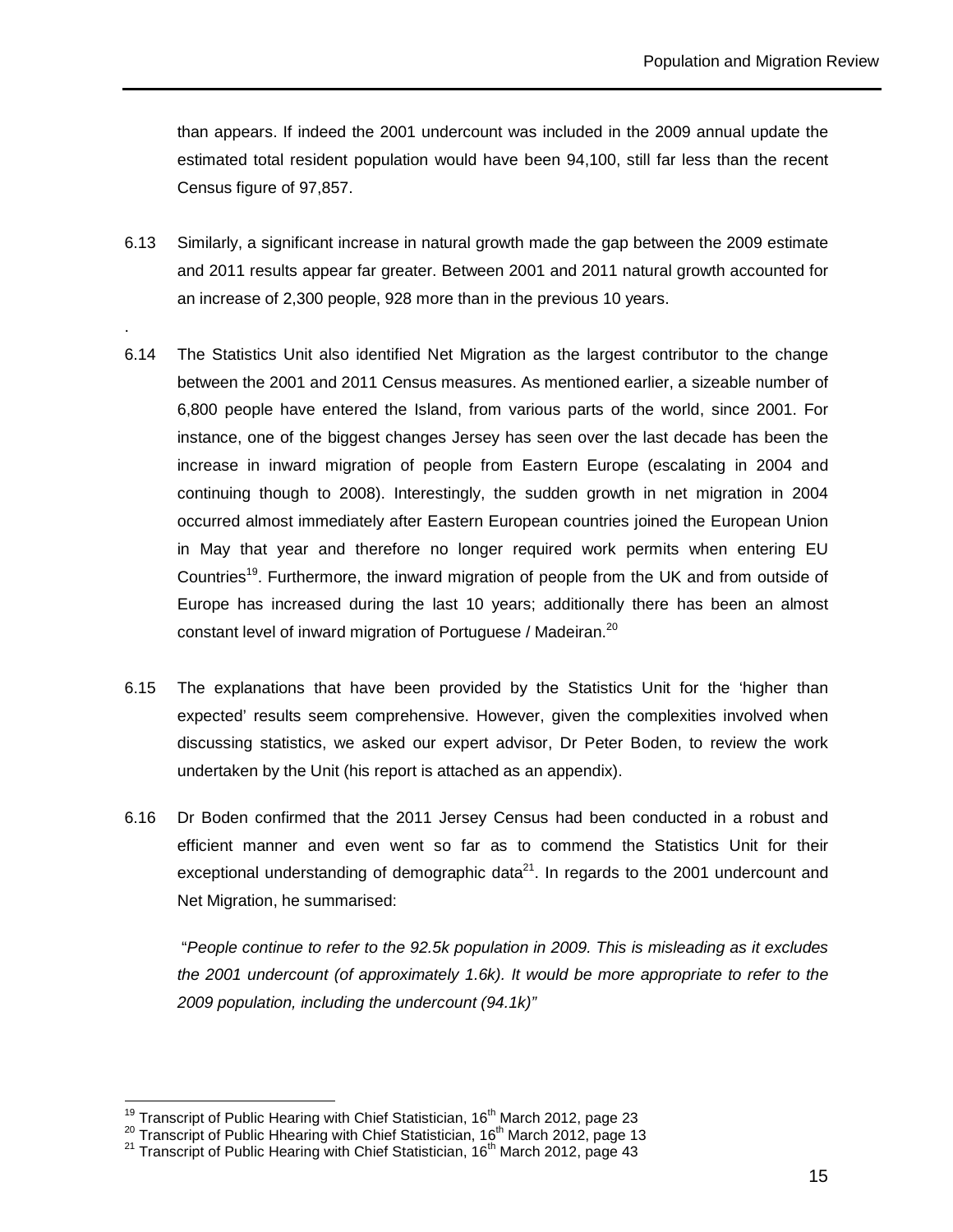"Net Migration..is the component of demographic change that is most difficult to measure – as evidenced by the difference between the census results and the most recent year-end population estimate"

- 6.17 It is important to acknowledge that, whilst the work of the Statistics Unit has proven to be of high quality, further work needs to be completed so they can assure more accurate annual estimates going forward. However, as our advisor has explained Net-Migration is a very hard component to measure. We have been advised by the Unit that a reconciliation of the 2011 Census with previous population estimates will be published around June this year. This will include a full disclosure and discussion of the differences between the Census results and the previous population predictions<sup>22</sup>, which we believe is necessary before any future debate on the population policy can take place. Another important issue is the methodology that is currently being used for producing estimates. At the moment the Statistical Unit has to rely on a number of different sources<sup>23</sup> to analyse Jersey's annual migration history. While the reconciliation of the results in June will help to provide us with better annual updates in the future it will not solve the problem of measuring inward and outward migration. Unfortunately, until a more efficient measure is developed, a degree of uncertainty over migration figures will remain.
- 6.18 From the evidence provided throughout this chapter it is clear that Jersey's high population numbers are not a result of inadequate statistics but perhaps the failings of our current control mechanisms. This view is also supported by our advisor, who commented:

"Shortcomings in the population estimation methodology are not the reason for any failure to meet policy guidelines as the 'control' element resides with the Regulation of Undertakings.<sup>"24</sup>

#### **KEY FINDING**

 $\overline{a}$ 

**6.19 The 2011 Census was conducted in an efficient and robust manner and therefore any significant increase in the population figures results from the failings of our current control mechanisms.** 

<sup>&</sup>lt;sup>22</sup> Transcript of Public Hearing with Chief Statistician, 16<sup>th</sup> March 2012, page 12

<sup>&</sup>lt;sup>23</sup> Department of Health and Social Services (pre-school children), Department of Education Sport & Culture (school age children), Manpower Survey (economically active adults) and the 2001 Census (noneconomically active adults).

 $24$  Dr P. Boden, Population and Migration Review (Appendix 1), page 7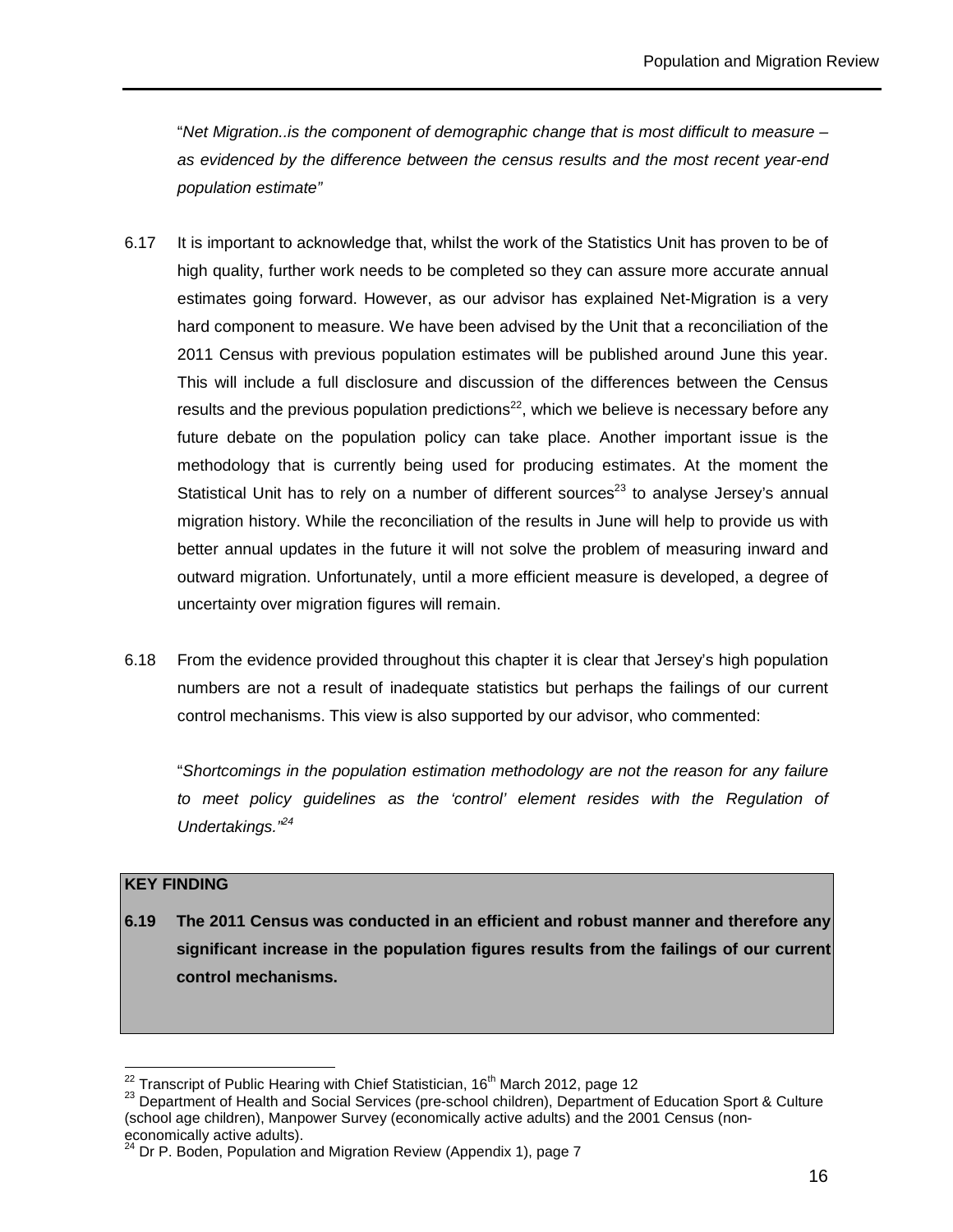## **KEY FINDING**

**6.20 The reconciliation of the 2011 Census results by the Statistics Unit will help to provide more accurate annual updates. However, it will not resolve the issue of measuring migration to and from the Island and a degree of uncertainty will therefore remain.**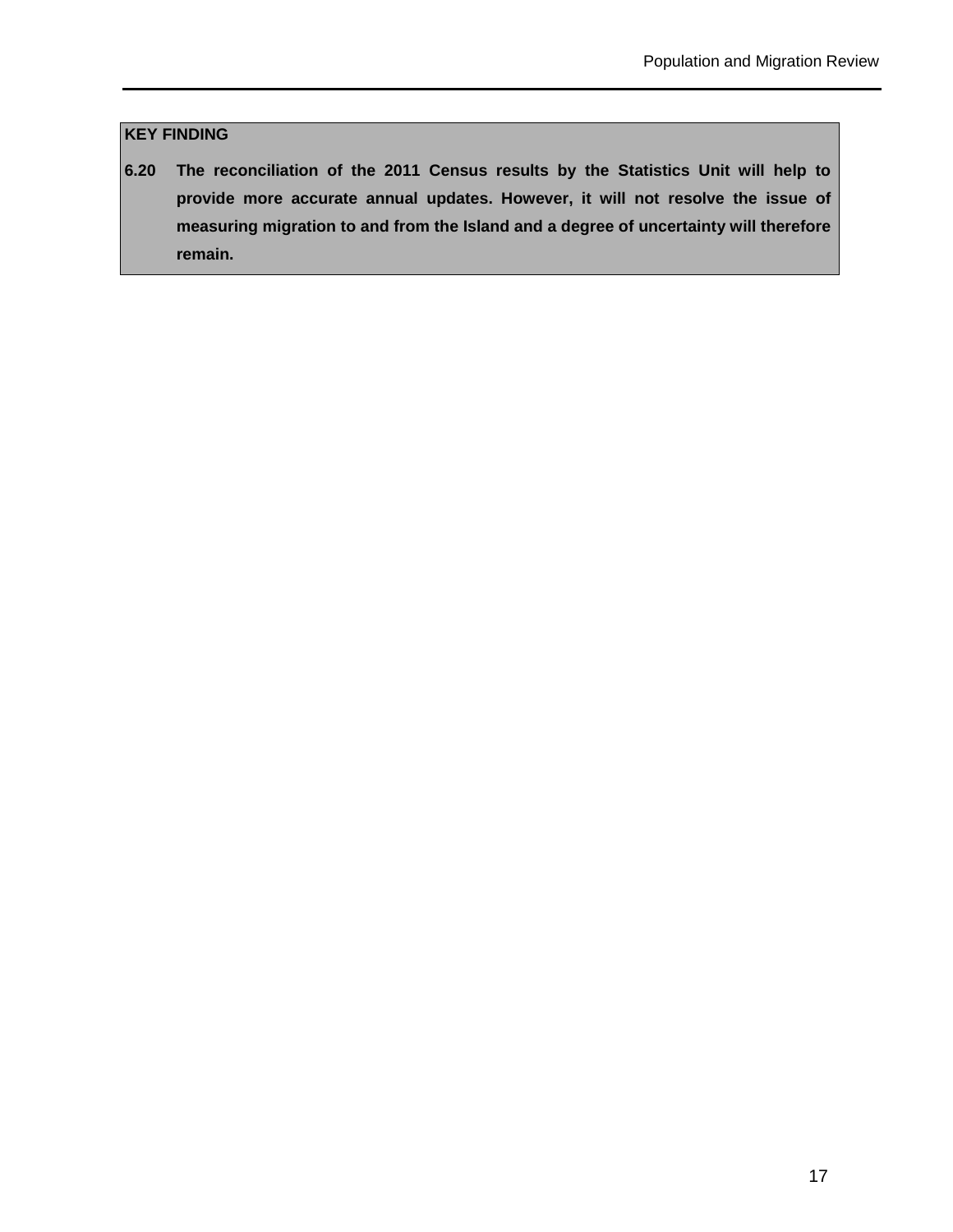## **7. IMPLICATIONS**

- 7.1 The draft Strategic Plan, which was lodged by the Council of Ministers on 19th March 2012, has set out six main priorities that Jersey's government will focus on over the next 3 years. As highlighted earlier, one of these priorities is to manage population growth and migration. With the Strategic Plan debate taking place at the beginning of May this year, we have to wonder what implications the recent Census results have had on the Plan itself and what changes, if any, have been suggested given the views expressed above. In the Draft Strategic Plan it was confirmed that the Council of Ministers would update the population model using the new Census information and bring realistic population targets to the Assembly by 2013. In this regard we were advised by the Statistics Unit that a revised Population Model would not be complete until December this year.
- 7.2 It is important to note here that, during further discussions with the Statistics Unit, we were informed that the decision to update the population model does not in fact reside with the Council of Ministers. The Chief Statistician explained that the initiation and undertaking of such work rests solely with the independent States of Jersey Statistics Unit and subsequently the information contained within the draft Strategic Plan, concerning this matter, is inaccurate. Furthermore, he stressed the importance of highlighting the apolitical nature and professional independence and integrity of the Unit in light of such inaccuracies.

#### **KEY FINDING**

- **7.3 The Statistics Unit will not have completed a revised Population Model before December 2012.**
- 7.4 These factors raise many issues. How are we supposed to have a meaningful debate on population and immigration without a new population model in place? Interestingly in 2009, during the previous Corporate Services Panel's review on Population Policy, similar concerns were brought to the attention of the Council of Ministers. The previous Panel believed that it would be inappropriate for a Strategic Plan debate to take place on Population Policy in the absence of established population control mechanisms. Although the recommendation was accepted and a Migration Policy consultation paper was published in June 2009, the final draft legislation was not presented to the States until March 2011<sup>25</sup>.

 $\overline{a}$  $25$  S.R.3/2009, Corporate Services Scrutiny Panel, Population Policy Report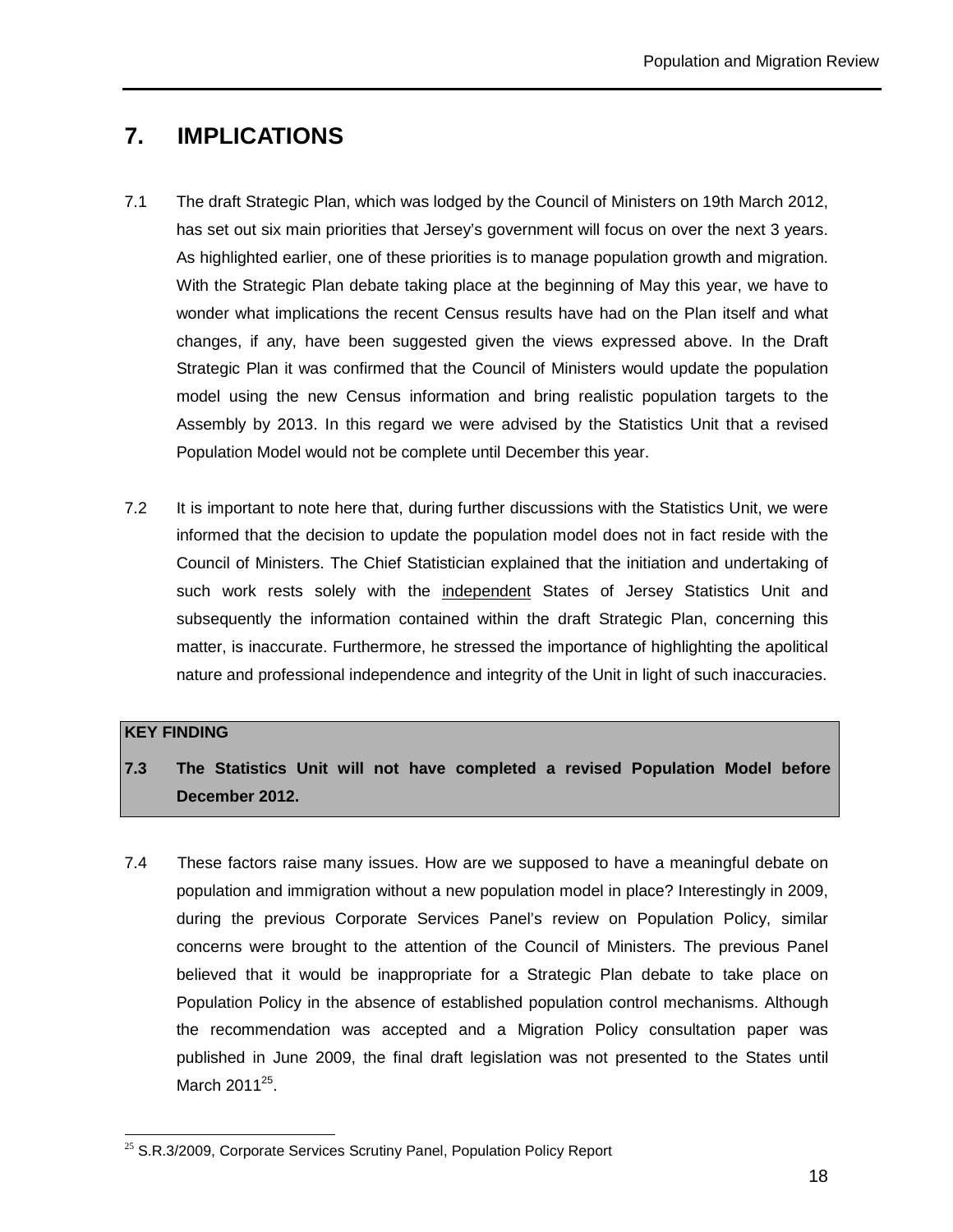#### **KEY FINDING**

- **7.5 The current Population Policy was adopted on the basis that new population control mechanisms would be implemented. However, those new mechanisms are still not in place.**
- 7.6 It could be argued, therefore, that the Council of Ministers would be repeating history if they were to hold a major debate on population before all relevant data is available. The Minister for Economic Development also spoke of his concerns:

 "I think to have a meaningful debate on population and immigration at this stage, without the model being in place, we would certainly be having that debate blindfolded and I think that would be thoroughly inappropriate.<sup>"26</sup>

7.7 Following this, the Council of Ministers has now made the ultimate decision to delay the Population Policy debate until July 2013. For instance, although it was understood that the Population Policy would be amended and renewed during the development of the 2012 Strategic Plan debate, the decision has now been made to reschedule any discussions regarding Population Policy until the revised population model is in place. The delay of the Population Policy debate is unfortunate given that the subject encompasses other priorities that will be still be discussed during the Strategic Plan Debate i.e. housing, education and employment. As recognised by the Chief Minister:

"Well, I suppose you would say that we are dealing with the issues of the population that is here right through the Strategic Plan, so getting people into work, inward investment. All these things are related to population as well. Resources in the health service, that is related to the number of people obviously in our community and where we are going to nee do provide that help. Levels of population, of course, Sarah, is related to housing and the number of houses that we need to provide. As James will be aware, it is related to the education. We have to provide the amount of education, the amount of schools, and it is related to long-term planning. So it is the numbers flowing out of the census and how we are going to manage the population effects right across  $\ldots$ <sup>27</sup>

 $\overline{a}$ <sup>26</sup> Transcript of Public Hearing with the Minister for Economic Development, 16<sup>th</sup> March 2012, page 17

 $27$  Transcript of Public Hearing with the Chief Minister, 23rd March 2012, page 43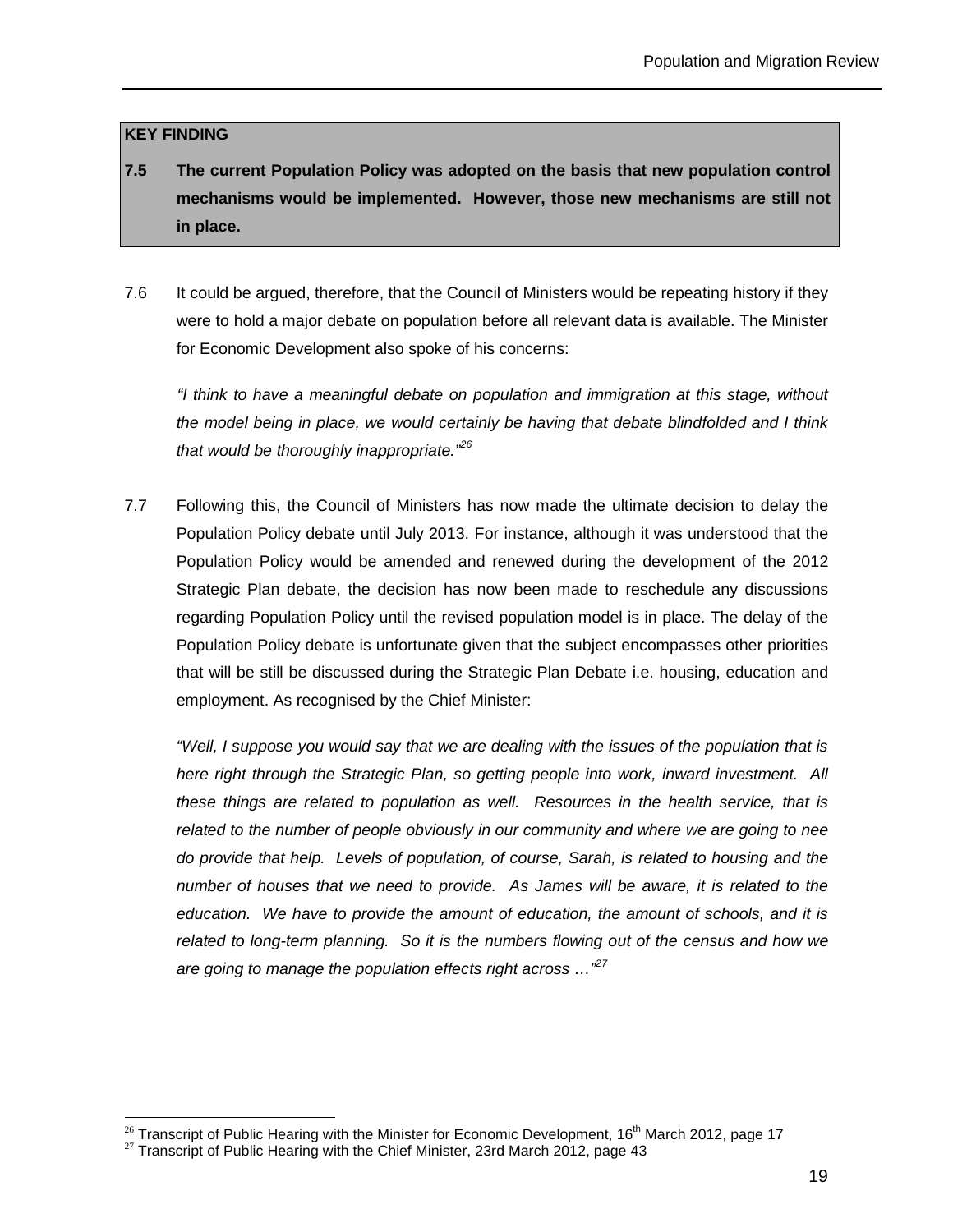The current States of Jersey Law, however, stipulates that the Strategic Plan must be lodged by the Council of Ministers within 4 months of their appointment<sup>28</sup>; hence why the debate is still taking place at the beginning of May this year.

#### **KEY FINDING**

- **7.8 There must be a full understanding of the difference between the 2011 Census results and previous population predictions before a debate on the new Population Policy can take place.**
- **7.9 A delay in the debate on population policy is unfortunate given that it impacts upon other policy matters: housing, education, employment, economic growth and infrastructure – all which will be covered in the new Strategic Plan.**

#### Question of Limits and Targets

- 7.10 The issue of population levels is by no means a new one, and seemingly in the past the subject of population limits and targets has been at the centre of many discussions relating to this subject. The Population Policy review presented to the States on  $1<sup>st</sup>$  June 2009 highlighted concerns about 'limiting' the size of the population and net inward migration. This resulted from the decision to include specific figures in the policy during the previous Strategic Plan debate, in which it was decided that Jersey's population should not exceed 100,000 and Net Inward Migration should be kept to a maximum of 150 heads of household per annum over a five-year period. In light of the recent Census results it is now apparent that the concerns voiced back in 2009 were justifiable.
- 7.11 There was a common agreement amongst the Ministers that we met at the public hearings that a discussion concerning particular targets during the Strategic Plan debate would be premature. However, the opinions that were voiced regarding the size of the population targets in the future were much more ambiguous.
- 7.12 The Strategic Plan states that the Council of Ministers will bring realistic targets for population and migration to the Assembly by July  $2013^{29}$ , but how are 'realistic' targets defined? Despite being only 2,143 people away from exceeding the population limit set back in 2009, the Chief Minister provided the following view when asked about the limit size:

 $\overline{a}$ 

 $^{28}$  States of Jersey Law 2005, Part 4, Article 18 (2)(e)

 $29$  Draft Strategic Plan 2012, Council of Ministers, page 8.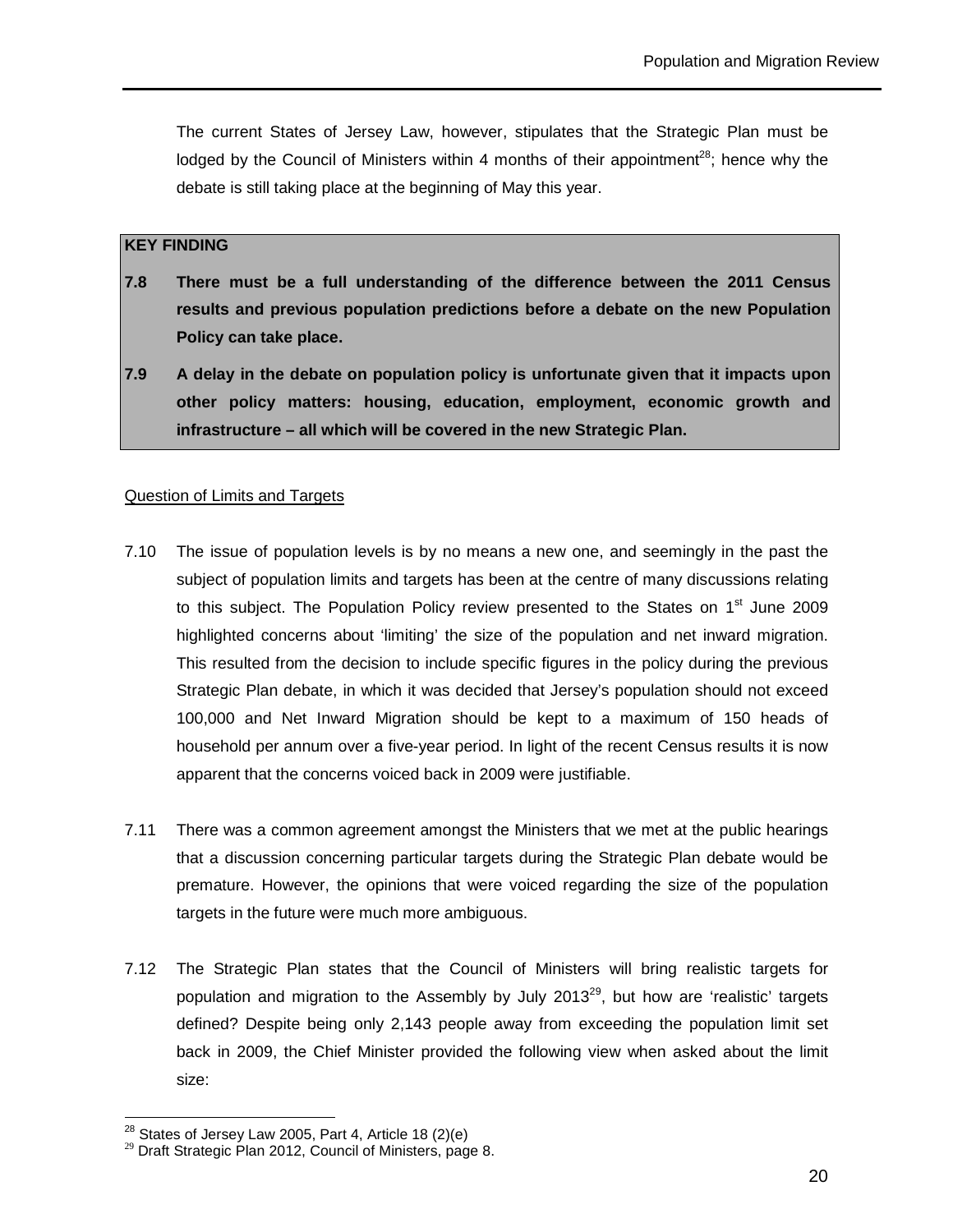"It is difficult to say. I have, as I am sure Members will know, said that I personally feel that I would like to see population constrained to under 100,000 but it will not just be my decision, it will be a decision of the States Assembly<sup>330</sup>.

Furthermore, whilst the Minister for Housing accepted that controlling the population level at 100,000 would be challenging, he did not agree that it would be impossible $31$ . Additionally, the Chief Statistician believes that within 7 to 8 years we will have reached the 100,000 mark through natural growth alone (natural growth accounts for 230 per year)<sup>32</sup>. In the same regard, our advisor suggests that the population would grow at approximately 7,000-8,000 over the next 10 years if the trends of the last five years were to continue<sup>33</sup>.

#### **KEY FINDING**

 $\overline{a}$ 

- **7.13 If the current population trends of the last five years were to continue then the population limit of 100,000 that was set by the current Population Policy will be breached in the next 10 years.**
- 7.14 Although the discussions concerning the size of the limit of the population are important and necessary if a target is to be set in July 2013, some believe that the debate should move away from the realm of numbers and statistics and instead focus on the mechanisms that are inevitably going to control the population. No decision has yet been made by the Council of Ministers about whether or not there should be a limit in place. During the public hearing, for example, the Chief Minister spoke of his preference to constrain the population to 100,000. However, we were also informed that there is a general agreement that there should be no target figure. As explained by the Minister for Housing:

"There is a consensus among the Council of Ministers that we do have to control it [population and migration] and I think there is a consensus that possibly we would have no target."<sup>34</sup>

 $30$  Transcript of Public Hearing with the Chief Minister, 23rd March 2012, page 15

 $31$  Transcript of Public Hearing with the Housing Minister, 16<sup>th</sup> March 2012, page 18

 $32$  Transcript of Public Hearing with Chief Statistician, 16<sup>th</sup> March 2012, page 20

 $33$  Dr P. Boden, Population and Migration Review (Appendix 1), page 9

 $34$  Transcript of Public Hearing with the Housing Minister, 16<sup>th</sup> March 2012, page 19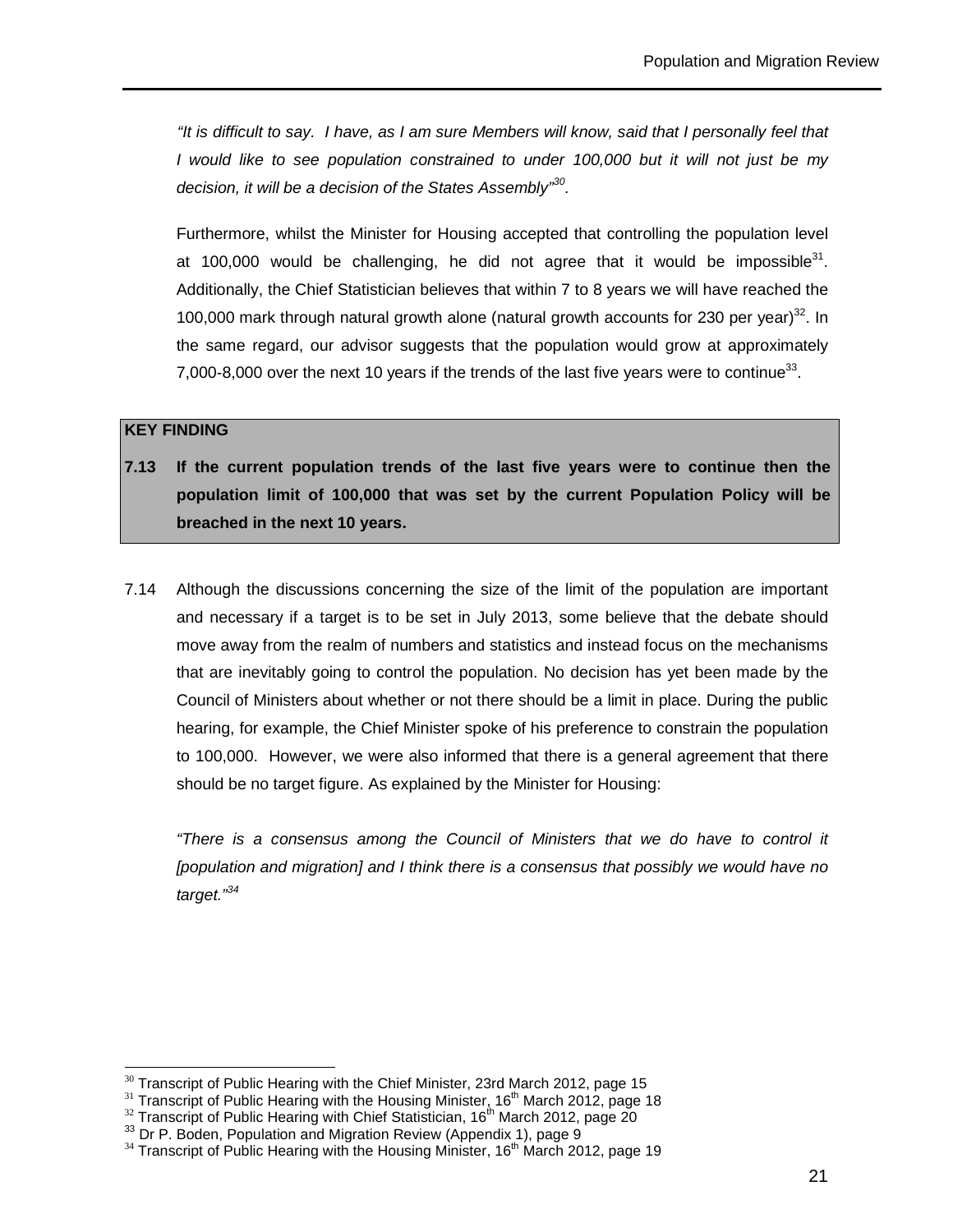#### **KEY FINDING**

- **7.15 The Council of Ministers has yet to decide on whether the new population policy should include a set population limit. However, one should not be put in place unless there is complete confidence that it can be achieved though appropriate controls and measures**
- 7.16 As the Draft Strategic Plan does not include targets and limits, it is now important to acknowledge the implications that the increase in the population has for Jersey's society and the measures that are going to be taken in the short term to help tackle this issue.

#### Implications for Jersey's economy

- 7.17 During the public hearing with the Chief Minister, it was acknowledged that the Census results and the issue of population levels in general not only affect the debate on Population Policy but impact directly on discussions and future polices surrounding employment, housing, education and health services.<sup>35</sup>
- 7.18 Amongst other things, the Census results highlighted Jersey's increasing unemployment levels, specifically among locally qualified persons. The Draft Strategic Plan, therefore, includes two particular actions that have been proposed to help tackle this problem in the short term. These are to support the engagement and training of locally qualified people; and to reduce the number of non-locally qualified licences<sup>36</sup>. While it has been widely accepted that some inward migration is necessary for the growth of Jersey's economy, getting local people into work has been recognised as a greater priority $37$ .
- 7.19 With regards to the first action, one of the aims is to encourage local people to go for jobs that perhaps, in the past, have not been considered desirable. As explained to us by the Chief Minister:

"…there are jobs in our economy which, perhaps historically, have required levels of inward migration. The challenge is for us to be able to equip the people who are already in our community to undertake those jobs<sup>388</sup>.

 $\overline{a}$ 

 $35$  Transcript of Public Hearing with the Chief Minister, 23rd March 2012, page 43

<sup>&</sup>lt;sup>36</sup> Draft Strategic Plan 2012, Council of Ministers, page 8.

 $37$  Transcript of Public Hearing with the Chief Minister, 23rd March 2012, page 32

<sup>&</sup>lt;sup>38</sup> Transcript of Public Hearing with the Chief Minister, 23rd March 2012, page 15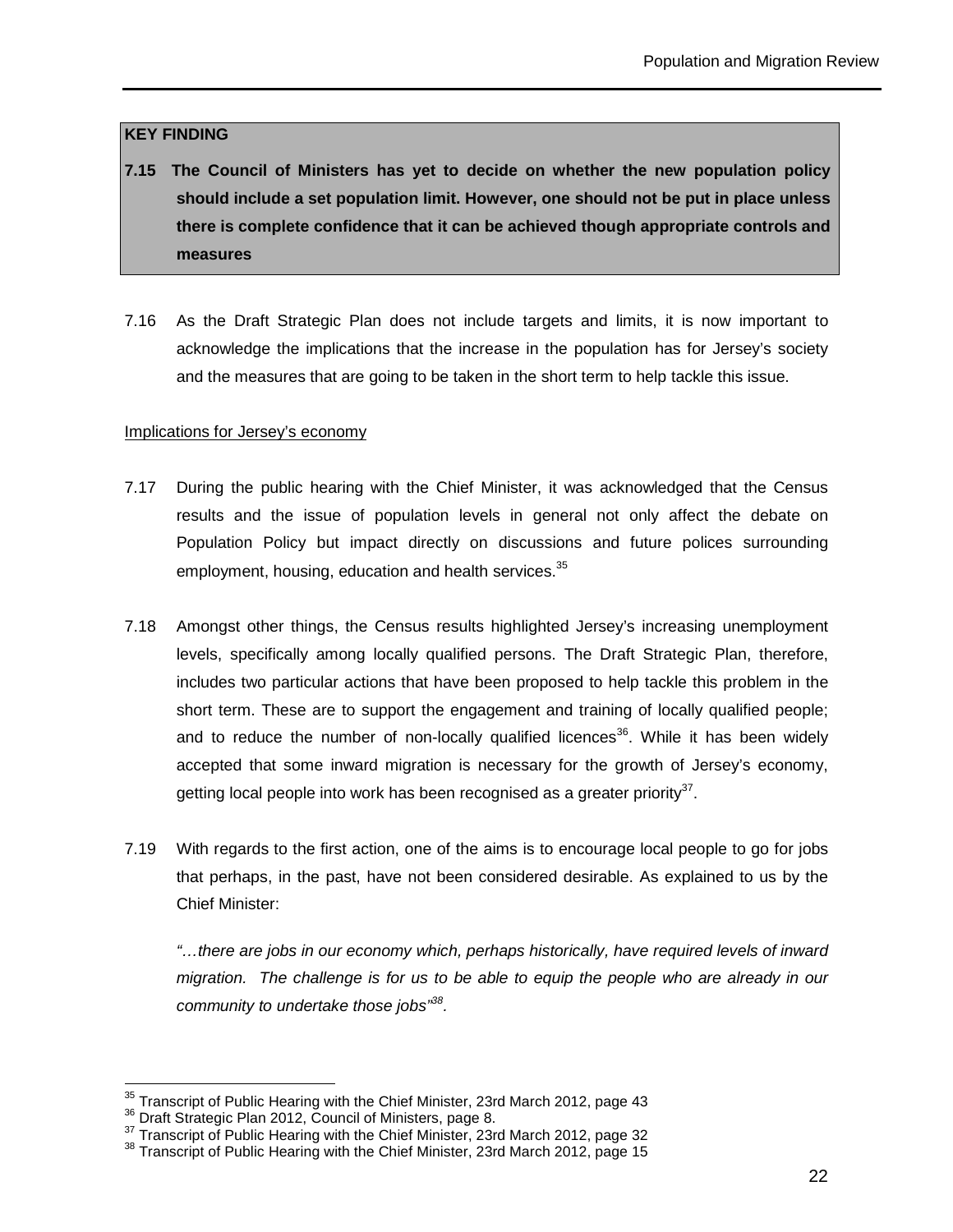The Minister for Economic Development recognised that some local people may not wish to enter into work they perhaps feel is inappropriate for them or is not at the level that they want<sup>39</sup>. During the review, the President of the Chamber of Commerce told the Panel that he had experienced this problem first hand when he received no job applications from the local population, when advertising for a new job, but received many from non-local residents<sup>40</sup>.

7.20 With regard to the second action, the Economic Development Minister informed us that the 'tightening up' of licences has in fact already begun. For example, 565 non-locally qualified staffing permissions in 2010 and 375 in 2011 were withdrawn from existing licences. Furthermore, 390 non-locally qualified applications were refused in 2010 and a further 334 in 2011 $4<sup>1</sup>$ . The Panel was also informed that the Population Office cannot provide a figure for licences reviewed in 2009-2011 or a breakdown of the non-locally qualified licences removed or approved by sector without considerable analysis. This is somewhat surprising given that all joint staffing licences are expected to be reviewed on a 3 year cycle and one would expect this information to be readily available.

#### **KEY FINDING**

 $\overline{a}$ 

**7.21 Further work on the granting, renewal and removal of licenses by the Population Office is required in order that a full understanding of the employment position in Jersey, and the impact of inward migration, can be developed.** 

#### **RECOMMENDATION**

- **7.22 The Chief Minister should undertake a fundamental review of the structure of the Population Office and, in particular, examine the compliance and enforcement function and licence allocation.**
- 7.23 Although it is agreed that these initiatives are necessary in light of our present economic situation, we have to question how effective they will be in controlling population levels and why the tightening up of licences was not instigated earlier.
- 7.24 Firstly, changes in the application of legislation are being applied to an existing legislative framework that has been failing for the last 3 years. The Economic Development Minister recognised some weaknesses of the current control mechanisms:

 $^{39}$  Transcript of Public Hearing with the Minister for Economic Development, 16<sup>th</sup> March 2012, page 7

 $40$  Transcript of Public Hearing with the Chamber of Commerce, 16<sup>th</sup> March 2012, page 12

<sup>&</sup>lt;sup>41</sup> Transcript of Public Hearing with the Minister for Economic Development, 16<sup>th</sup> March 2012, page 8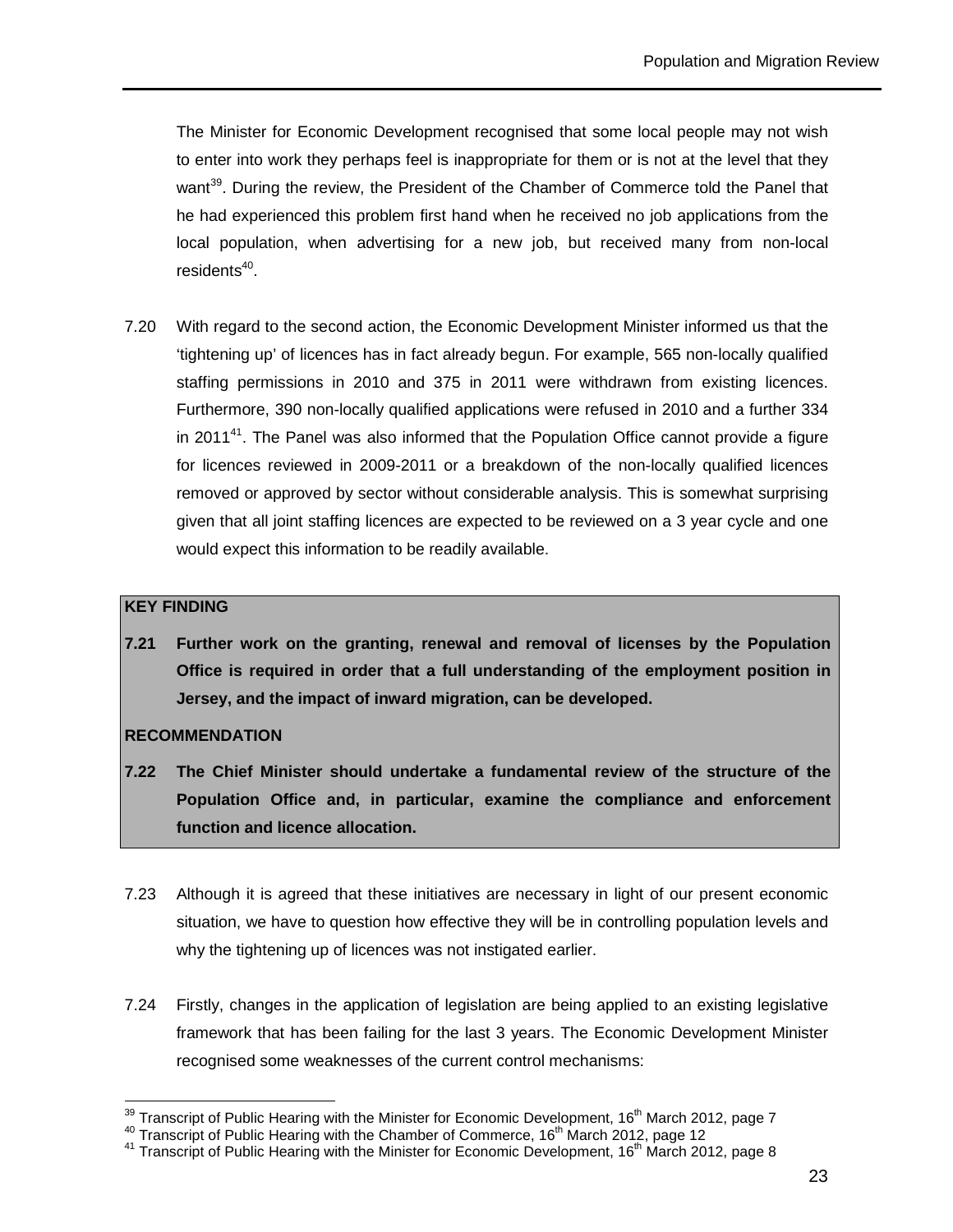"I think there were some failings in the current system, and I include in that our responsibility through Regulation of Undertakings that do not give us and do not give the department enough ability to, in the past, be able to control these issues in the way that perhaps we would like to have done"<sup>42</sup>

The fact that implementation of current control mechanisms have been unable to meet our population policy guidelines (migration targets were seemingly exceeded during the Strategic Plan period<sup>43</sup>) does not inspire much confidence in the new actions proposed by the Council of Ministers. This coupled with the fact that no prosecutions have been made for non-compliance under the Regulation of Undertakings and Development (Jersey) Law 1973<sup>44</sup> equally raises doubts over the ability of Ministers and their Departments to enforce existing laws.

#### **KEY FINDING**

- **7.25 In order to have managed the population more effectively over the last three years, measures should have been taken earlier to address high levels of inward migration to the Island. Such failings raise questions as to how the measures proposed in the new Strategic Plan will be achieved.**
- 7.26 Secondly, if indeed the new actions are successful in controlling our population, how could this be measured? The Economic Development Minister advised us that his team had already begun work to reduce the levels of net inward migration but he provided no indication of the impact that this had already had on Jersey's population. In the view of our advisor, it would be beneficial to compare the annual updates that are published by the Statistics Unit with the number of locally qualified and non-locally qualified licences that have been allocated. It is believed that this would provide a useful indicator of how effectively the control mechanisms are being used<sup>45</sup>.

#### **KEY FINDING**

 $\overline{a}$ 

**7.27 There cannot be total confidence in what is being proposed in the Strategic Plan given that the current control mechanisms for population and Migration are failing.**

 $42$  Transcript of Public Hearing with the Minister for Economic Development, 16<sup>th</sup> March 2012, page 4

<sup>43</sup> Dr P. Boden, Population and Migration Review (Appendix 1), page 7

<sup>&</sup>lt;sup>44</sup> Transcript of Public Hearing with the Minister for Economic Development, 16<sup>th</sup> March 2012, page 13

<sup>45</sup> Dr P. Boden, Population and Migration Review (Appendix 1), page 7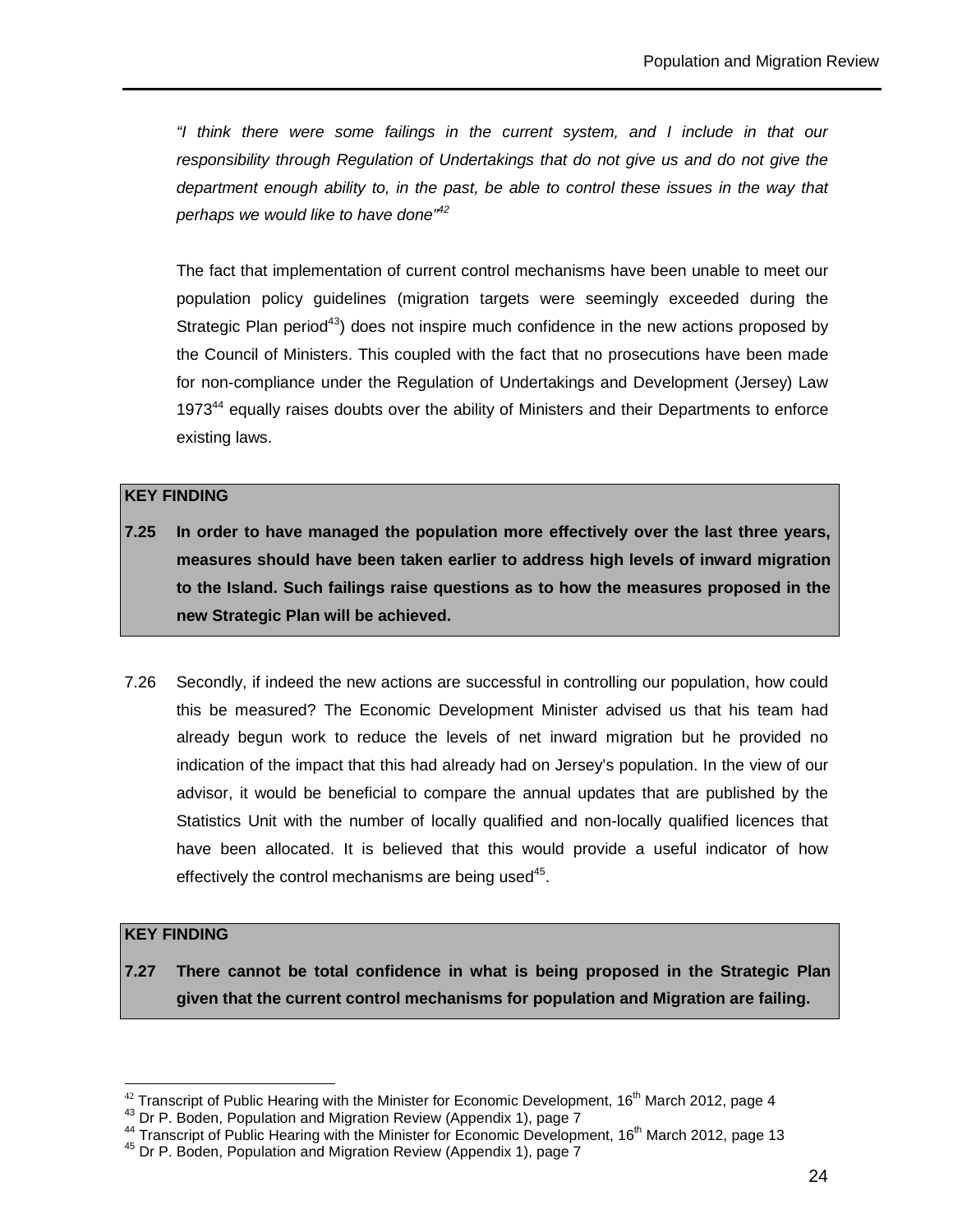#### **RECOMMENDATION**

**7.28 Given that the current control mechanisms are failing, the Chief Minister should ensure that a comparison is undertaken between the annual population updates and the numbers of locally qualified and non-locally qualified licenses that are allocated. Furthermore, these findings should be published in a report and presented to the States.**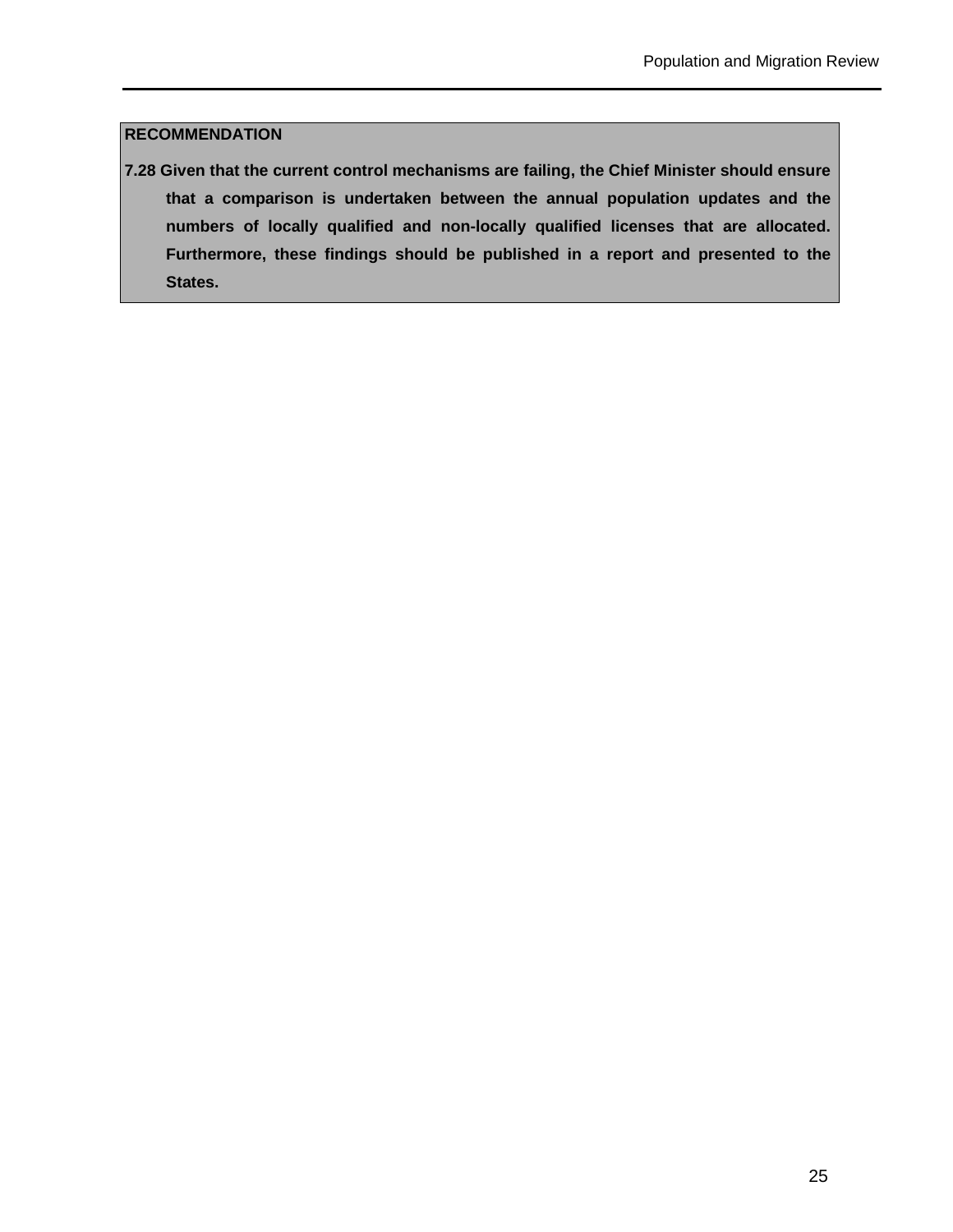# **8. FUTURE CONTROLS**

8.1 It was agreed in 2011 that the Control of Housing and Work (Jersey) Law and the Register of Names and Addresses (Jersey) Law will replace the Housing (Jersey) Law 1949 and the Regulations of Undertakings and Development (Jersey) Law 1973 later on this year. We have been advised that the new legislation will allow for greater control and enhanced compliance of future population and immigration levels in a more appropriate way than our current control mechanisms<sup>46</sup>, which is paramount given the present situation. A previous Corporate Services Scrutiny Panel has already provided an extensive overview of the workings and expected benefits of the new legislation<sup>47</sup>. Therefore we will only discuss changes here that have been proposed in light of the 2011 Census results. Furthermore, our next report (the second phase of this review) will asses the new legislative framework in greater detail.

#### Timetable

8.2 It has been confirmed that the intention is to introduce the new Control of Housing and Work (Jersey) Law and Register of Names and Addresses Law (Jersey) in July 2012 (12 months after the Laws were approved by the States)<sup>48</sup>. Furthermore, a new population register is to be created that, we have been told, will provide a more accurate measure of the population than the annual updates that we currently receive form the Statistics Unit.

#### Population register

 $\overline{a}$ 

8.3 The new legislation will introduce a population register that will eventually provide names and addresses of all those residing in the Island. It has been made clear to us that the population register is a fundamental element of the new control mechanisms for population and migration. We have been informed by the Population Office that the register will be up and running and in full working capacity by April 2013. As the Director of the Population Office explained:

"What is important to complete the population register is the returns from businesses because that will inform the register and those will be due at 31st December 2012. We will

 $^{46}$  Transcript of Public Hearing with the Minister for Economic Development, 16<sup>th</sup> March 2012, page 6

<sup>&</sup>lt;sup>47</sup> SR9/2011 Corporate Services Scrutiny Panel, Migration: Control of Housing and Work

<sup>48</sup> Transcript of Public Hearing with the Chief Minister, 23rd March 2012, page 50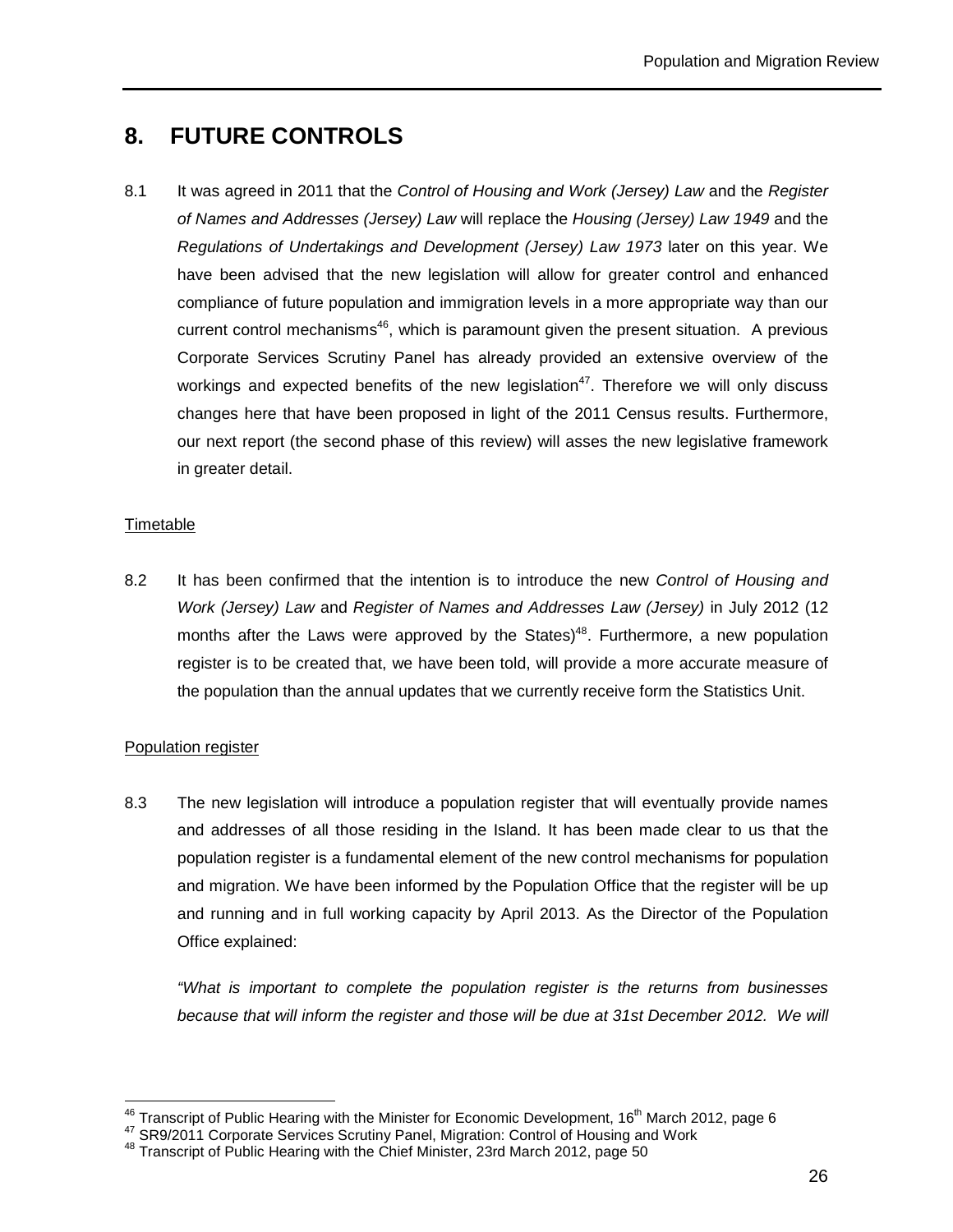then need to do some analysis and I estimated last time by April 2013 we will have a figure from the population register for December 2012<sup>"49</sup>

However, before the register can be relied upon as a single method of measuring our population, the Statistics Unit will have to independently validate and calibrate it against the recent Census results and the reconciliation data.

#### **KEY FINDING**

 $\overline{a}$ 

- **8.4 The Statistics Unit will need to validate the Population Register before it can be relied upon as a rolling measure of Jersey's population.**
- 8.5 Originally the States have been informed that the 2011 Census would be used to calibrate a population register that was already mature but due to delays in setting up the population register the Census became a measuring instrument in its own right. In fact, the idea of a population register was first discussed 7 to 8 years ago and we are still yet to see one in place<sup>50</sup>. Although the Population Office seems confident that it can be completed by April 2013, in the view of our advisor, it may take a number of years until the register can provide robust and real time measures of the population that are as comprehensive as the  $C$ ensus $^{51}$ .
- 8.6 We believe that further clarity is needed in regards to the exact dates in which the population register can be relied upon. It would be neither appropriate nor effective to hold a debate on population policy without an accurate measuring system in place, particularly if the Council of Ministers was to decide to set limits for population numbers. As discussed earlier on in this report, the timing of this debate is crucial in determining the best outcome for our current situation. Therefore, a decision now has to be made on whether the debate should be delayed any further if there is a chance that the register will not be complete by July 2013.
- 8.7 It is understood that, in the short-term, before the register is populated and mature, two sets of population statistics will be necessary; those produced by the Population Office and the annual updates from the Statistics Unit  $52$ . In the view of our advisor, this in itself seems

 $^{49}$  Transcript of Public Hearing with the Chief Minister, 23rd March 2012, page 50

 $50$  Transcript of Public Hearing with Chief Statistician, 16<sup>th</sup> March 2012, page 42

 $51$  Transcript of Public Hearing with the Minister for Economic Development, 16<sup>th</sup> March 2012, page 19

<sup>&</sup>lt;sup>52</sup> Transcript of Public Hearing with the Chief Minister, 23rd March 2012, page 51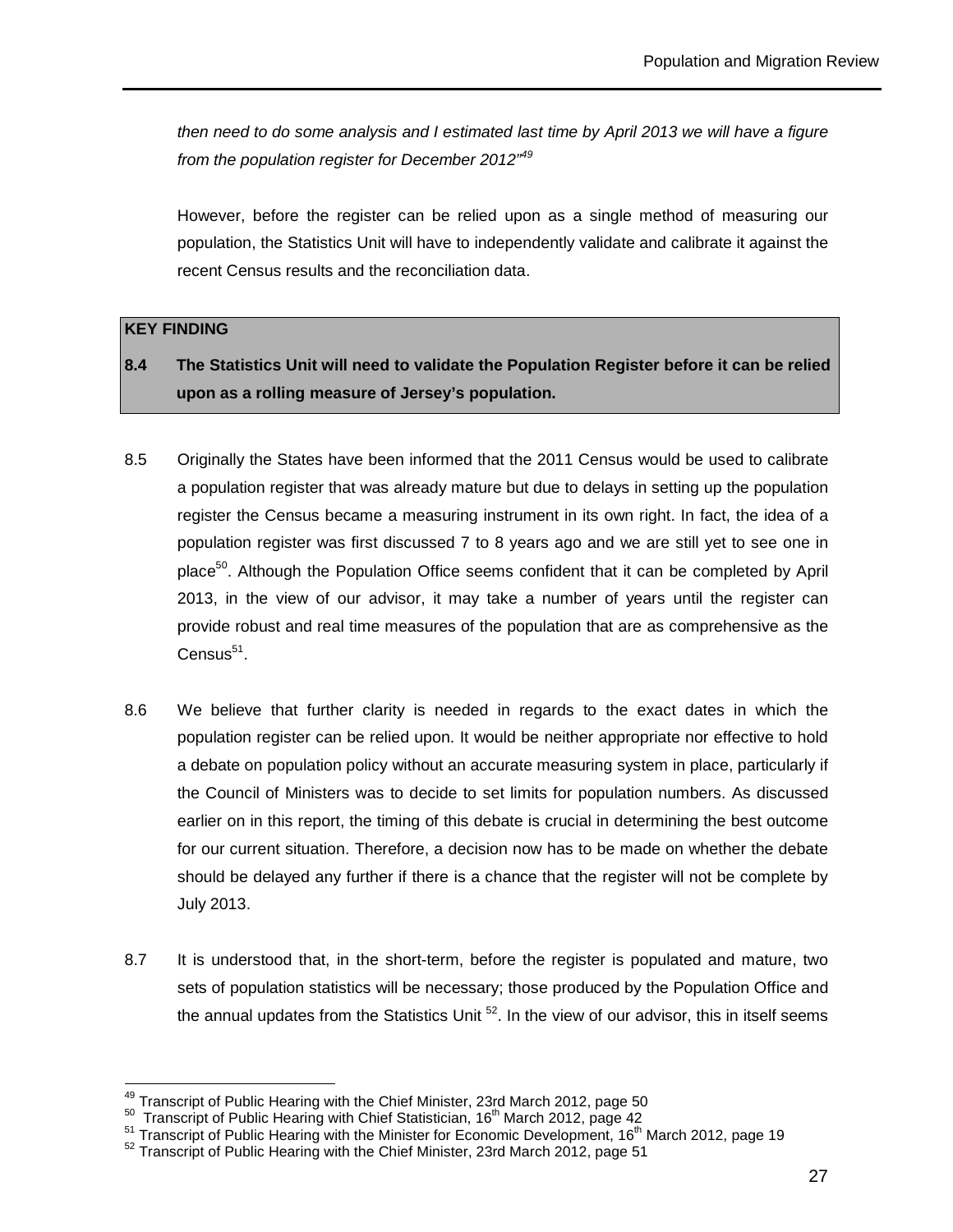problematic<sup>53</sup>. It could be argued that until we have complete confidence in the accuracy of the register, only one definitive source of information should be relied upon. Furthermore, if the register was to take a couple of years to complete, it is imperative that a longer-term plan is in place. In regards to overall responsibility, we have been advised that the Population Office is in charge of the development of the Population Register. However, it could be argued that that the Statistics Unit should have a more active role in the Register's implementation given that it will eventually become a key demographic resource for Jersey<sup>54</sup>.

#### **KEY FINDING**

- **8.8 Until the Population Register is populated and mature, two sets of population statistics will be available, thereby increasing the risk of confusion when discussing population policy.**
- **8.9 Until such time as the register is operational and has been validated, any population policy that sets overall population limits is likely to be frustrated and runs the risk of failure.**

#### **RECOMMENDATION**

 $\overline{a}$ 

**8.10 At least three months before the debate on Population Policy, the Chief Minister should ask the Chief Statistician to provide his view on when the Register will statistically viable as a rolling measure of the Island's population.** 

#### Responsibility for population levels

8.11 Within the previous Corporate Services Scrutiny Panel's Report – Migration: Control of Housing and Work – attention was given to the proposed change in responsibility for the overall population levels. For example, under the present legislative framework the management of population falls under two Ministers; the Minister for Housing and the Minister for Economic Development<sup>55</sup>. The Population Office, which is part of the Chief Minister's Department, is the operational body in charge of overseeing the implementation of the current Laws. Going forward, however, it has been agreed that the Chief Minister will be responsible for the Control of Housing and Work (Jersey) Law and Register of Names

 $53$  Dr P. Boden, Population and Migration Review (Appendix 1), page 10

 $54$  Dr P. Boden, Population and Migration Review (Appendix 1), page 10

 $55$  Transcript of hearing with the Minister for Housing, 16<sup>th</sup> March 2012, page 4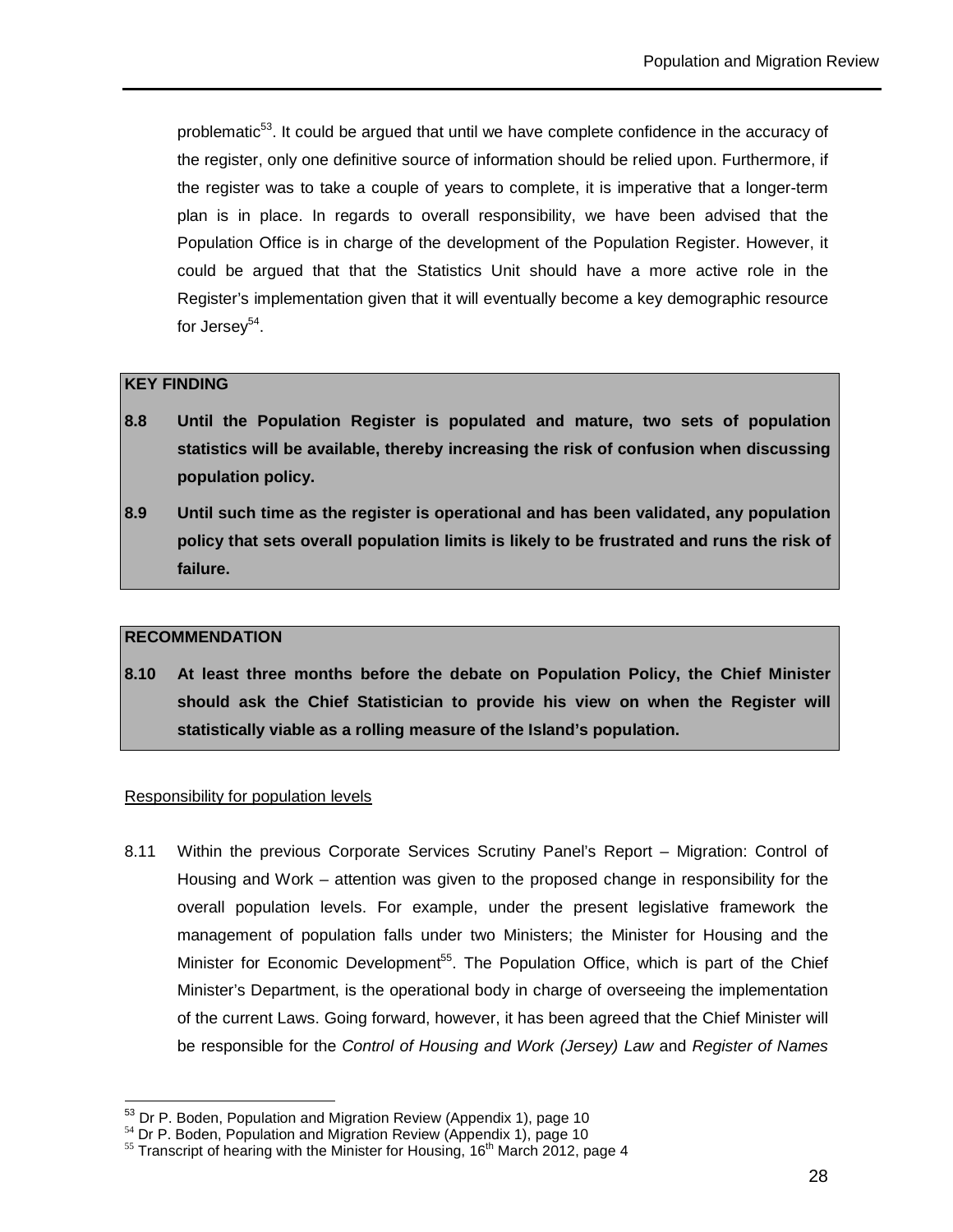and Addresses Law (Jersey), with the support of a Work Advisory Group of relevant Ministers.

8.12 From the evidence presented throughout this report it is apparent that the current legislation was not successfully managed by those responsible. It is important therefore that, before the new legislation is introduced, consideration is given to the effectiveness of the Chief Minister's Department in overseeing the delivery of the new population and migration control mechanisms. Furthermore, it must be determined whether or not it is appropriate for the Chief Minister to have overall responsibility of population control given his other duties including encouraging economic growth for the Island. Although this discussion falls out of the remit of this report, it will be covered within our next report that will examine the implementation of the Control of Housing and Work (Jersey) Law and the Register of Names and Addresses (Jersey) Law in greater detail. For now, however, we will move on to consider any changes that have been made to the new legislation since the release of the 2011 Census results.

#### Changes to the new legislation

 $\overline{a}$ 

- 8.13 During the public hearing with the Chief Minister, we were informed that consideration was being given to a possible extension of the current '5-year rule' i.e. being restricted for the first 5 years of residency to undertake licensed 'unqualified' work positions, to a 10-year qualifying period<sup>56</sup>. This same change, however, was proposed during the consultation period for the new legislation back in 2009 and was rejected on the basis that it would be difficult to achieve and potentially undesirable on a number of levels around loss of rights for existing residents and complexity. Despite this, it has been argued that, because we are now in a different economic climate from when the new legislation was being developed (with higher levels of unemployment), the benefits for increasing the '5-year rule' needs to be reassessed<sup>57</sup>.
- 8.14 No other changes have been proposed by the Council of Ministers for the new legislation since the Census results were released and due to the regulations being lodged on May  $29<sup>th</sup>$  2012 it is very unlikely that we will see any changes to the qualifying period before the legislation is introduced.

 $56$  Transcript of Public Hearing with the Chief Minister, 23rd March 2012, page 41

 $57$  Transcript of Public Hearing with the Chief Minister, 23rd March 2012, page 46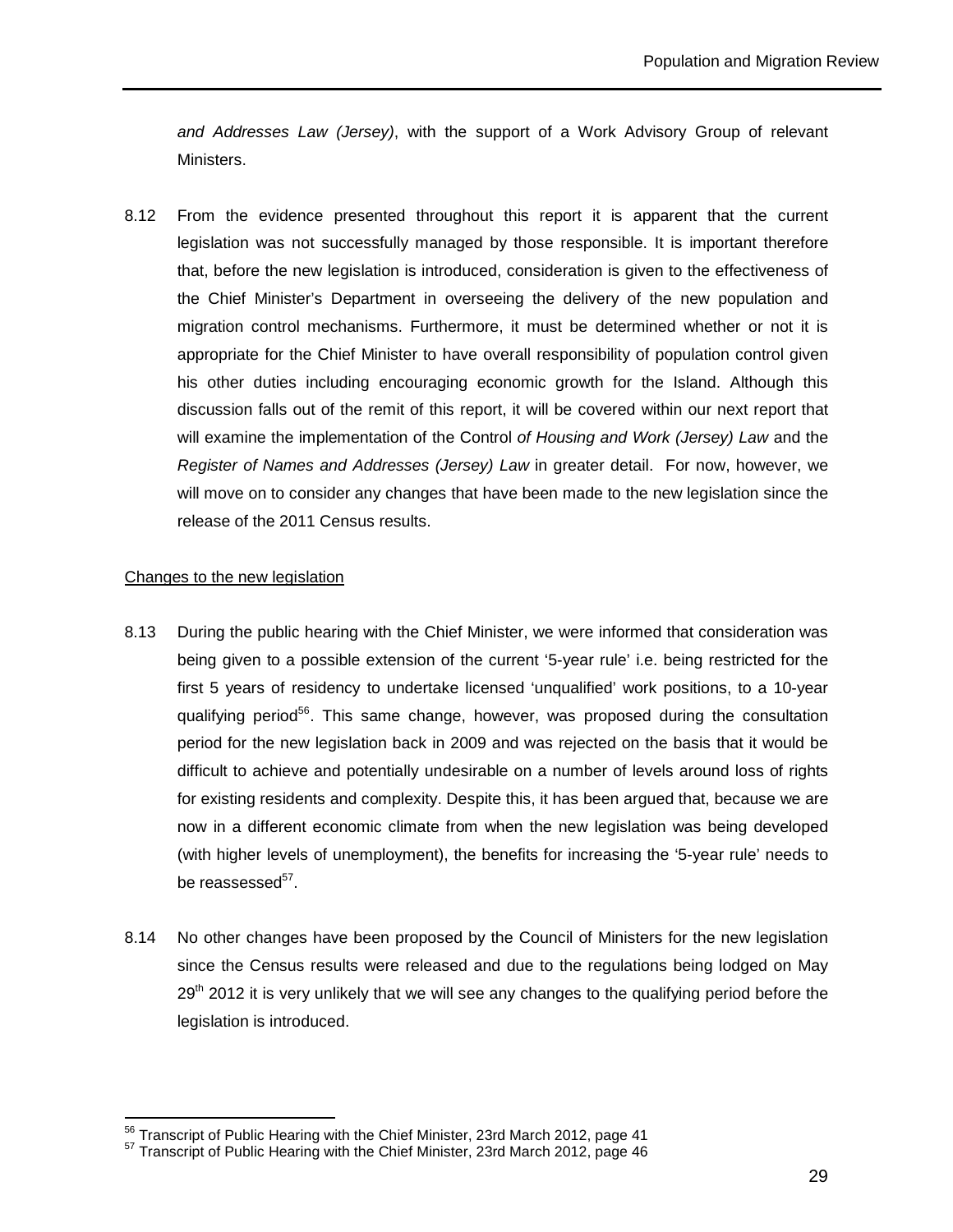#### **KEY FINDING**

**8.15 The Chief Minister has begun to consider whether qualification for access to work should be extended from five years to ten years.** 

#### **KEY FINDING**

**8.16 Delivery of the population policy will depend upon the effectiveness of migration controls. There must be clarity as to the responsibility for those controls and accountability for their success.** 

#### **RECOMMENDATION**

**8.17 The Chief Minister should advise the States Assembly during the debate on the new Strategic Plan about any increases to the qualification period for access to work.**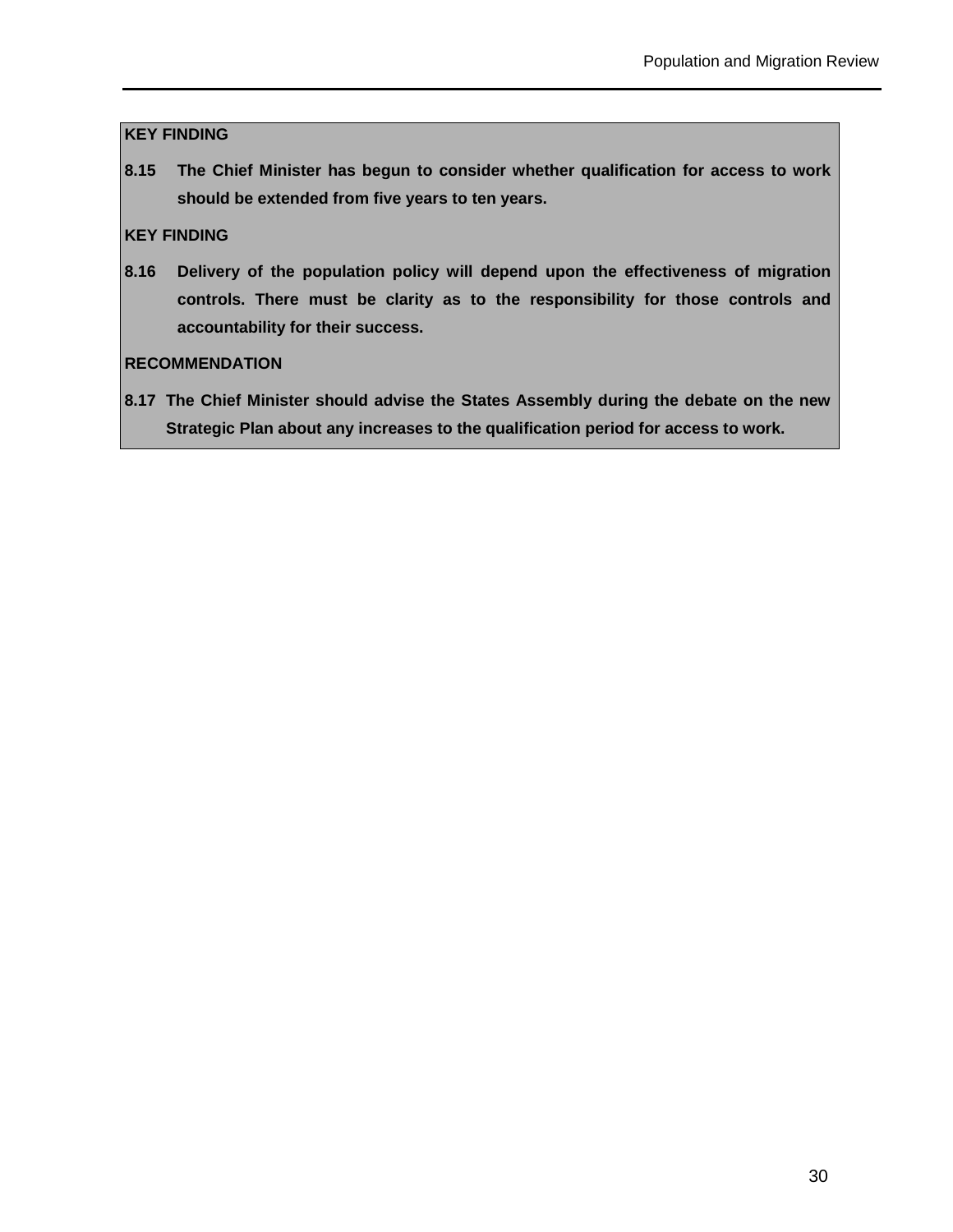## **9. CONCLUSION**

- 9.1 We found that the methodology that was used for population estimates did not play any part in the failure to maintain population levels in line with the current policy guidelines. Instead, our migration targets have been exceeded because our current control mechanisms were neither sufficiently managed nor enforced. The Statistics Unit will provide a reconciliation of the 2011 Census in June 2012 and, whilst this will help to provide more accurate annual updates, it will not resolve the issue of measuring migration to and from the Island.
- 9.2 Although the Council of Ministers has decided to delay the Population Policy debate until July 2013, the question of limits and targets still remains prominent and it is important that consideration is given to both their appropriateness and effectiveness. It can be argued that a target should not be put in place unless there is complete confidence that it can be achieved though our control mechanisms. In addition, further clarification is required with regard to the implementation of the Population Register. The exact timetable for the development of the register remains unclear and we are yet to receive a definite indication of when we will be able to rely upon it for an 'accurate' count of the resident population. It is imperative that a debate regarding future population and migration polices, which aims to set overall limits, does not take place without certainty that the population could be measured through the Names and Addresses Register. Furthermore, such crucial discussions should not transpire until the effectiveness of future control mechanisms has been determined.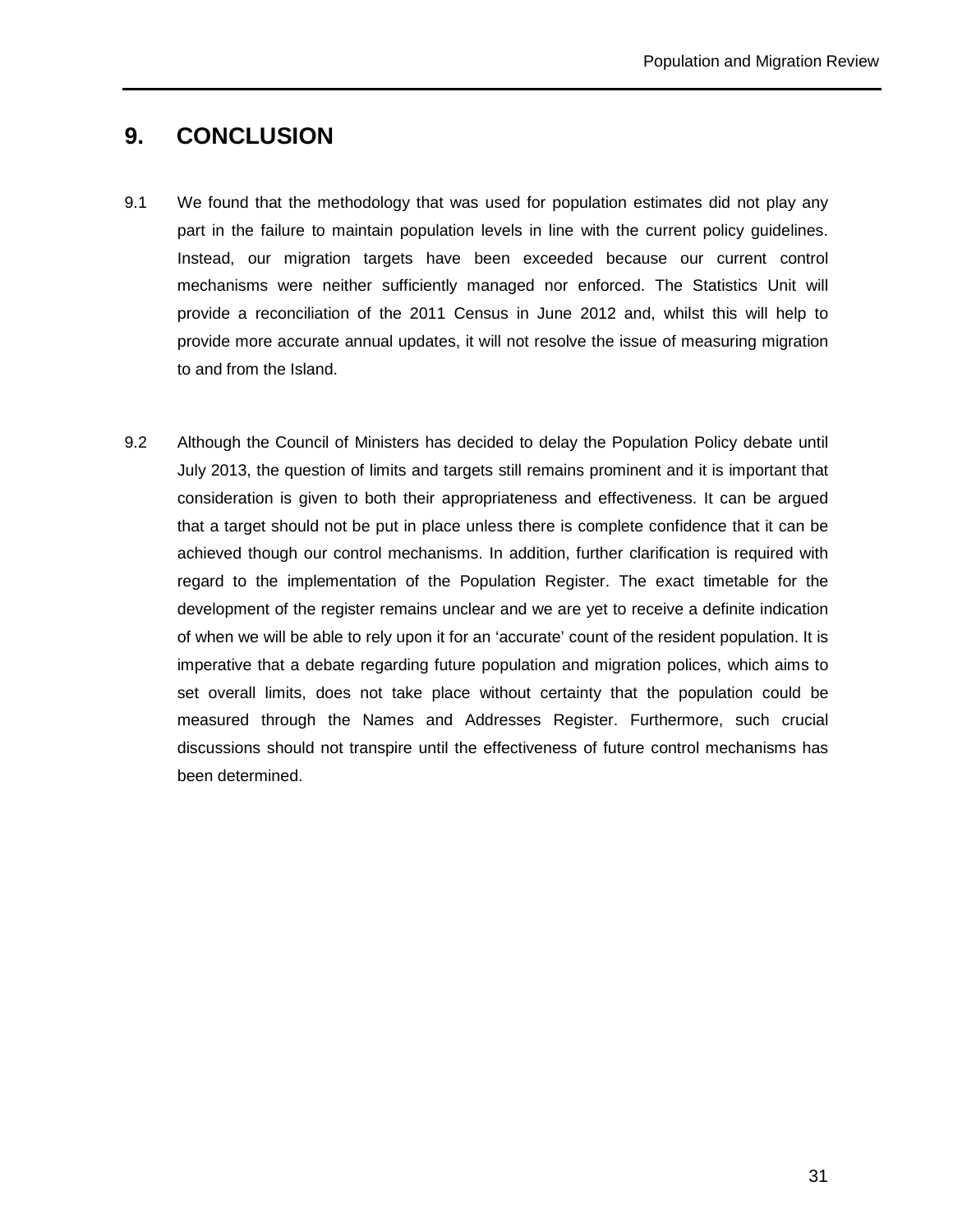## **10. APPENDIX 1 - PANEL MEMBERSHIP AND TERMS OF REFERENCE**

10 .1 The Corporate Services Scrutiny Panel comprised the following members:

SENATOR S.C. FERGUSON, CHAIRMAN DEPUTY J.G. REED, VICE-CHAIRMAN CONNETABLE D.J. MURPHY DEPUTY S. POWER DEPUTY R.J. RONDEL

10.2 The Corporate Services Panel appointed Dr Peter Boden as its expert advisor.

**Dr Peter Boden** is Director of Edge Analytics Ltd and a Visiting Research Fellow at the Centre for Spatial Analysis and Policy, University of Leeds. Peter is a specialist in demographic forecasting. Peter's recent research focus has been the evaluation and improvement of estimates of immigration to local area in the UK. He has been a member of ONS' Expert Panel on migration statistics improvement. Peter is a former Director of GMAP Ltd, having spent 15 years delivering bespoke geographical modelling solutions to a range of businesses that included WHSmiths, Asda, Ford Motor Company, Esso, BP, NS&I and HBOS. In the provision of specialist services in demographic analysis, estimation and forecasting, Peter continues to work with a range of public and private sector organisations in the UK and has extensive experience in the application of a range of research and analytical methods.

- 10.3 The following Terms of Reference were established for the review:
	- 1. To consider the results of the 2011 Census, with reference to previous estimates of Jersey's population
	- 2. To consider the implications of the 2011 Census results for the Population Policy of the Council of Ministers
	- 3. To examine the measures proposed by the Council of Ministers in the new Strategic Plan in relation to population and migration matters, with particular reference to population targets and net inward migration limits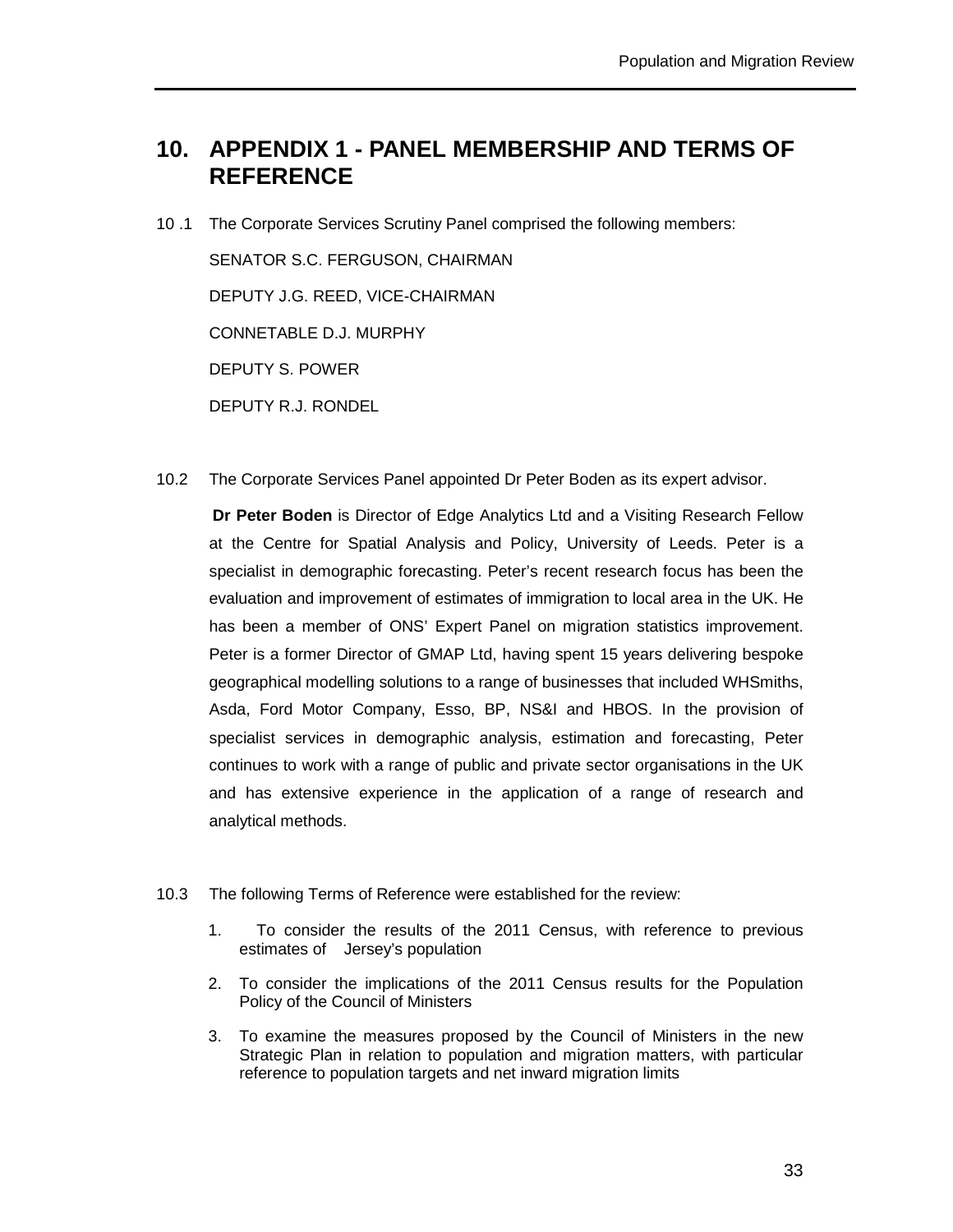- 4. To assess whether accepted recommendations made in Population Policy (SR3/2009) have been implemented and to consider whether rejected recommendations should be revisited by the Executive
- 5. To assess whether accepted recommendations made in Migration: Control of Housing and Work (SR9/2011) have been implemented and to consider whether rejected recommendations should be revisited by the Executive
- 6. To review subordinate legislation arising from the Control of Housing and Work (Jersey) Law and the Register of Names and Addresses (Jersey) Law, with particular reference to:
	- a) The 2011 Census results
	- b) Whether any changes have arisen since States approval of the primary legislation
- 7. To consider the role and effectiveness of the Chief Minister's Department in overseeing the delivery and management of migration control mechanisms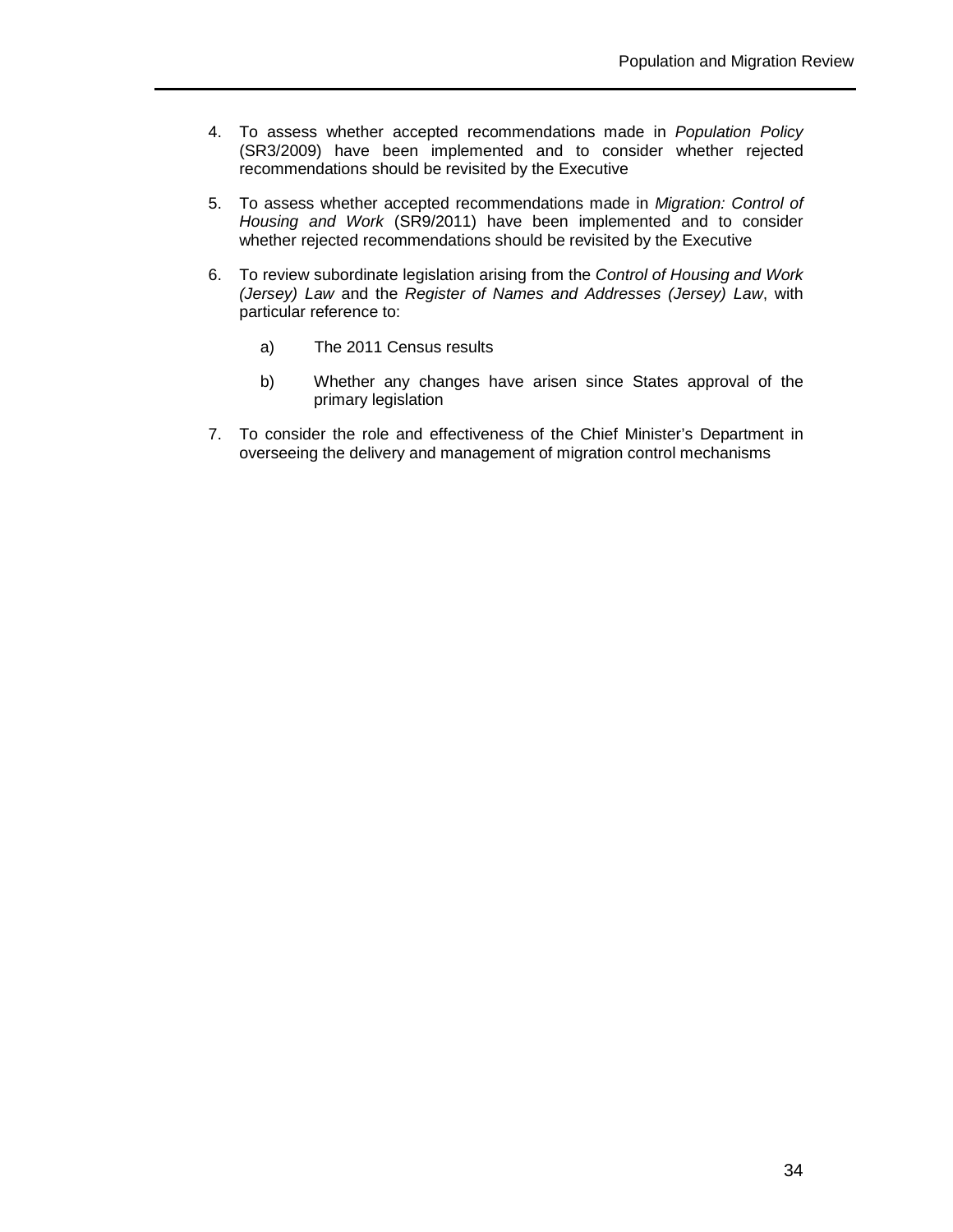## **11. APPENDIX 2 – EVIDENCE CONSIDERED**

The following documents are available to read on the Scrutiny website (www.scrutiny.gov.je) unless received under a confidential agreement.

#### **Documents**

- 1. Strategic Plan 2009 2014 (P.52/2009), Lodged on 8th April 2009 by the Council of Ministers
- 2. Strategic Plan: Green Paper (R.5/2012), Presented to the States on 16<sup>th</sup> January 2012 by the Council of Ministers.
- 3. Population Policy (S.R.3/2009), Corporate Services Scrutiny Panel, Presented to the States on 1<sup>st</sup> June 2009.
- 4. Migration: Control of Housing and Work (S.R.9/2011), Corporate Services Scrutiny Panel, Presented to the States on 1<sup>st</sup> July 2011.
- 5. 2011 Census Bulletins, Statistics Unit
- 6. Draft Control of Housing and Work (Jersey) Law, Lodged on 15<sup>th</sup> March 2011 by the Chief Minister
- 7. Draft Register of Names and Addresses (Jersey) Law, Lodged on 15<sup>th</sup> March 2011 by the Chief Minister
- 8. Strategic Plan 2012, lodged on 19<sup>th</sup> March 2012 by the Council of Ministers
- 9. States of Jersey Law (2005)

#### **Public Hearings**

| 1. Senator A.J.H. Maclean, Minister for Economic Development      | 16 <sup>th</sup> March 2012 |
|-------------------------------------------------------------------|-----------------------------|
| 2. Mr D. Gibaut, Head Statistician, Statistics Unit<br>March 2012 | 16 <sup>th</sup>            |
| 3. Mr D. Warr, President, Chamber of Commerce                     | $16th$ March 2012           |
| 4. Deputy A.K.F. Green MBE, Minister for Housing                  | 16 <sup>th</sup> March 2012 |
| 5. Senator I.J. Gorst, Chief Minister                             | 23rd March 2012             |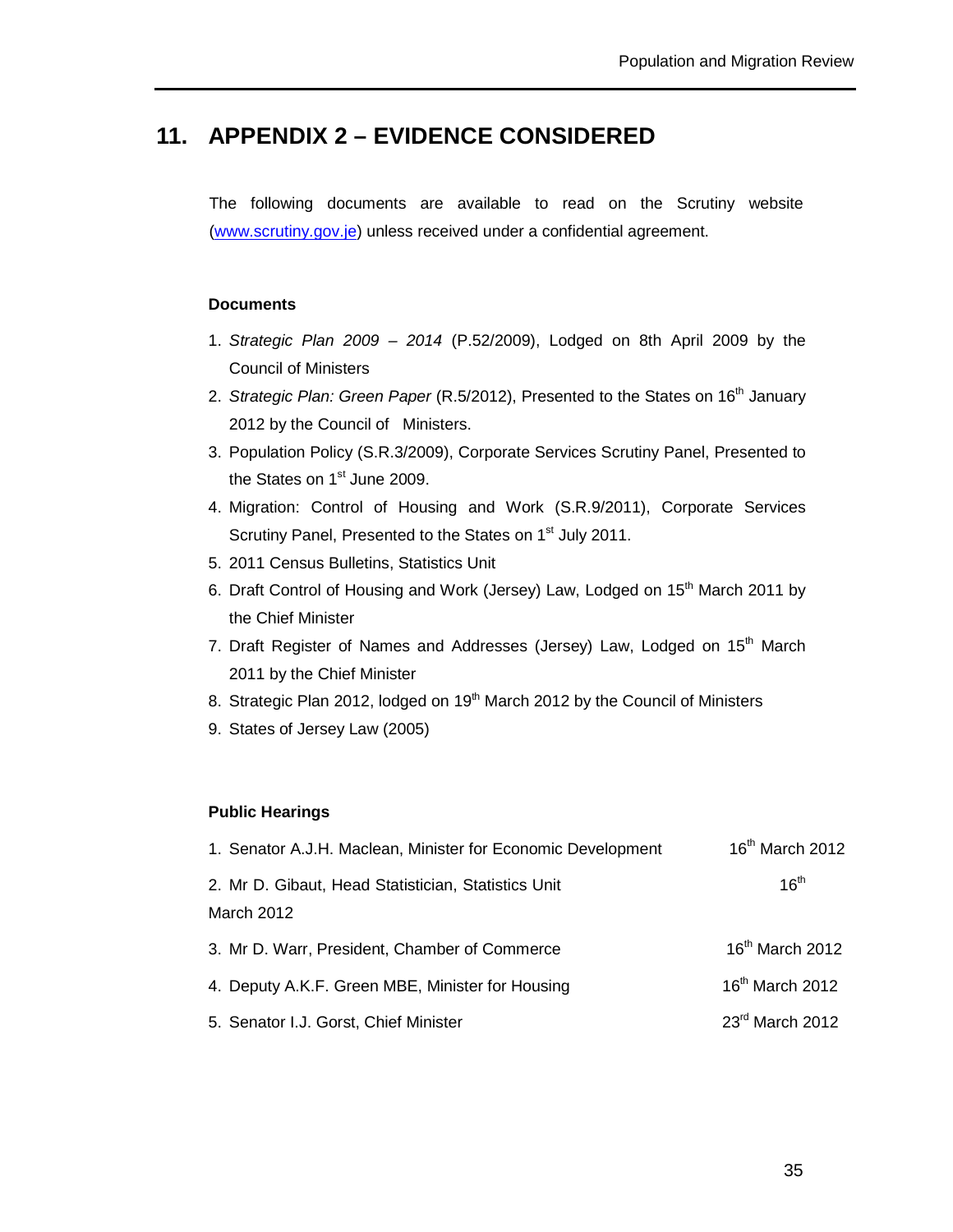## **12. APPENDIX 3 – 2011 CENSUS HEADLINES**

The Panel wish to highlight the following as further significant findings from the 2011 Census:

- 12.1 The total residential population of Jersey on 27th March 2011 was 97,857, 10,700 higher than reported in 2001.
- 12.2 The working age population has increased by 7,338 persons to 64,353.
- 12.3 There were 52,522 persons of working age who were economically active.
- 12.4 2001 the total net inward migration figure has increased by 6,800, out of which, 4,100 were born in countries which have recently joined the European Union<sup>58</sup>.
- 12.5 2534 adults of working age were unemployed and looking for work. Of those, 2052 had a-h residential qualifications and 1,310 were born in Jersey<sup>59</sup>.
- 12.6 The number of people registered as unemployed and actively seeking work with the Social security department was 1,310
- 12.7 The dependency ratio for Jersey [the ratio of those outside of working age to those of working age] was 52%. This is similar to the average dependency ratio for the full period 1931-2001 and corresponds to every dependent being supported by slightly less than two persons of working age.
- 12.8 Between 2001 and 2011 natural growth accounted for an increase of 2,300 people, an average of 230 per annum. The total was 928 more than in the previous 10 years.

 $\overline{a}$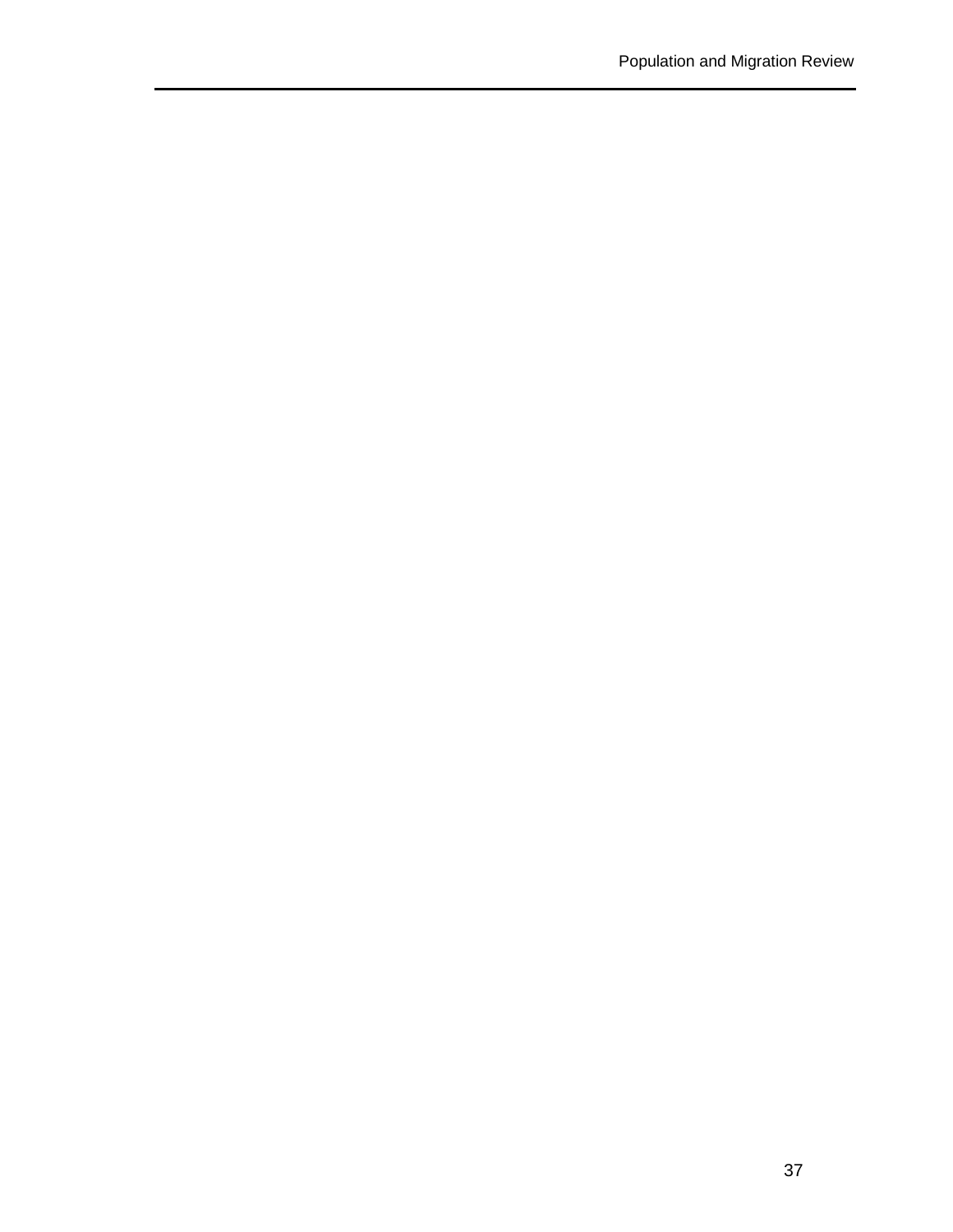# **13. APPENDIX 4 – EXPERT ADVISOR'S REPORT**



# **Corporate Services Scrutiny Panel - Population and Migration Review -**

**March-April 2012** 

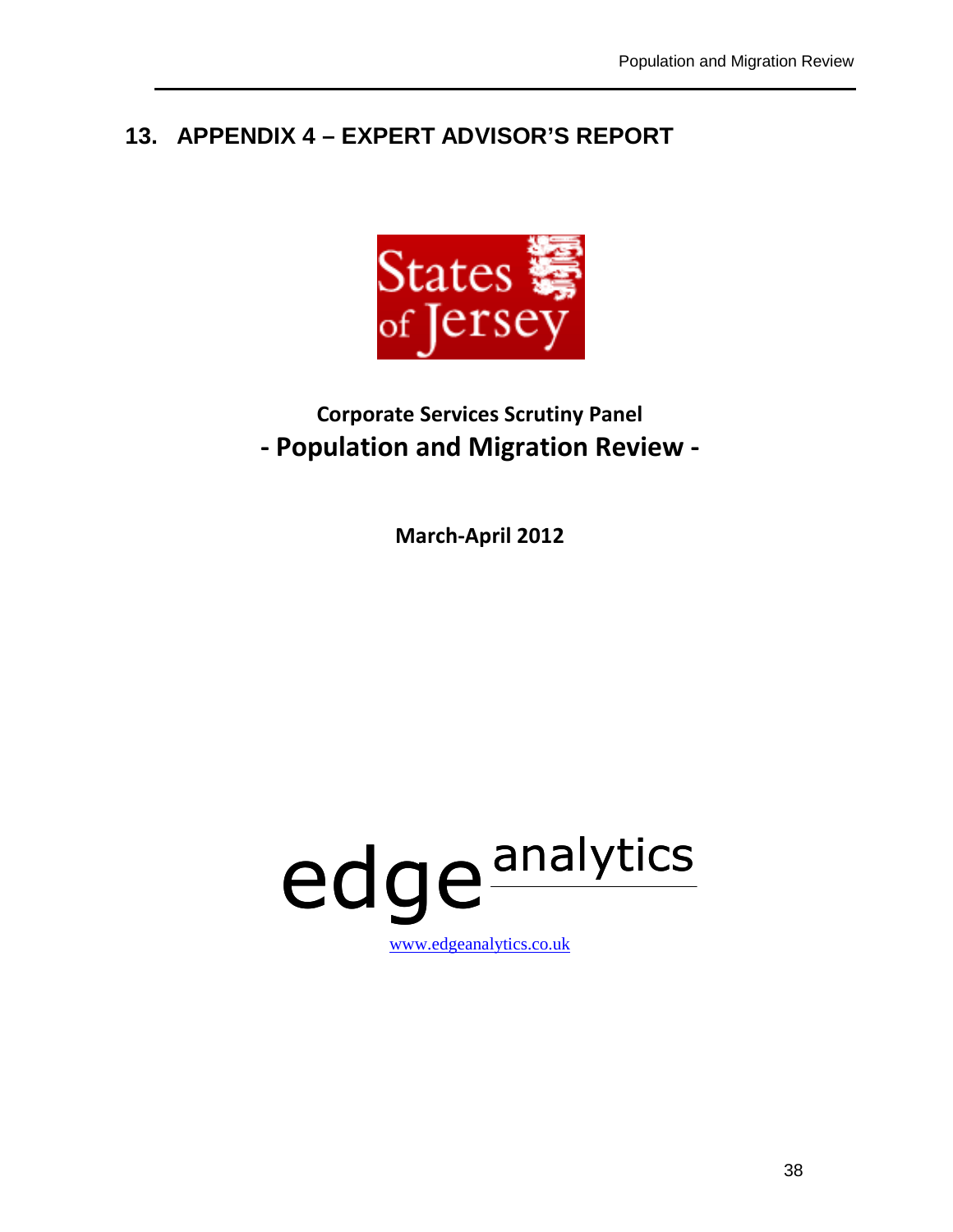Contact details:

Dr Peter Boden Edge Analytics Ltd Leeds Innovation Centre 103, Clarendon Road Leeds LS2 9DF

Web: www.edgeanalytics.co.uk Tel: 0113 3846087 email: pete@edgeanalytics.co.uk

*The authors of this report do not accept liability for any costs or consequential loss involved following the use of the analysis presented here, which is entirely the responsibility of the users of the analysis.*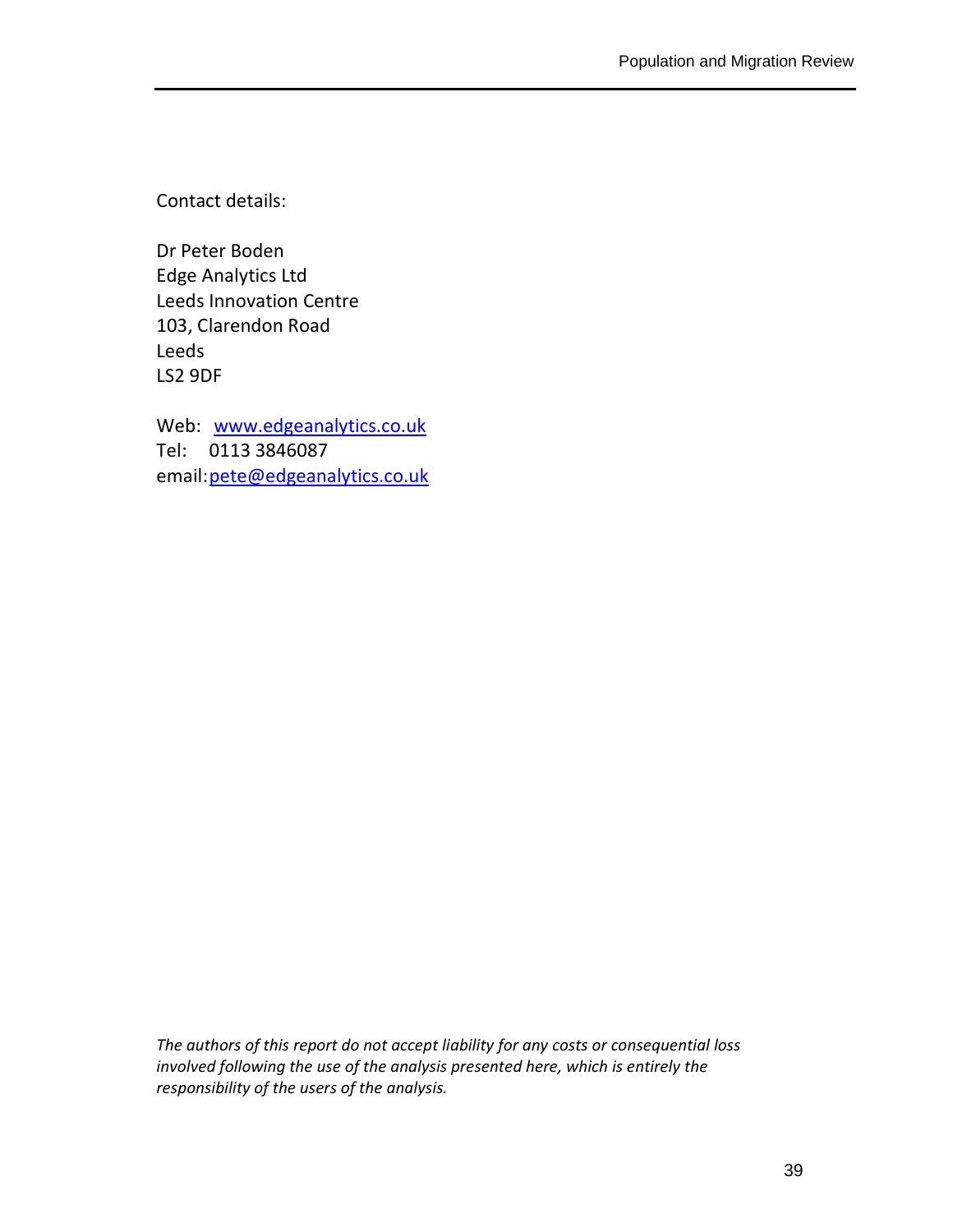## **1 Terms of Reference**

The Jersey Corporate Services Scrutiny Panel (the Panel) has agreed to undertake a review of matters relating specifically to **population and migration**. Dr Peter Boden of Edge Analytics Ltd (see Appendix) has been asked to assist the review, providing:

- Specialist demographic expertise to assist the Panel in assessing the evidence presented to it
- Advice on further research the Panel might undertake to develop a broad understanding of the issues involved.

The specific terms of reference provided to Edge Analytics are as follows:

- 1. To consider the results of the 2011 Census, with reference to previous estimates of Jersey's population
- 2. To consider the implications of the 2011 Census results for the Population Policy of the Council of **Ministers**
- 3. To examine the measures proposed by the Council of Ministers in the new Strategic Plan in relation to population and migration matters, with particular reference to population targets and net inward migration limits
- 4. To assess whether accepted recommendations made in Population Policy (SR3/2009) have been implemented and to consider whether rejected recommendations should be revisited by the Executive
- 5. To assess whether accepted recommendations made in Migration: Control of Housing and Work (SR9/2011) have been implemented and to consider whether rejected recommendations should be revisited by the Executive
- 6. To review subordinate legislation arising from the Control of Housing and Work (Jersey) Law and the Register of Names and Addresses (Jersey) Law, with particular reference to:
	- a) The 2011 Census results
	- b) Whether any changes have arisen since States approval of the primary legislation
- 7. To consider the role and effectiveness of the Chief Minister's Department in overseeing the delivery and management of migration control mechanisms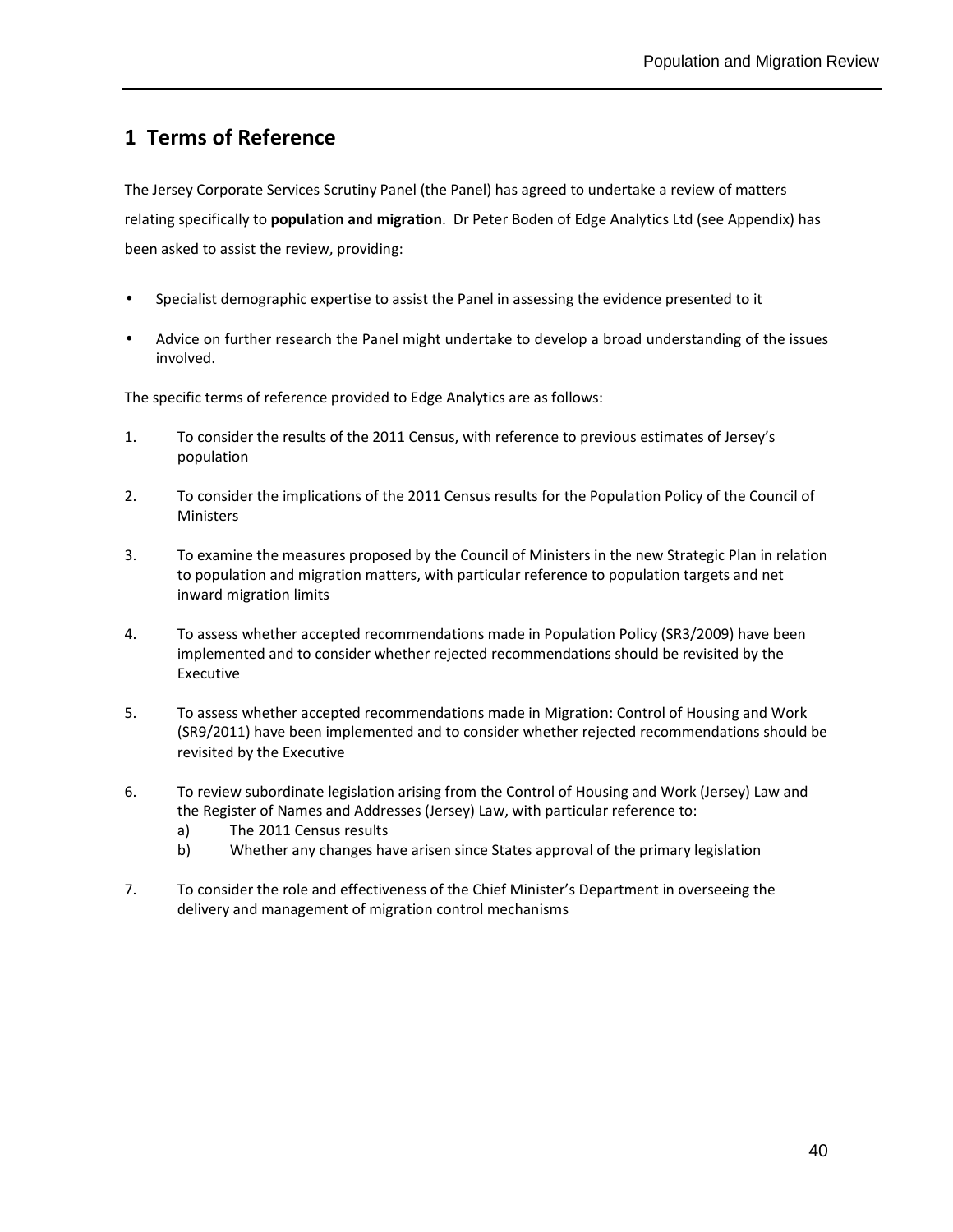### **2 Jersey 2011 Census & Population estimates**

#### **2.1 Review Method**

This initial phase of the Population and Migration Review has included the analysis of a number of documents (referenced in section 3) plus discussions with Duncan Gibaut, the Head of Jersey's Statistics Unit. The focus has been on the results of the 2011 Census, their relationship with previous year-end population estimates plus some additional comments on the implications for population measurement and control.

#### **2.2 Context**

Population 'control' remains an important concept in Jersey. Restrictions on jobs growth through the Regulation of Undertakings and limits on access to accommodation through strict rules on residency qualifications have been the mechanisms by which this control has been implemented. Previous strategic policy statements have identified 'preferred' levels of future population growth, setting targets for annual net inward migration; putting faith in the control mechanisms to ensure these targets are met.

The desire for greater control over growth has increased as the levels of inter-country migration has reached unprecedented levels following the expansion of the European Union in 2004 (Accession 8 countries) and further in 2006 (Bulgaria and Romania). Since 2004, historical migration streams into Jersey have been supplemented with migrants from new destinations. And as the global recession has hit most countries, Jersey's relative affluence has not only continued to attract new economic migrants but has reduced levels of outward migration.

Robust measurement of Jersey's 'resident' population is problematic. With ten years between successive censuses, population estimation is a necessity, with the accuracy of this process diminishing as the time elapsed since the last census increases. Jersey is a relatively small community but, in the absence of a realtime population 'register' and with migration such a key driver of demographic change, definitive enumeration of the population is difficult.

(Note: A similar situation exists in the UK; since 2001, the Office for National Statistics (ONS) has twice revised its mid-year population estimation methodology. The latest revision, in November 2011, introduced a radically different approach to the estimation of international migration, resulting in significant changes to the 2006-2010 population estimates for all local authorities in England and Wales).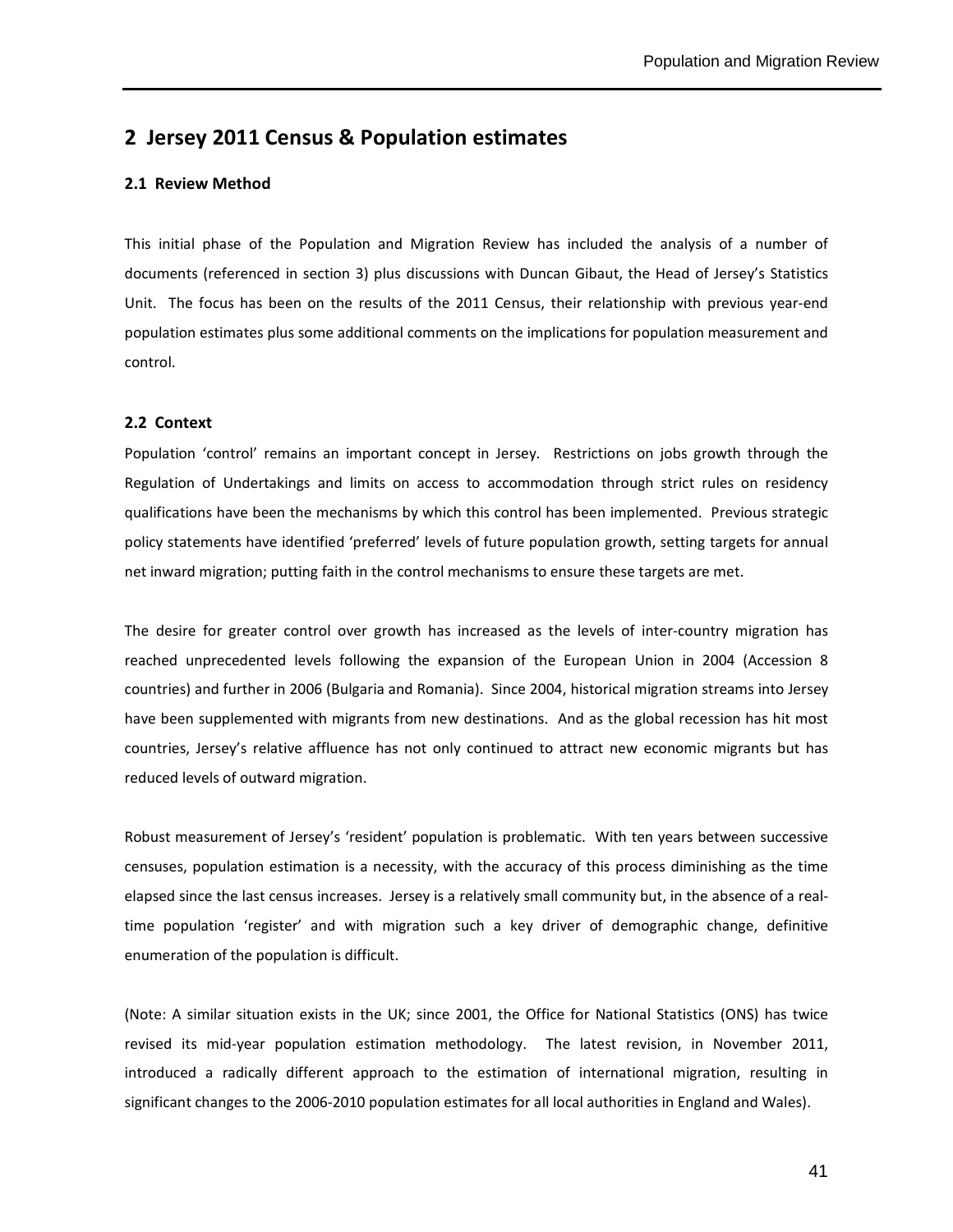#### **2.3 Jersey 2011 Census**

Jersey's 2011 Census was managed and delivered entirely by the Statistics Unit. The in-house approach (with guidance from ONS) has enabled much greater control over the Census process, particularly the processing and validation of census returns and the important follow-up of non-responding households. The local quality assurance processes have improved the quality of census data compared to 2001, when processing was undertaken off-island. In 2001, the Census undercount was originally estimated at 1% of the population (840 people). More recent evidence has revised this undercount to 2%, approximately 1,600 people. In 2011, the undercount has been limited to just 158 households, 0.5% of Jersey's total.

Following 10 years of significant demographic change, the 2011 Census has produced a 'surprising' result, with the resident population counted at 97,857, higher than anticipated given the latest (2009) year-end estimate of 92,5002 and 10,700 higher than the 2001 figure.

**What does the 10,700 tell us about Jersey's changing population?** The difference can be attributed to three components: the 2001 undercount, natural growth (the excess of births over deaths) and net migration4.

Net migration is the dominant driver of growth in Jersey, with a secondary impact upon birth rates due to the relatively youthful profile of migrants.

In terms of the impact of the 10,700 inter-censal change upon the age-profile of Jersey's population, the increase in the size of the labour-force ages accounts for 69% of the change. Significant 'ageing' of the population has occurred since 2001 but the dependency ratio (the relationship between those outside the workforce to those of working age) has been maintained due to the impact of net inward migration of adults to workforce ages.



 **Inter-censal change - components** 



**Inter-censal change – age-group differences**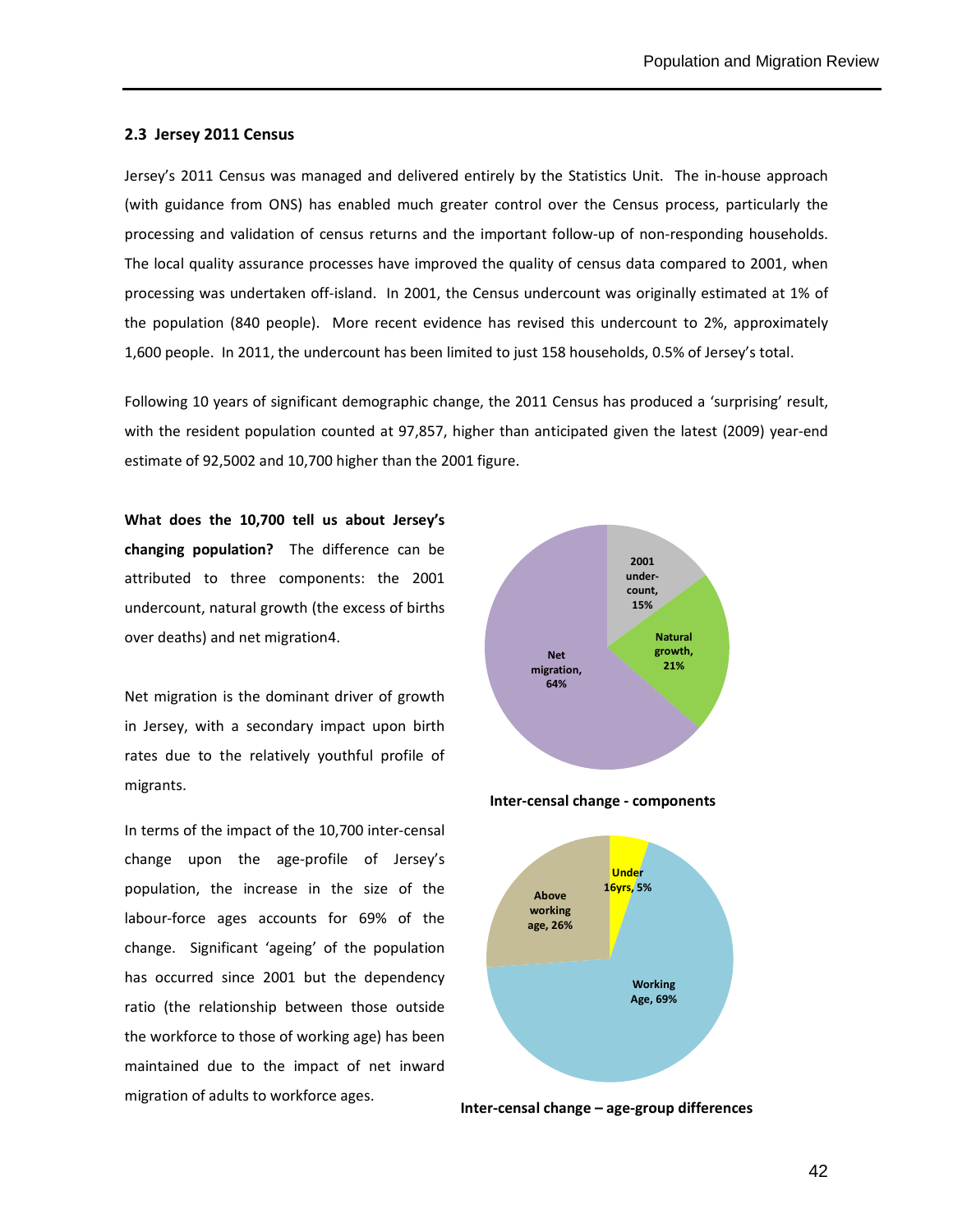Statistics on self-reported ethnicity suggest that, although the dominant ethnic groups remain 'Jersey' and 'British', the 10,700 inter-censal change highlighting increasing ethnic diversity5.

In particular, the established Portuguese community has continued to develop, whilst those classifying themselves as Polish or 'white-Other' make up almost 50% of the differences between the 2001 and 2011 population.



**Inter-censal change – ethnicity differences** 

In summary, the 2011 Jersey Census has been conducted in a robust and efficient manner. Its results suggest considerable demographic change since 2001, taking the form of:

- Continuous population growth driven by net inward migration
- An ageing population supported by maintenance of the labour force ages through migration
- Increasing ethnic diversity

Net migration is the dominant driver of Jersey's growth, yet it is the component of demographic change that is most difficult to measure – as evidenced by the difference between the census results and the most recent year-end population estimate.

#### **2.4 Year-end estimates**

The 2011 Census has counted a resident population that is 'higher than expected' given recent year-end estimates. With censuses being 10 years apart the 'recalibration' of inter-censal estimates and the associated methodology used to calculate them, is a key component of post-Census analysis (this is consistent with the ONS approach). The Jersey Statistics Unit will be completing this task during 2012.

The methodology used to produce successive year-end estimates is detailed in a Statistics Unit publication1. The following analysis has been produced following review of this document and following discussion with the Head of Jersey's Statistics Unit.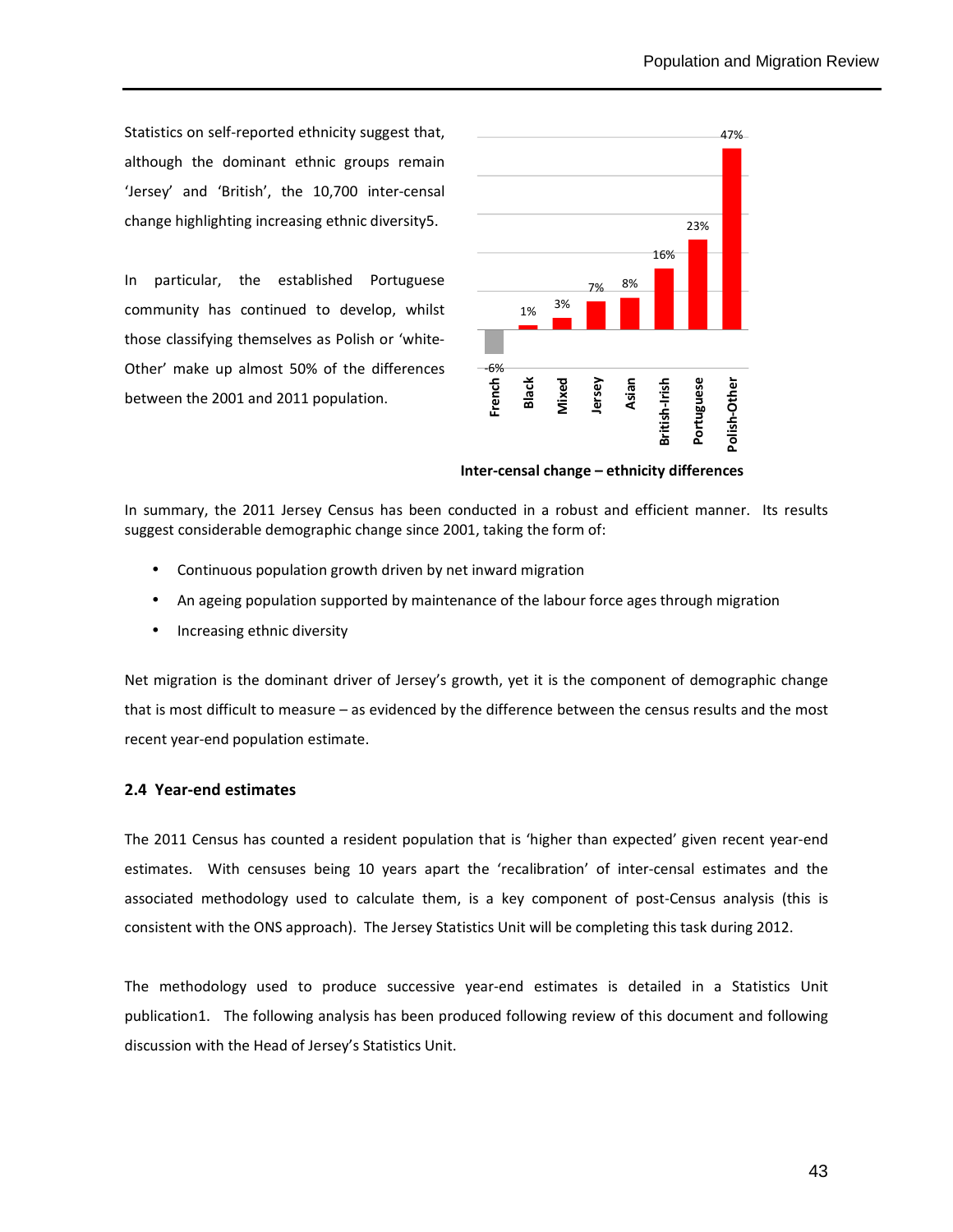In summary, a year-end population estimate is produced by taking account of the number of births and deaths that have occurred in the preceding 12 months, plus the 'net' impact of migration (inward less outward) over the same period. Birth and death statistics are routinely and accurately recorded in vital statistics registers. The greatest barrier to the production of an accurate population estimate is the quality of data available on inward and outward migration flows.

There is no single source of data on migration to and from Jersey. A number of different sources are required to piece together Jersey's annual migration history:

- Pre-school children (Department of Health & Social Services)
- School-age children (Department of Education Sport & Culture)
- Economically active adults (Manpower Survey)
- Non-economically active adults (2001 Census)

The DHSS and DESC sources are administrative datasets and therefore provide timely and accurate statistics on Jersey children, including inward and outward migrants.

The Manpower Survey is a 6-monthly census, recording the total number of locally-qualified (LQ) and nonlocally qualified (NQ) employees present in all public and private sector organisations. It is a robust and comprehensive survey but it is not designed to directly capture 'migrants', either inward or outward. Annual migration totals are estimated by comparing the 'change' in employee numbers between successive Manpower Surveys. An important issue with this calculation is that it does not provide an indication of the number of workers who have made the transition from NQ to LQ during the year – an important element of migration statistics. This transition assumption has been derived (modelled) from other census/survey information. It is now apparent that this assumption is out-of-date and is inconsistent with the level and pattern of migration to and from Jersey; it is the main reason for the discrepancy between the census result and the most recent year-end population estimate. There are two key factors driving the change in this rate of NQ-LQ transition:

- A higher level of inward migration since 2006
- More people 'staying', resulting in lower outward migration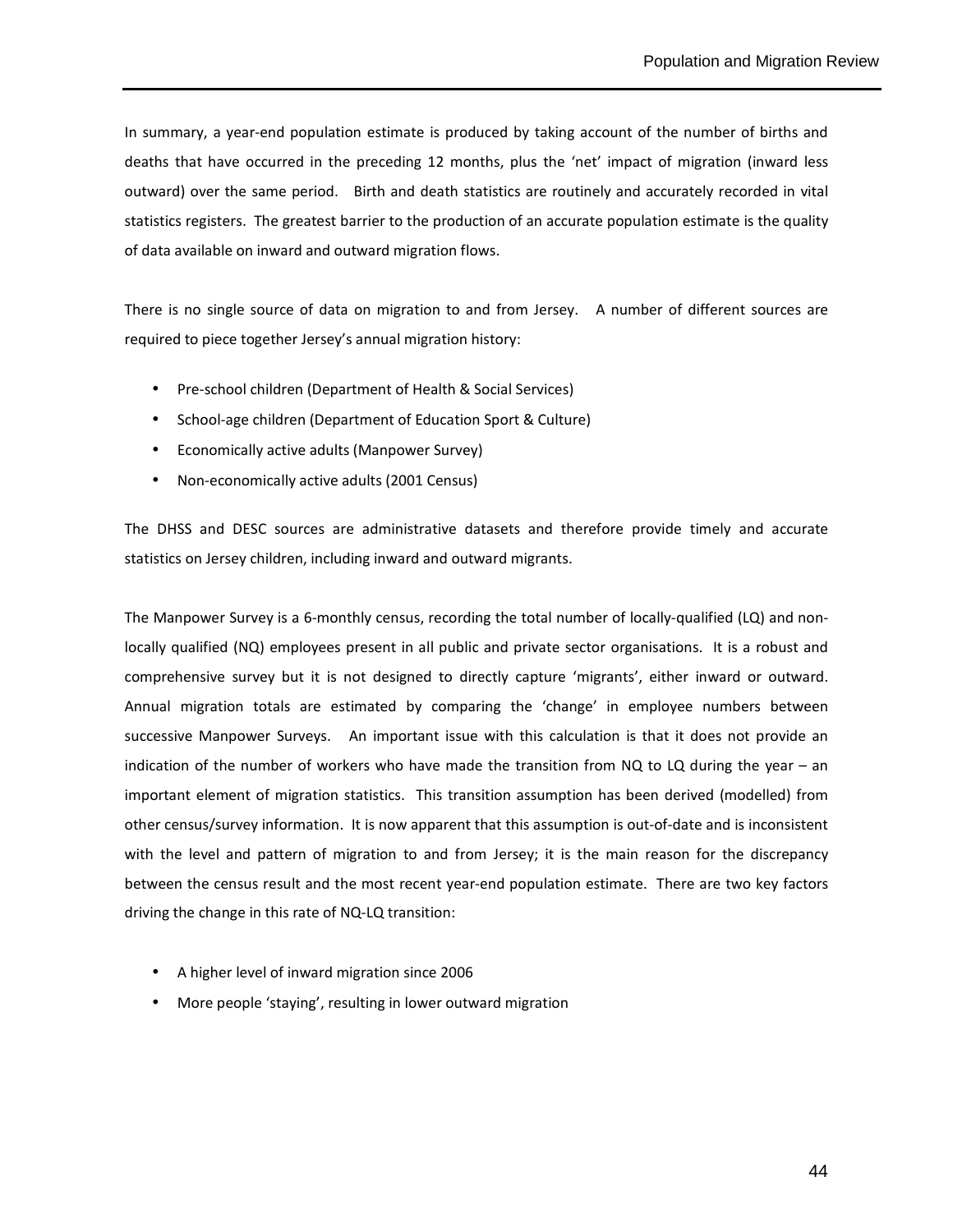Jersey has become a more attractive destination due to the existence of established 'migrant' communities and due to the relative buoyancy of the Jersey economy. At the same time, its economic attractiveness will have contributed to lower levels of outward (return) migration.

The final component of the migrant 'count' is the non-economically adults. Neither administrative sources nor the Manpower Survey capture data on this sub-population, so 2001 Census information has been used to 'attach' additional migrants to the children and economically active migrants recorded elsewhere. Because of the NQ-LQ transition issue identified above, any undercount in the Manpower Survey migrant estimates will be reflected in this calculation of non-economically active migrants. This has also contributed to the discrepancy between the Census and the year-end population estimates. The 2011 Census will provide an important update on the assumptions used to estimate the size and profile of these non-economically active migrants relative to the other sub-groups.

The Jersey Statistics Unit is fully aware of each of the issues discussed above and will be developing a revised population estimation methodology that takes account of changing migration dynamics and makes full use of updated Census evidence3. With Census undercount now a relatively minor issue and with annual birth and death statistics accurately recorded, the 'quality' of future population estimates will be determined by how well migration histories can be drawn together and estimated from the variety of administrative, census and survey sources available.

#### **2.5 Control mechanisms**

There has often been some confusion between migration 'measurement' and migration 'control'. Migration measurement and population estimation are the responsibility of the Jersey Statistics Unit, using the variety of data sources and methodologies it has at its disposal. Migration control, as the key component of Population (Migration) Policy, is the responsibility of the States Population Office. In summary, the mechanism of control takes the following form:

*In order to control the number of jobs available in Jersey, and therefore to control the growth of the population, the States of Jersey has established the Regulation of Undertakings and Development (Jersey) Law 1973. Under this Law, no person shall commence a new undertaking or increase the number of persons engaged in an undertaking, unless a licence has been granted to do so by the Minister for Economic Development. An organisation typically has a three-year joint staffing licence, to include a specified number of staff who can be engaged, some of whom may be NQ. An employer is free to manage staff numbers within the terms of the licence and is free to apply for additional staff at any time. Prior to the expiry of a licence, staffing requirements are reviewed and a new staffing licence may be issued.*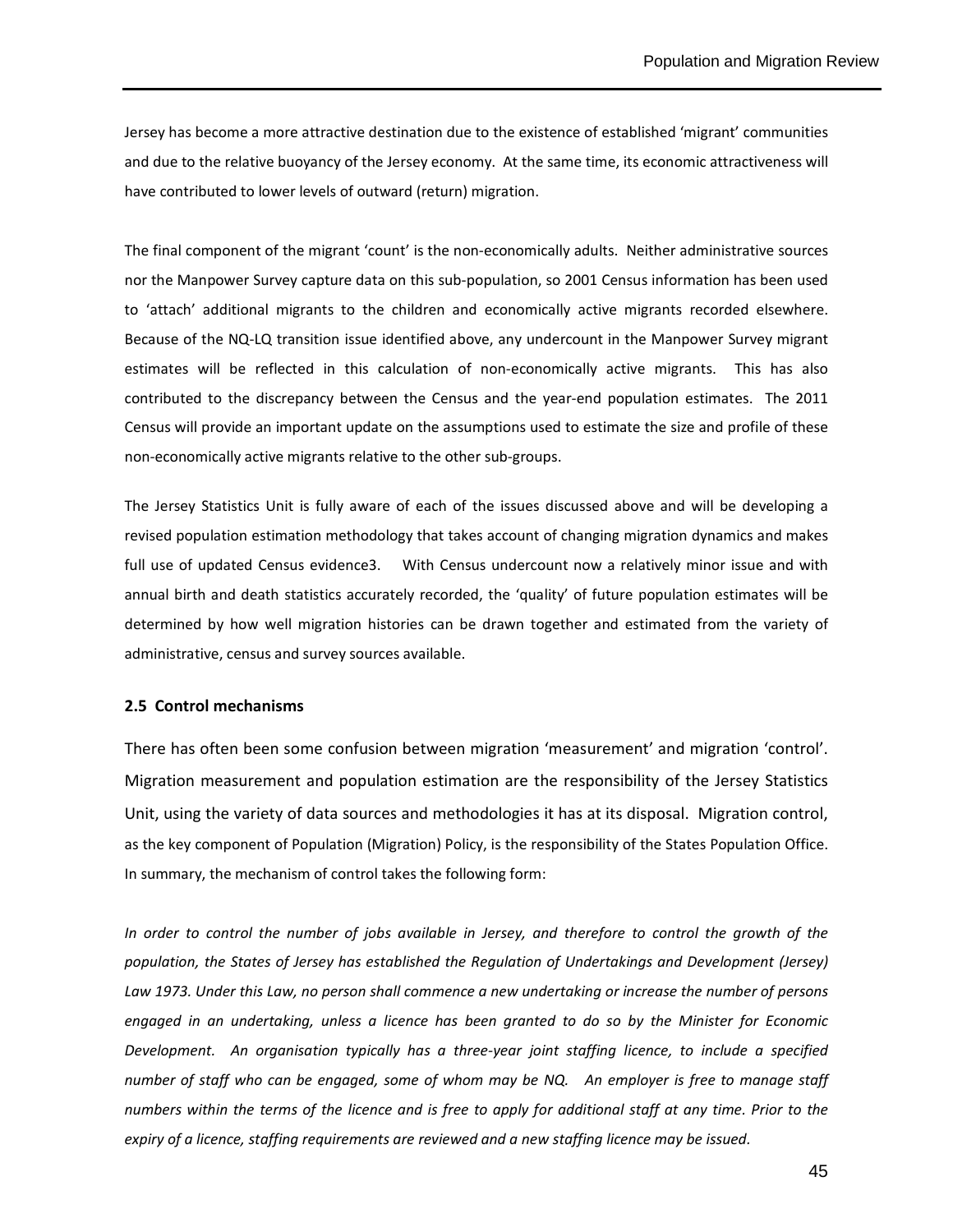Jersey's most recent Strategic Plan (2009-2014) identified an imperative for, *'A clear maximum target for inward migration – along with a robust method of managing long-term population levels – (to) enable effective forecasting and planning to strike a balance between protecting our environment and economic necessity'*. Population Policy has sought to maintain the level of the working age population in the Island, to ensure the total population does not exceed 100k and to maintain net inward migration at 150-200 households per annum (approximately 325-430 people) over the long-term8,9.

Given the latest census *measurement* of population and migration, it is uncertain how effective the control mechanisms have been in meeting the policy guidelines; migration targets have been exceeded during the Strategic Plan period. Shortcomings in the population estimation methodology are not the reason for any failure to meet policy guidelines as the 'control' element resides within the Regulation of Undertakings. It is not clear whether this has been or can be used as an effective lever for population (migration) control in Jersey.



Whilst statistics on population and migration are routinely published by the Statistics Office, it would be useful to compare these data with NQ/LQ licences that have been allocated in line with Regulation of Undertakings legislation. This would provide a useful indicator of how effectively the control mechanism is being used to achieve the policy objective.

#### **2.6 Summary comments**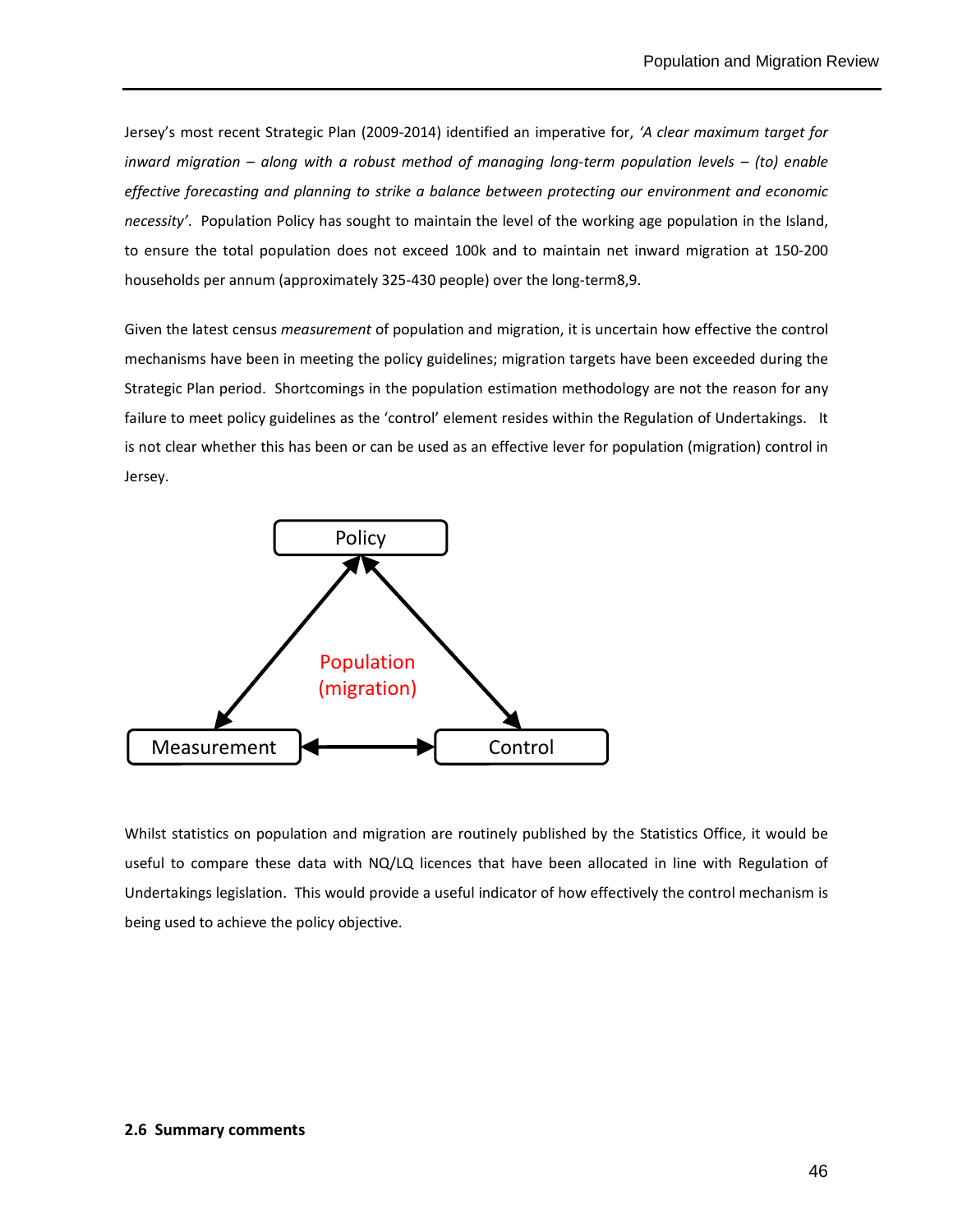The 2011 Census, conducted in a robust, timely and cost-efficient manner, is an important statistical landmark for Jersey. It provides an updated profile of the Island's population following a decade of unprecedented demographic change. It also provides an opportunity for previous population estimates and methodologies to be reviewed, providing the basis for future annual statistical releases.

The age and ethnicity profile of the Island is changing. Established migrant communities have expanded and new migrant communities have developed since EU expansion in 2004. Jersey remains an attractive economic destination and updates to the rules on residential qualification have led to important changes in migration dynamics; increased inward migration and reduced outward migration. Whilst the size of the labour force is expanding, the elderly population is also growing. The movement of the large 40-55 yearold cohorts into retirement age will accentuate the latter over the next 25 years.

Given the nature of demographic growth over the last 5-years, updated population projections with a 25 year time horizon, are likely to show continuous growth, as they are typically based on a continuation of the most recent trends (in migration) and will incorporate the unavoidable consequences of population ageing.

Net migration will remain the dominant driver of Jersey's population growth and, in the absence of a fullyfunctioning Population Register, will remain the most difficult component to measure accurately. EU migrants have freedom of movement to and from Jersey; those from outside the EU are subject to visa restrictions. The Regulation of Undertakings legislation is designed to 'control' net inward migration through the job licencing process, in theory for all types of migrants. In practice it appears that the control mechanism, either by default or by design has not met previously-defined policy targets. This has implications for any revisions to the Population Policy, the identification of specific 'targets' for growth and to the way in which more regular 'reporting' against policy targets is presented.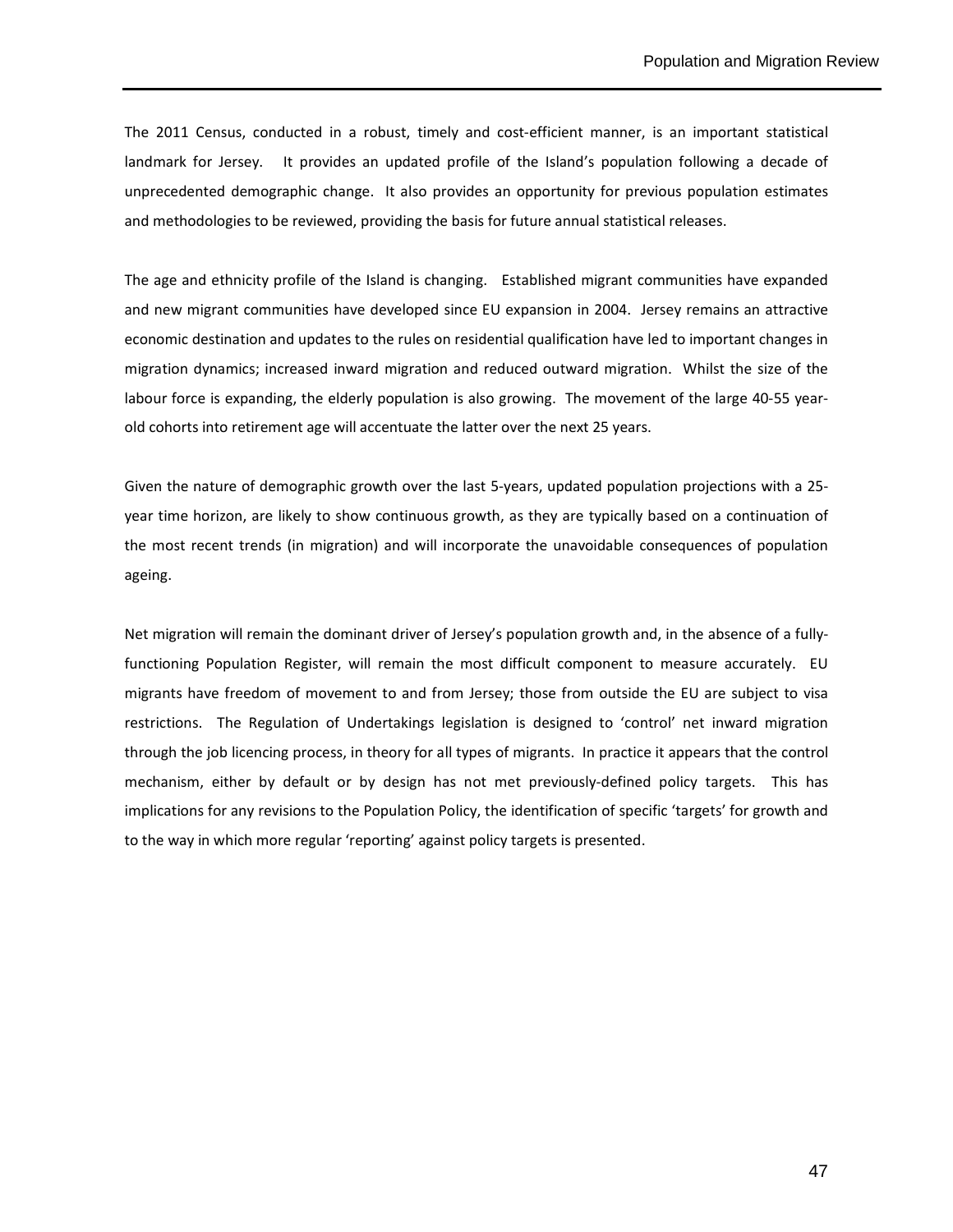### **3 Scrutiny Panel Review Meetings – 16th March 2012**

The following series of comments follow the Scrutiny Panel review meetings that took place on Friday 16th March and include reading of the transcripts of those meetings – including those at which I was not in attendance.

- 1. There is important work to be done on the review of the methodology for producing population estimates for 2012 onwards. It is important that Jersey has a more accurate annual estimate going forward (as the new Population Register develops).
- 2. People continue to refer to the 92.5K population in 2009. This is misleading as it excludes the 2001 undercount (of approximately 1.6k). It would be more appropriate to refer to the 2009 population, including the undercount (94.1k).
- 3. There is also work to be done on new population 'projections', but don't be surprised that a new 'trend' projection will suggest continued growth at approximately 7-8k over the next ten years (based upon a relatively crude calculation of what would happen if the trends of the last five years are to continue).
- 4. There was an important recognition from the Minister for Economic Development that existing 'systems' have made population/migration 'control' difficult, if not impossible. No enforcement has been applied to attempt to achieve previous targets for population growth and inward migration. Targets have been set, yet regularly exceeded.
- 5. The Minister also made it clear that the 'new' mechanisms to be introduced to control/employment/housing would be more effective and population/migration control would be possible.
- 6. I believe that setting explicit population/migration targets is unwise given that they are almost inevitably not going to be met. Future debate on the value of the targets is likely to ensure that they are relatively 'low', making it even more unlikely that they can be achieved. Targets should only be set if there is confidence that they can be achieved through appropriate control mechanisms. Better to have an appropriate policy for employment/housing control which is designed to 'limit' growth, without the additional target on population/migration.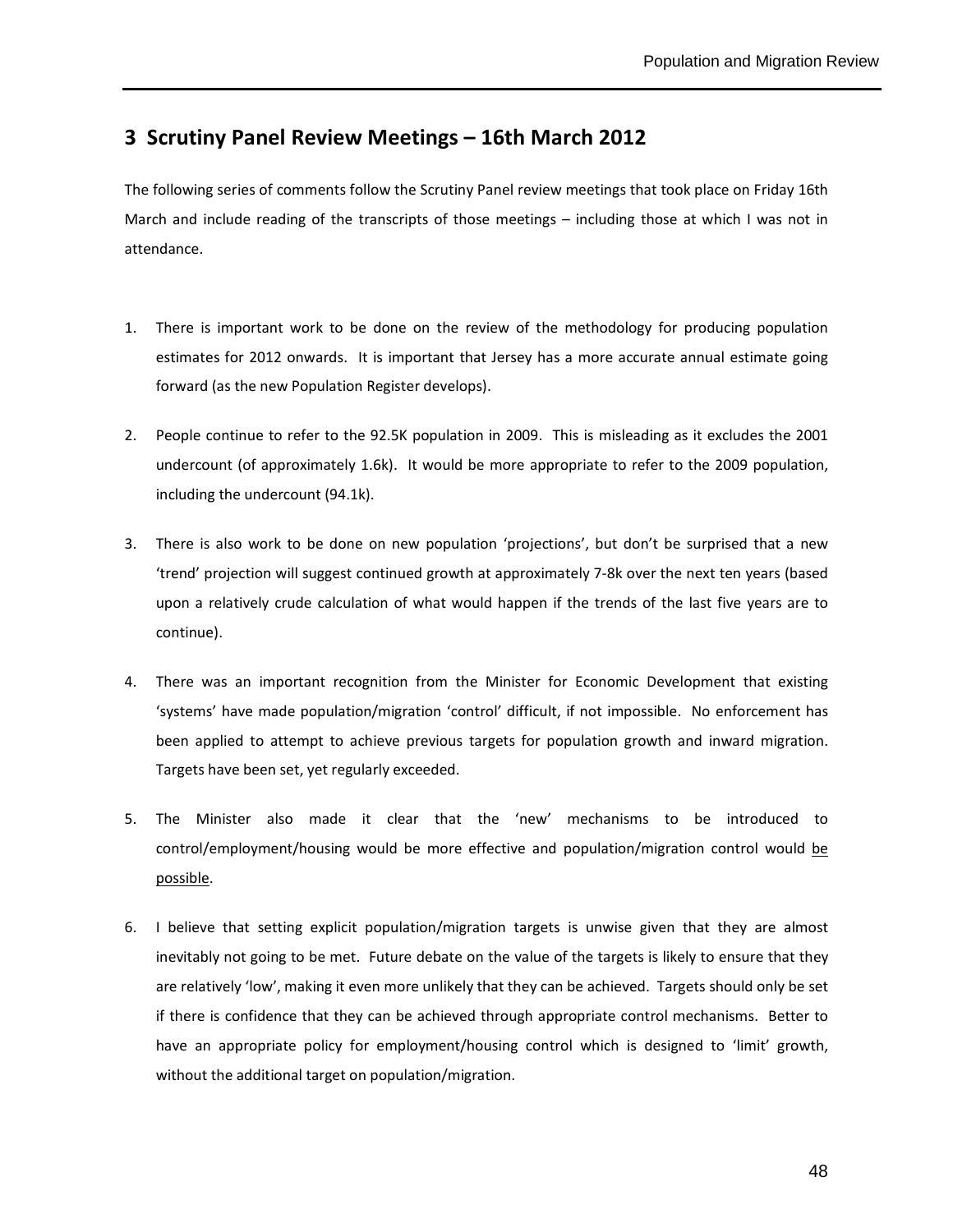- 7. Implementation of the Population Register has been identified as a key component of the 'monitoring' of future population/migration policy. The precise timetable for development of the Register remains unclear and an indication of what point it is likely to be a 'live' and 'accurate' count of the resident population. Existing methods will be relied upon until it is fully functioning, which is unlikely to be until the end of 2013/early 2014 following reconciliation against other sources and following a successful trial run of its operation as a 'live' population register?
- 8. There is clearly a lot of background work that is going on towards the development of the Population Register, integrating various administrative datasets and ultimately adding an up-to-date record of all employees from the employer survey later in the year. The development of the Population Register is the responsibility of the Population Office. Is this activity deliberately being kept apart from the activities of the Statistics Unit? Would it not make more sense for the Statistics Unit to be a more active part of the development of the Register – a key demographic resource for Jersey?
- 9. There seemed to a little confusion over future responsibility for the Population Office and the management and use of the new mechanisms, including the register. It would be wise to establish who is responsible for the publication of Jersey's demographic statistics in the future; will it be the Statistics Unit or the Population Office. I think, in the short-to-medium term there may be two sets of population statistics available, depending upon which source is used. This would create unnecessary uncertainty and debate. It would be advisable to use the Statistics Unit as the definitive source of all demographic information until there is complete confidence in the accuracy of the Register as a definitive count of the population.
- 10. There was some good discussion with the Chair of the Chamber of Commerce and he made useful comments on the need to enforce regulations if they are to have an effect, plus the fact it may be too simplistic to expect (new) mechanisms to be able to 'control' population and inward migration. He pointed out that Jersey's economy will continue to remain attractive, relative to other countries, and therefore will continue to attract growth through inward migration. Importantly, he identified the importance of 'housing availability' as a limit on growth, possibly without the explicit identification of population/migration totals.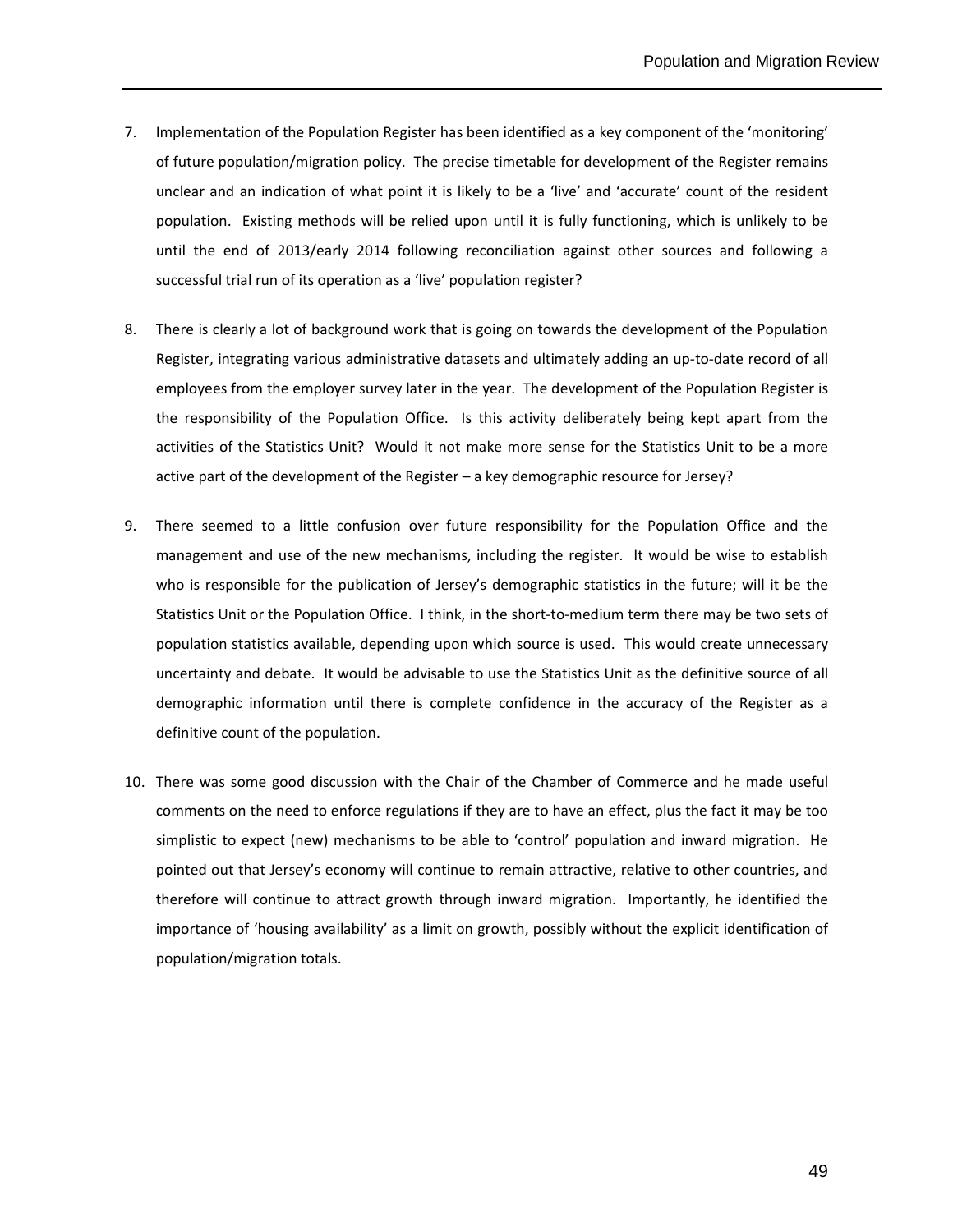## **4 Scrutiny Panel Review Meetings – 23rd March 2012**

The following comments result from reading of the Scrutiny Panel's discussion with the Chief Minister on 23rd March 2012.

- 11. It appears that there remains a determination to establish some form of policy on future population/migration. Whilst the new control mechanisms should be given chance to establish themselves and for their effectiveness to be monitored, I still maintain that setting a population limit is likely to fail. The Chief Minister referred to the new control mechanisms as a 'tap that can be turned on or off' – better to refer to it as a system for 'regulating'.
- 12. Failure to meet a population target is likely because:
	- a. Following what is likely to be extensive consultation, the target will be set at a low level
	- b. The population is ageing and even without net inward migration, population growth over the next ten years is likely to be considerable
- 13. A range of alternative forecasts of future population growth will be important evidence for evaluating what the likely growth in population might be. These will include:
	- a. Trend projection (continuation of the last five years)
	- b. Net-nil migration (net migration of zero but natural change)
	- c. Policy forecasts (growth constrained to fixed job or housing totals)

For scenario 'a', it is clear that if the growth of the last five years is continued, then population is likely to increase by 6-8k over 10 years.

Scenario 'b' will be important to establish the effect of population growth without any impact of migration. This has important implications upon the age-profile of the population.

Scenario 'c' might take a number of forms, but any 'constraints' that are placed on jobs or housing need to be reflected in the resulting age-profile of the population. Controlling the size of the labour force, accelerates the growth in the dependency ratio.

14. With regard to controlling jobs, there must be a large number of gardeners, housekeepers, cleaners etc. who operate in an unlicensed manner in Jersey? Presumably, the impact of greater integration of administrative data sources could result in significant disruption of this component of the economy, due to greater scrutiny of contact with various States systems?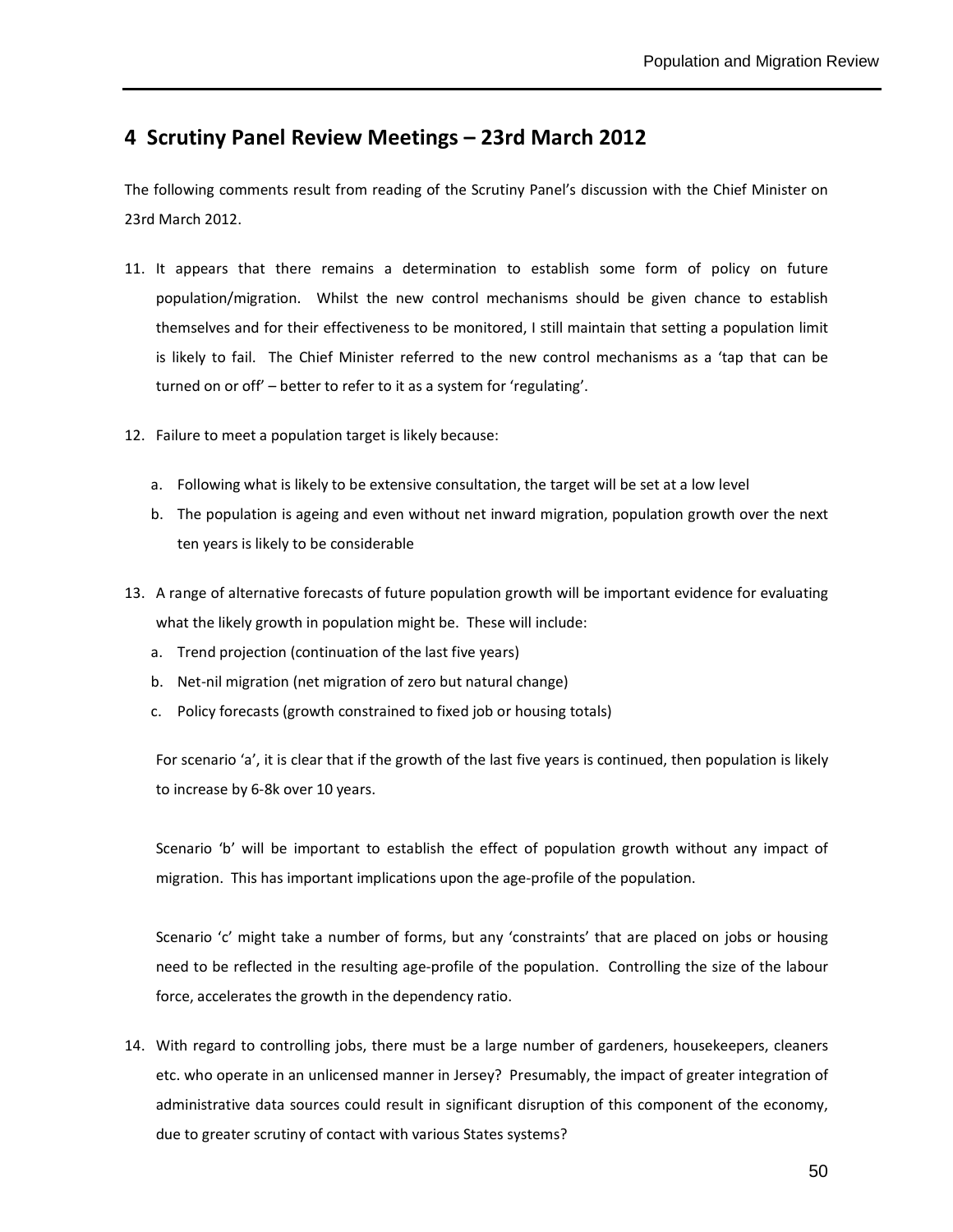15. The timing of the development of the population register is clearly an important issue. 'Emigration' is a very important component, difficult to measure within an administrative system that doesn't require de-registration. Administrative registers tend to suffer from list 'inflation' as a result, so this will need to be considered as the population totals from the register become the basis of Jersey's definitive count of the resident population.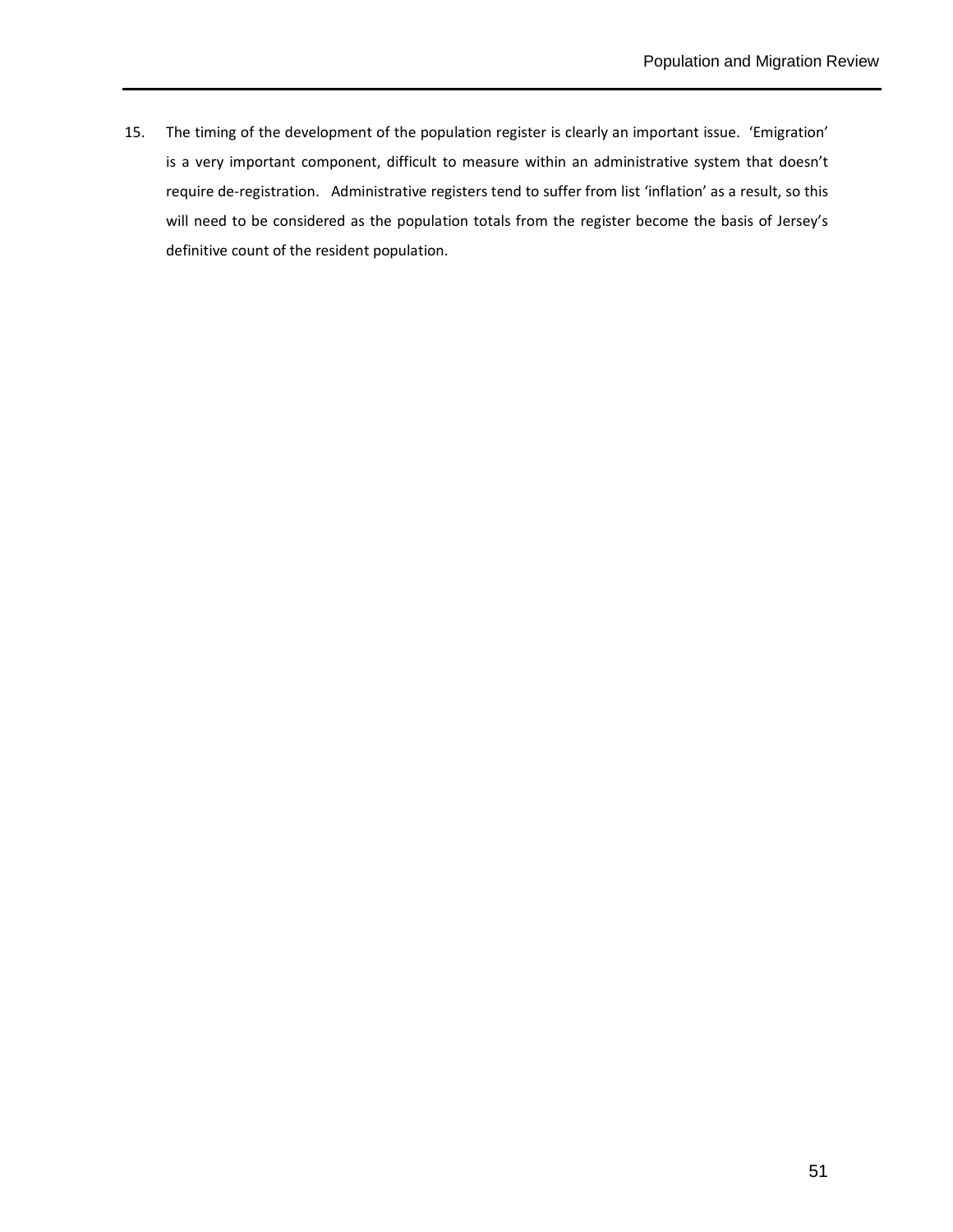## **5 Reference Documents**

The following documents have been considered during the review process:

- 1. Statistics Unit: Methodology to produce an annual estimate of Jersey's resident population
- 2. Statistics Unit: Jersey's Resident Population 2009

3. Council of Ministers Report: Measurement of Jersey's Resident Population (9th February 2012)

- 4. Jersey Census 2011 Bulletin 1: Total Population
- 5. Jersey Census 2011 Bulletin 2: Place of birth, ethnicity, length of residency, marital status
- 6. Jersey Census 2011 Bulletin 3: Households and housing
- 7. Jersey Census 2011 Bulletin 4: Employment

8. Jersey Strategic Plan, Section 5: Promote sustainable population levels

9. Migration Policy (tbc)